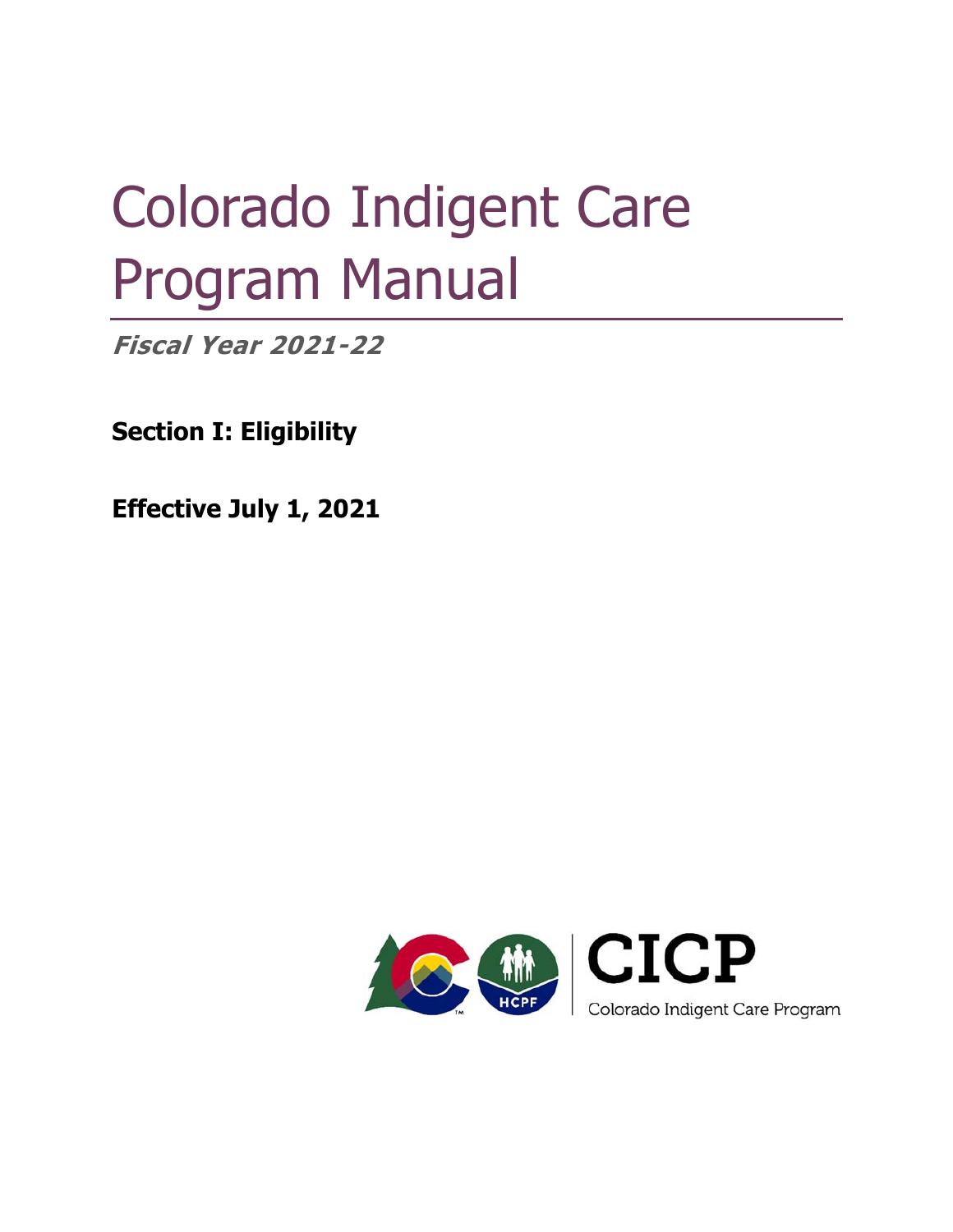# **Table of Contents**

| Section 1.03 HIPAA (Health Insurance Portability and Accountability Act)  2     |
|---------------------------------------------------------------------------------|
|                                                                                 |
|                                                                                 |
|                                                                                 |
|                                                                                 |
|                                                                                 |
|                                                                                 |
|                                                                                 |
|                                                                                 |
|                                                                                 |
|                                                                                 |
|                                                                                 |
|                                                                                 |
|                                                                                 |
|                                                                                 |
| Section 3.06 Expired or Missing Documents from Non-U.S. Citizens 10             |
| Section 3.07 Options for Applicants without Acceptable Documentation 11         |
|                                                                                 |
| Section 3.09 Administrative Procedures for Documents from U.S. Citizens  13     |
| Section 3.10 Administrative Procedures for Documents from Non-U.S. Citizens  13 |
|                                                                                 |
|                                                                                 |
|                                                                                 |
| Section 3.14 Health First Colorado Programs and Child Health Plan (CHP+) 15     |
|                                                                                 |
|                                                                                 |
|                                                                                 |
|                                                                                 |
|                                                                                 |
|                                                                                 |
|                                                                                 |
|                                                                                 |
|                                                                                 |
|                                                                                 |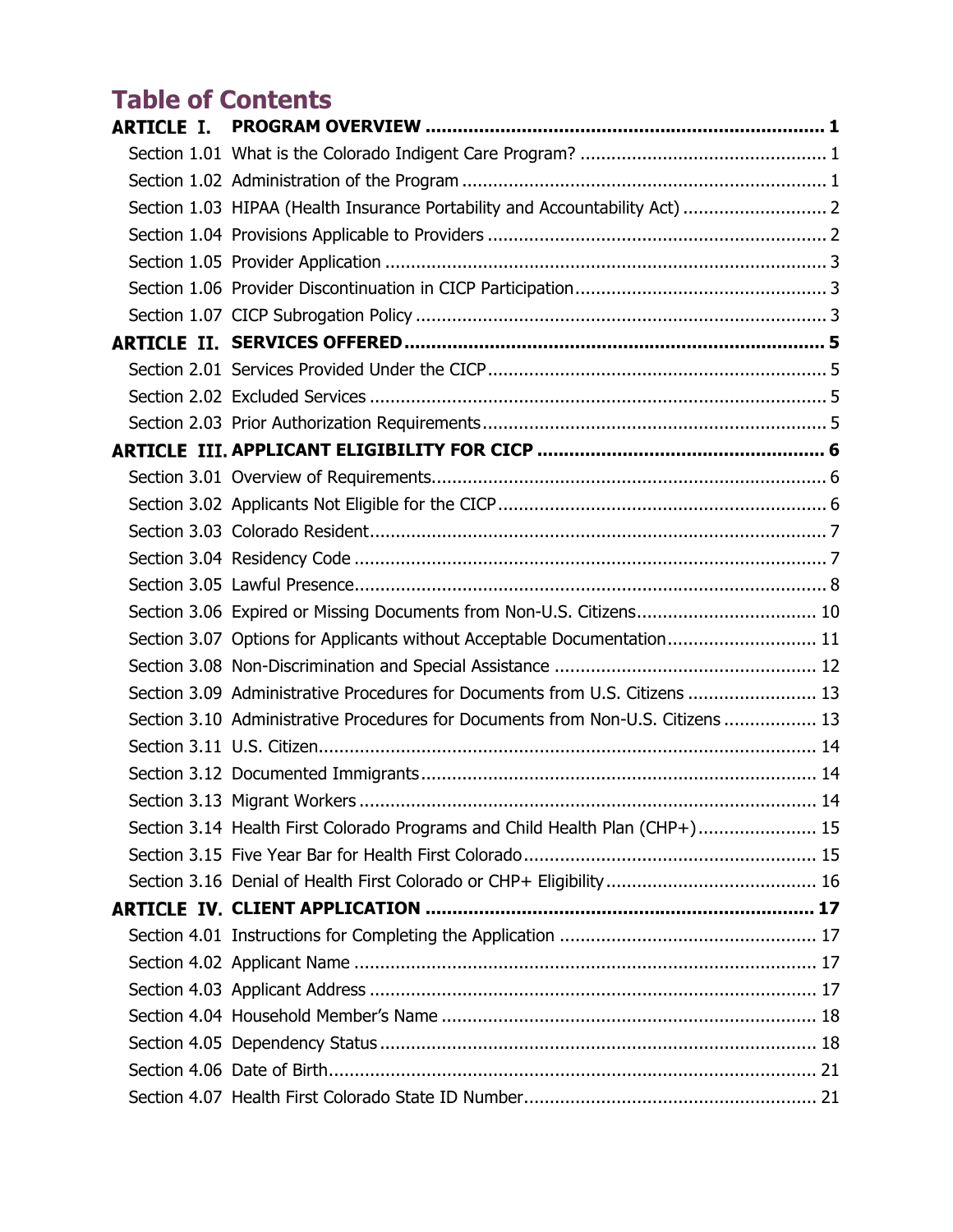| <b>ARTICLE VIII.</b> |  |
|----------------------|--|
|                      |  |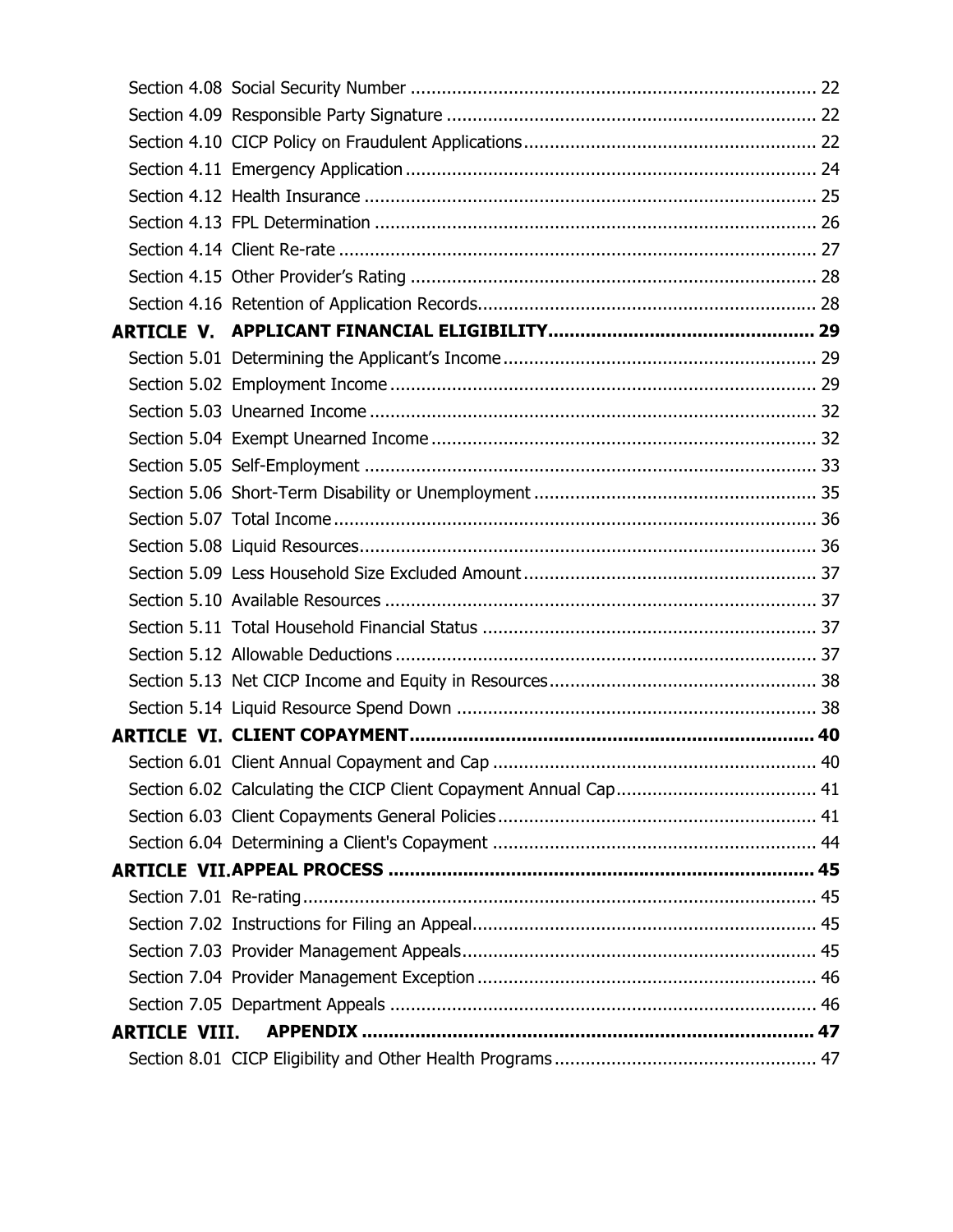#### **ARTICLE I. PROGRAM OVERVIEW**

#### **Section 1.01 What is the Colorado Indigent Care Program?**

The Colorado Indigent Care Program (CICP) distributes federal and state funds to partially compensate qualified health care providers for uncompensated costs associated with services rendered to the low-income population. Qualified health care providers who receive this funding render discounted health care services to Colorado residents, migrant workers and legal immigrants with limited financial resources who are uninsured or underinsured and not eligible for benefits under Health First Colorado or the Child Health Plan *Plus* (CHP+).

The CICP is not a health coverage plan as defined in Section 10-16-102 (34) C.R.S. The Colorado Department of Regulatory Agencies (DORA), Division of Insurance, defines a health coverage plan as a policy, contract, certificate or agreement of coverage offered to individuals. An insurance contract shall include a list of procedures and benefits covered under the policy. An insured individual shall be entitled to receive a contract and/or evidence of coverage as approved by the Insurance Commissioner as defined in 10-16- 102, C.R.S. The CICP cannot be used as proof of medical insurance.

The CICP does not offer a specified discounted medical benefit package or an entitlement to medical benefits or funding to individuals or medical providers. Medically indigent persons receiving discounted health care services from qualified health care providers are subject to certain limitations and requirements. The CICP makes "it possible to use state funds to partially reimburse providers for services given to the state's non-Health First Colorado medically indigent residents. Therefore, medically indigent persons accepting medical services from this program shall be subject to the limitations and requirements imposed in this article," Section 25.5-3-102 C.R.S.

#### **Section 1.02 Administration of the Program**

 funding is used to serve the low-income population in a uniform method. Any significant "Reform Act for the Provision of Health Care for the Medically Indigent." State rules The Colorado Department of Health Care Policy and Financing (the Department) administers the CICP by distributing funding to qualified health care providers who serve eligible persons who are low-income. The Department issues procedures to ensure the departure from these procedures will result in termination of the agreement with, and the funding to, a health care provider. The legislative authority for this program was originally enacted in 1983 and can currently be found under 25.5-3-101, et seq., C.R.S., the implementing this legislation, 10 CCR 2505-10 8.900 - 8.908, are found at the Colorado Secretary of State's website.

CICP providers are encouraged to establish policies and procedures specific to their facility that are in alignment with this manual.

- The Department is available for informational queries of a general nature.
- Providers are responsible for determining eligibility.
- Not all circumstances in determining client eligibility are covered in this manual and the manual is not meant to be all-inclusive.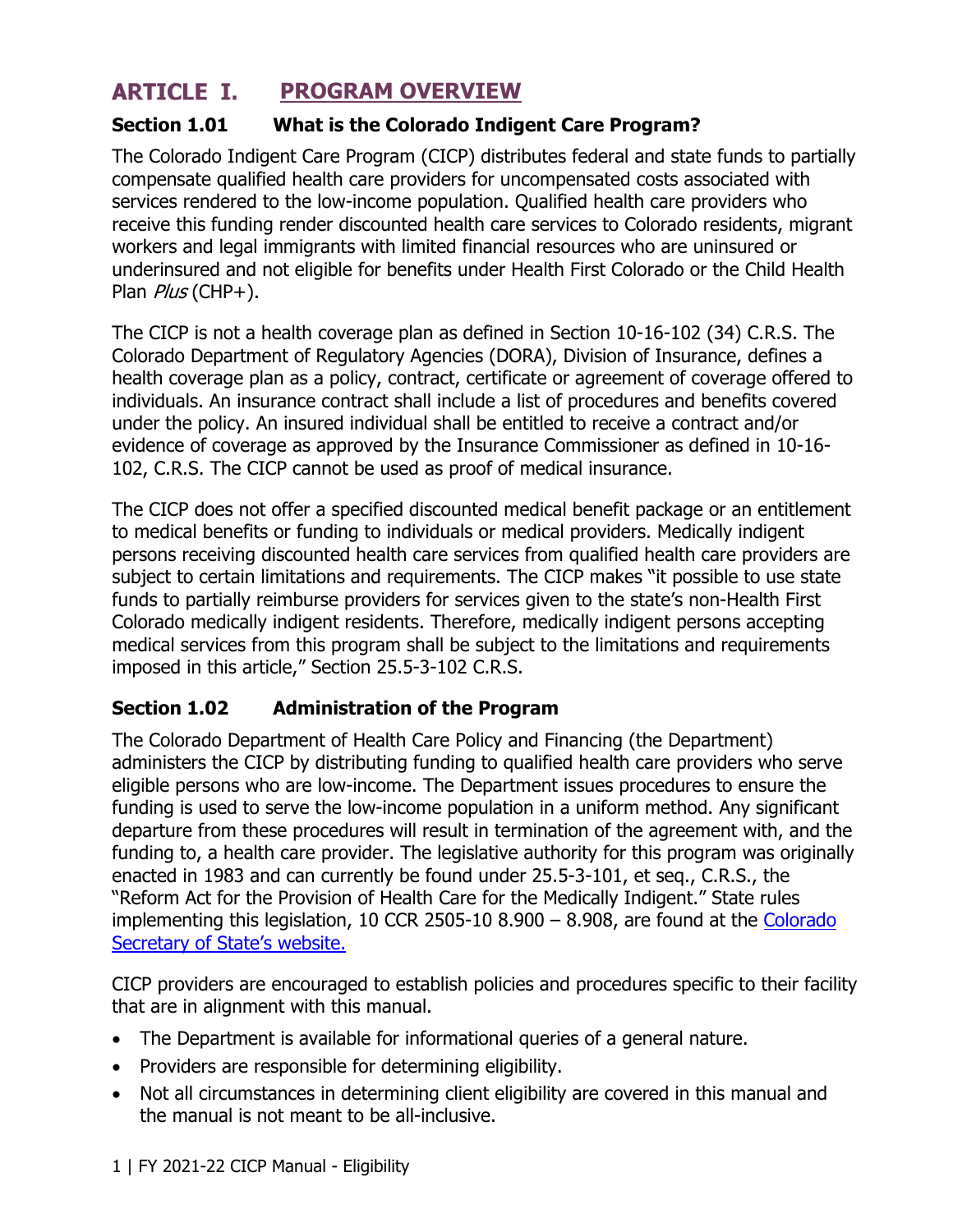#### **Section 1.03 HIPAA (Health Insurance Portability and Accountability Act)**

 principal activity is the making of grants to providers who serve eligible persons who are covered entity and shall comply with all requirements under HIPAA regarding the rights of The CICP does not meet the definition of a covered entity or business associate under the Health Insurance Portability and Accountability Act of 1996 (HIPAA) at 45 C.F.R. 160.103). The CICP is not a part of Health First Colorado, Colorado's Medicaid program. CICP's medically indigent. The state personnel administering the CICP will provide oversight in the form of procedures and conditions to ensure funds provided are being used to serve the target population, but they will not be significantly involved in any health care decisions or disputes involving a health care provider or client. The CICP provider is the the clients they serve. It is the responsibility of the covered entity to protect the privacy rights of clients.

#### **Section 1.04 Provisions Applicable to Providers**

Providers eligible for participation in the CICP must meet the following minimum criteria:

- Licensed as a community health clinic or certified as a general hospital, maternity hospital (birth center) by the Department of Public Health and Environment (DPHE).
- A federally qualified health center, as defined in section 1861 (aa) (4) of the federal "Social Security Act", 42 U.S.C sec. 1395x (aa) (4).
- A rural health clinic, as defined in section 1861 (aa) (2) of the federal "Social Security Act", 42 U.S.C sec. 1395x (aa) (2).
- Assure that emergency care is available to all CICP clients throughout the contract year.
- is located in a rural area, the term "obstetrician" includes any physician with staff If the provider is a hospital, the hospital must have at least two obstetricians with staff privileges at the hospital who agree to provide obstetric services to individuals entitled to such services as Health First Colorado clients. In the case where a hospital privileges at the hospital to perform non-emergency obstetric procedures. This obstetrics requirement does not apply to a hospital in which the patients are predominantly under 18 years of age; or which does not offer non-emergency obstetric services as of December 21, 1987.

Providers participating in the CICP shall:

- 1. Treat all clients with respect and with consideration for the client's dignity and privacy;
- make a complaint without fear of reprisal; 2. Inform clients of how to express opinions, compliments or concerns, and how to
- 3. Strive to provide timely resolutions to the client's complaints or concerns;
- 4. Protect the privacy and confidentiality of the client's health and financial records;
- 5. Offer clients information on all treatment options, and allow clients to participate in decisions regarding his or her health care;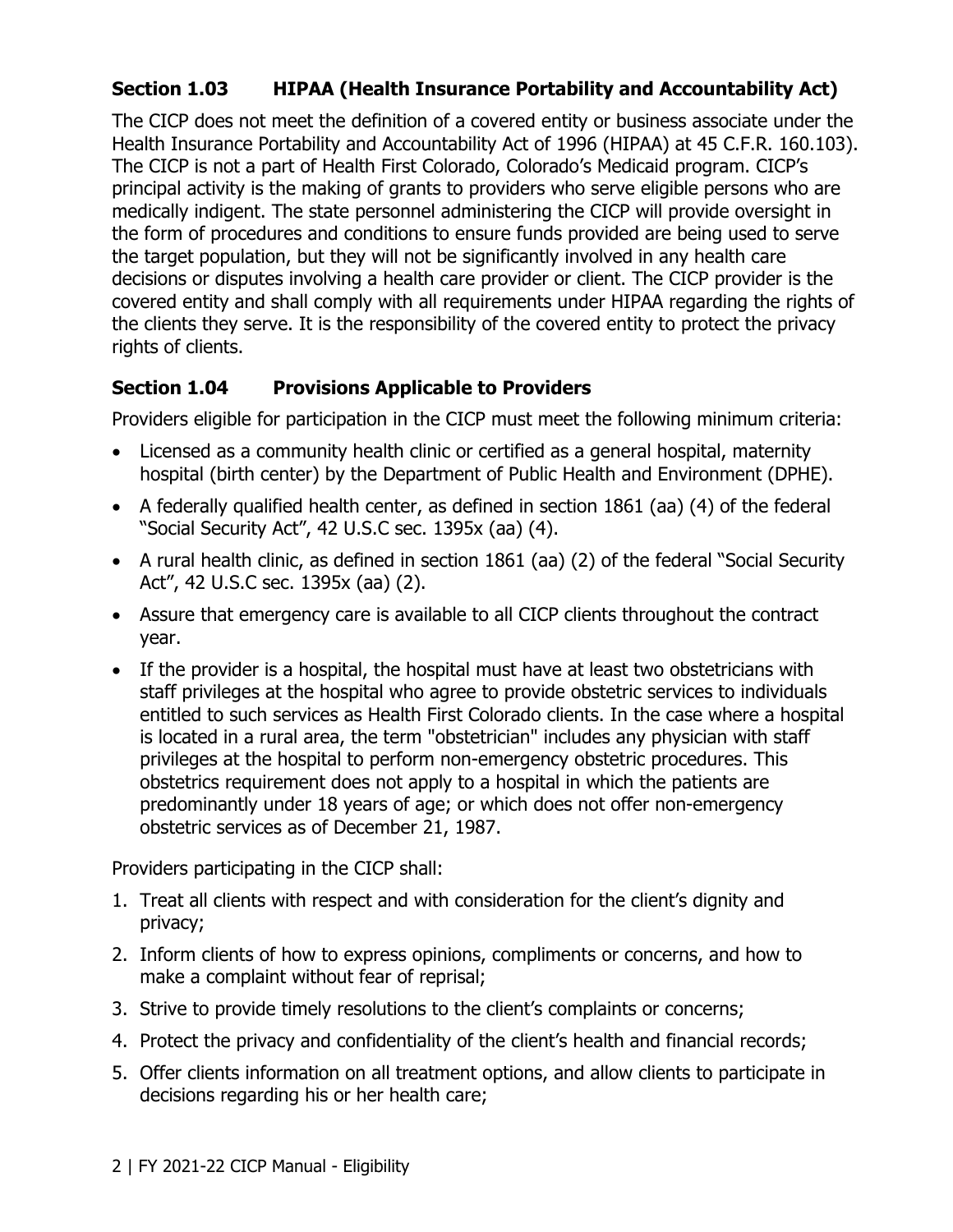- 6. Notify the client of the availability of sign language and interpreter services in accordance with applicable laws and regulations, when such services are necessary;
- 7. Ensure the availability of program information applications, informational materials, forms and brochures;
- 8. Prohibit discrimination based on race, color, ethnic or national origin, ancestry, age, sex, gender, sexual orientation, gender identity and expression, religion, creed, political beliefs, or disability;
- 9. Upon request, provide applicants with copies of all signed worksheets and documents; and
- 10.Explain to the client or guardian that discounted services may vary and that a rating based on financial resources will determine their portion of the bill.

 covered in trainings and will be held to knowledge of such as they are held to knowledge of the information included in this Provider Manual. Providers are responsible for having at least one person from their facility attend one session of each annual training provided. If no one from the facility is able to attend, providers have the responsibility to review slides and recordings from each training provided. The slides and recordings are posted to the Provider Information website after training is completed each year. Providers are responsible for knowing the information

### **Section 1.05 Provider Application**

 and attachments requested. The Department will notify providers annually of their Providers wishing to participate in the CICP must submit an application annually to the Department. The application shall be completed as directed and include all information eligibility for the program. The completed and accepted application serves as the agreement between the CICP provider and the Department.

#### **Section 1.06 Provider Discontinuation in CICP Participation**

 requests made by the Department for all years that the provider participated in the CICP. A provider that discontinues CICP participation must submit a letter 60 days prior to the termination date. The letter must include information on the provider's internal charity care program and information on how the provider plans to communicate the change and transition their current CICP clients to their charity care program. The provider must submit data covering any period they have provided services to CICP clients that has not previously been reported to the Department. The provider must comply with any audit These requests may be made before or after the provider's participation in the program ends. All audits must be found acceptable to the CICP before any prorated payments are released to the provider.

#### **Section 1.07 CICP Subrogation Policy**

The CICP does not have any subrogation rights concerning any settlements or judgments, but those rights are retained by the facility where the medical service was provided (the provider). The provider is obligated to make all reasonable efforts to collect amounts due from third-party coverage and applicable co-payment amounts and shall maintain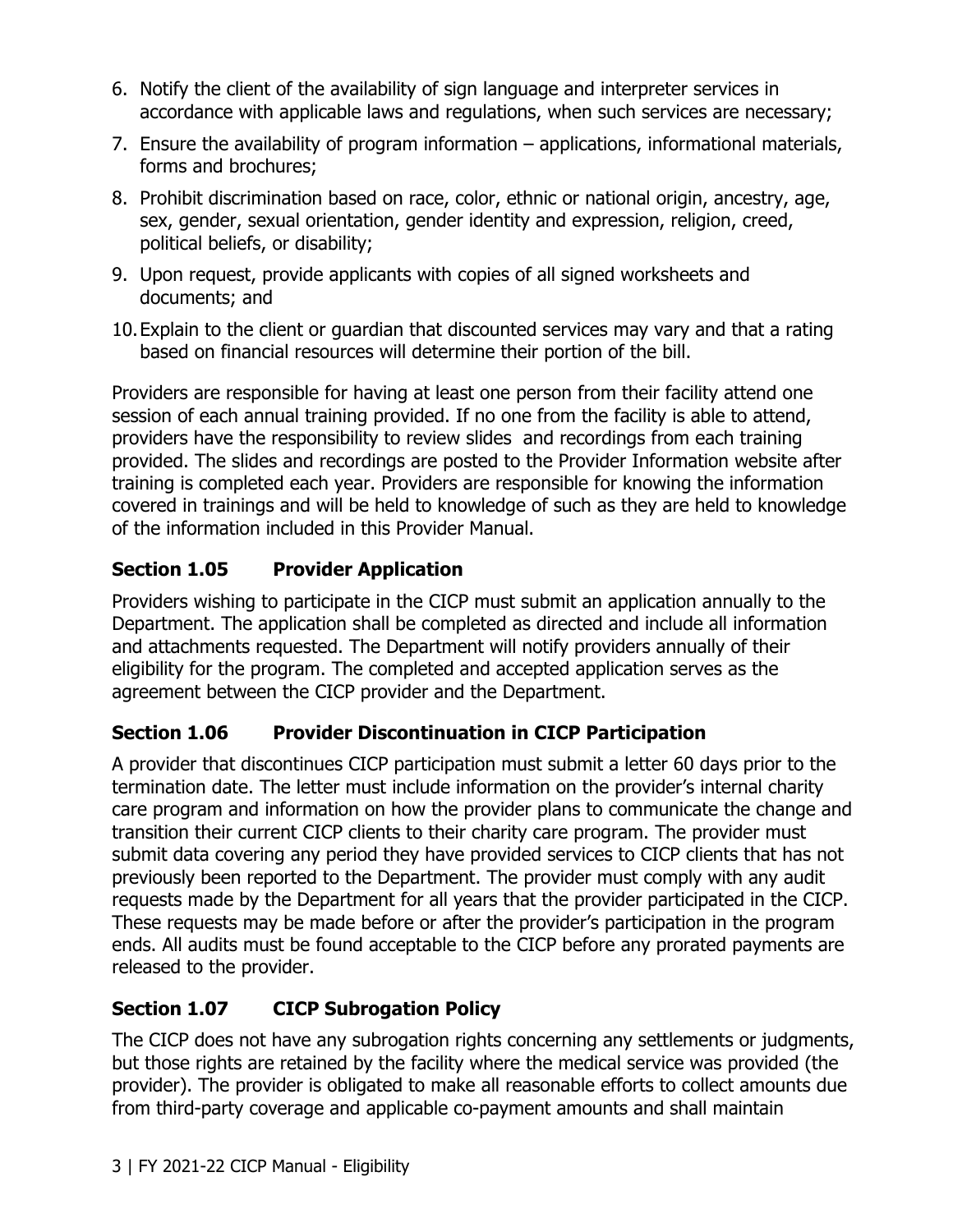is obligated to request the relevant information directly from the provider. Through any auditable evidence of such efforts. The client's medical claims and service information, and any related charges, must be obtained directly from the provider and the client's attorney settlement or judgment award, the provider has the right to recover all applicable charges related to the medical service provided, even if the initial charge was discounted under the CICP.

This document is available on line at hcpf.colorado.gov/cicp under Attorney Subrogation Policy.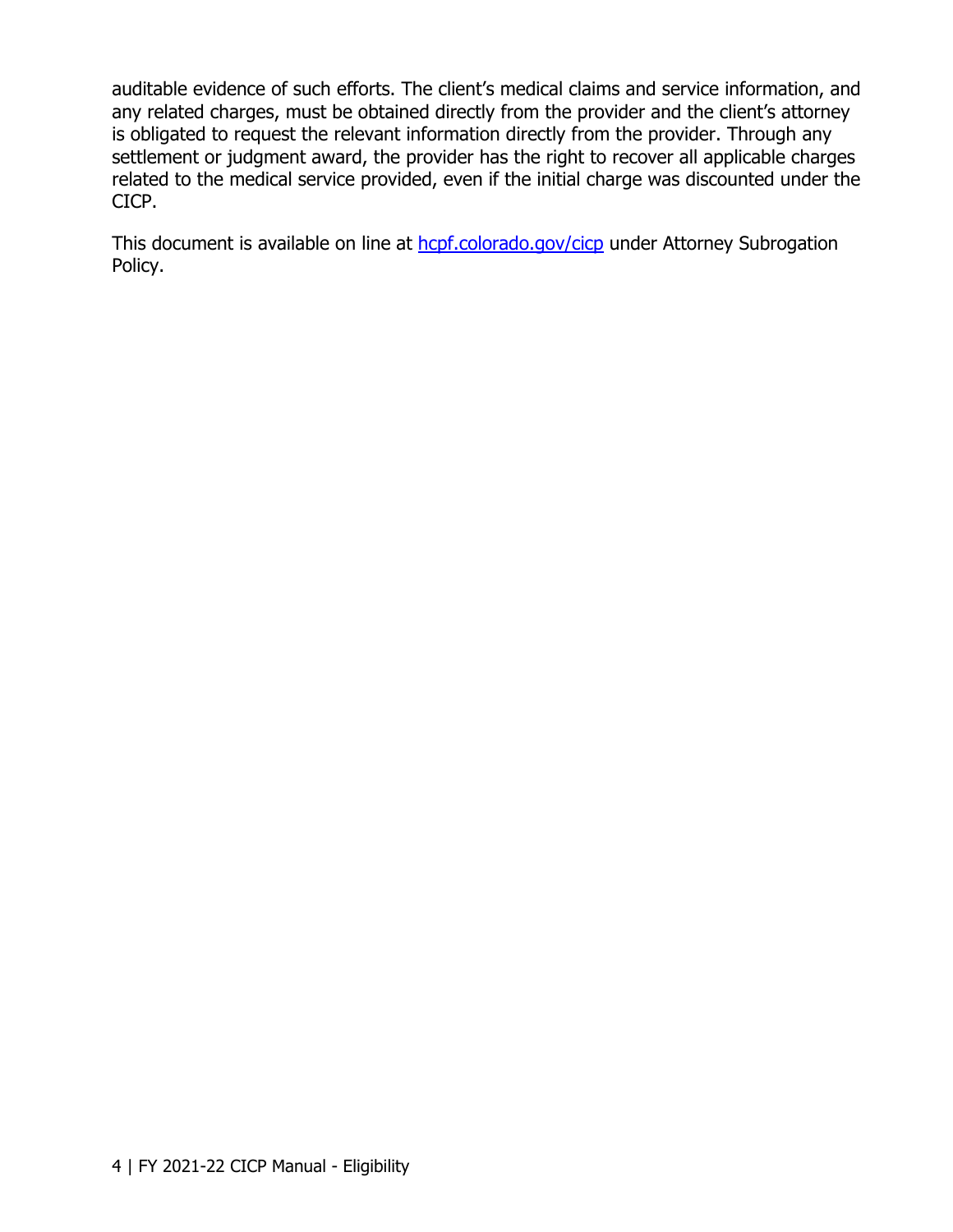## **ARTICLE II. SERVICES OFFERED**

#### **Section 2.01 Services Provided Under the CICP**

Health care services provided to CICP clients must be medically necessary, **as determined by the CICP provider**. Medical necessity is defined in 10 CCR 2505-10, Section 8.076.1.8., and means a good or service that will, or is reasonably expected to, prevent, diagnose, cure, correct, reduce, or ameliorate the pain and suffering, or the physical, mental, cognitive, or developmental effects, of an illness, injury, or disability. It may also include a course of treatment that includes mere observation or no treatment at all. The good or service must be:

- i. Provided in accordance with generally accepted standards of medical practice in the United States;
- ii. Clinically appropriate in terms of type, frequency, extent, site, and duration;
- iii. Not primarily for the economic benefit of the provider or for the convenience of the client, caretaker, or provider; and
- iv. Performed in a cost effective and most appropriate setting required by the client's condition.

**The Department does not determine Medical necessity**. All health care services normally provided at the facility shall be regularly available at a discount to CICP clients, unless the provider sets a standardized policy that limits available services. Providers must offer emergency services at a discount. Emergency services must be provided at a discount to any CICP client, even if that client resides outside the provider's service area.

#### **Section 2.02 Excluded Services**

The following services are not reimbursable through the CICP:

- 1. Non-urgent dental services;
- 2. Nursing home care;
- 3. Chiropractic services;
- 4. Sex change surgical procedures;
- 5. Cosmetic surgery;
- 6. Experimental and non-United States Federal Drug Administration approved treatments;
- 7. Elective surgeries that are not medically necessary;
- 8. Court ordered procedures, such as drug testing;
- 9. Abortions except as specified in Section 25.5-3-106, C.R.S.;
- 10. Mental health services in clinic settings pursuant to Section 25.5-3-110, C.R.S., part 2 of article 66 of title 27, C.R.S., any provisions of article 22 of title 23, C.R.S., or any other provisions of law relating to the University of Colorado Psychiatric Hospital.

#### **Section 2.03 Prior Authorization Requirements**

There are no prior authorization requirements associated with CICP services.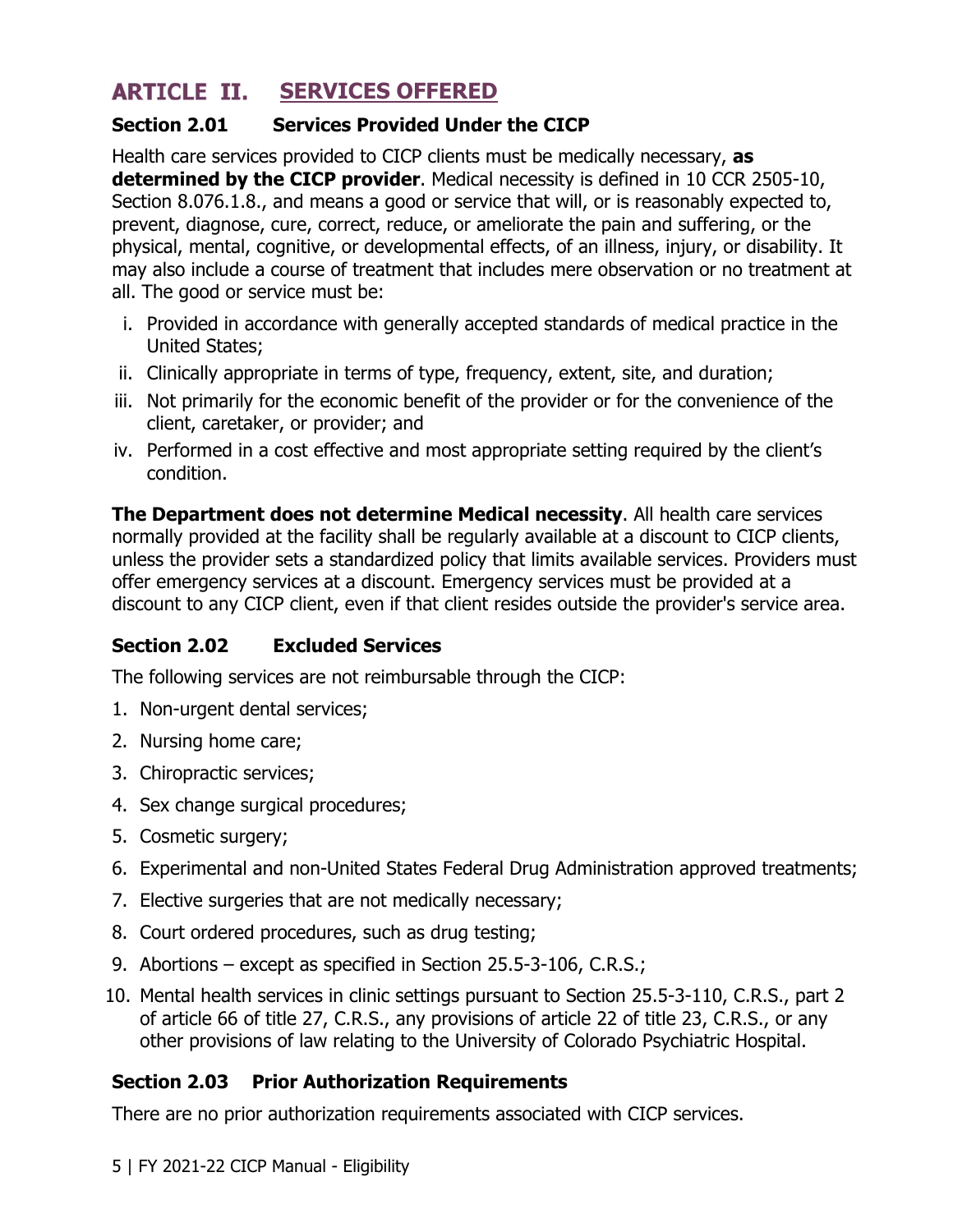## **ARTICLE III. APPLICANT ELIGIBILITY FOR CICP**

#### **Section 3.01 Overview of Requirements**

The Department refers to eligibility determination as "the rating process."

- The rating process takes a "snapshot" of an applicant's financial and household situations as of the date the rating takes place and a signed application is obtained. Ratings usually occur on the initial date of service.
- applies for the CICP, the applicant is applying for a discount on already incurred • Ratings are retroactive for services received up to 90 days prior to application, or if there are applicants with other health insurance coverage, when the third-party payer has paid a claim. Therefore, when an applicant who has received services medical charges. Providers may backdate more than 90 days for special circumstances under a policy determined and set by the provider. The Department cautions providers not to backdate into periods that have already been reported, as those charges will not be able to be reported to the Department.
- situations, household change, or when Management Exception rating expires. Re-• All CICP clients must have an initial rating which is usually valid for one year. However, initial ratings may change for various reasons. The most common method of changing a client's rating is "client re-rating." Clients are re-rated due to specific rates do not apply to bills prior to the re-rate.

In general, all applicants aged 18 and older must:

- 1. Sign an affidavit indicating their citizenship status;
- 2. Provide **one** approved document to demonstrate that they are lawfully present in the country;
- 3. Be a resident of the State of Colorado or communicate intent to remain in Colorado;
- applicants do not need to furnish a Social Security Card; and 4. Furnish a Social Security number or documentation that they have applied for one –
- 5. Meet all other CICP eligibility requirements (related to income, etc.).

#### **Section 3.02 Applicants Not Eligible for the CICP**

- 1. Applicants for whom lawful presence cannot be verified.
- when they are serving time for a criminal offense or confined involuntarily in a City, 2. An applicant in custody of a law enforcement agency. An applicant is not eligible County, State or Federal prison, jail, detention facility, or other penal facility. This includes individuals who are being involuntarily held in detention centers awaiting trial, or involuntarily residing at a wilderness camp under any type of governmental control. Even if the medical condition is considered "pre-existing" prior to incarceration, once the applicant is held involuntarily under any type of governmental control they are not eligible for CICP.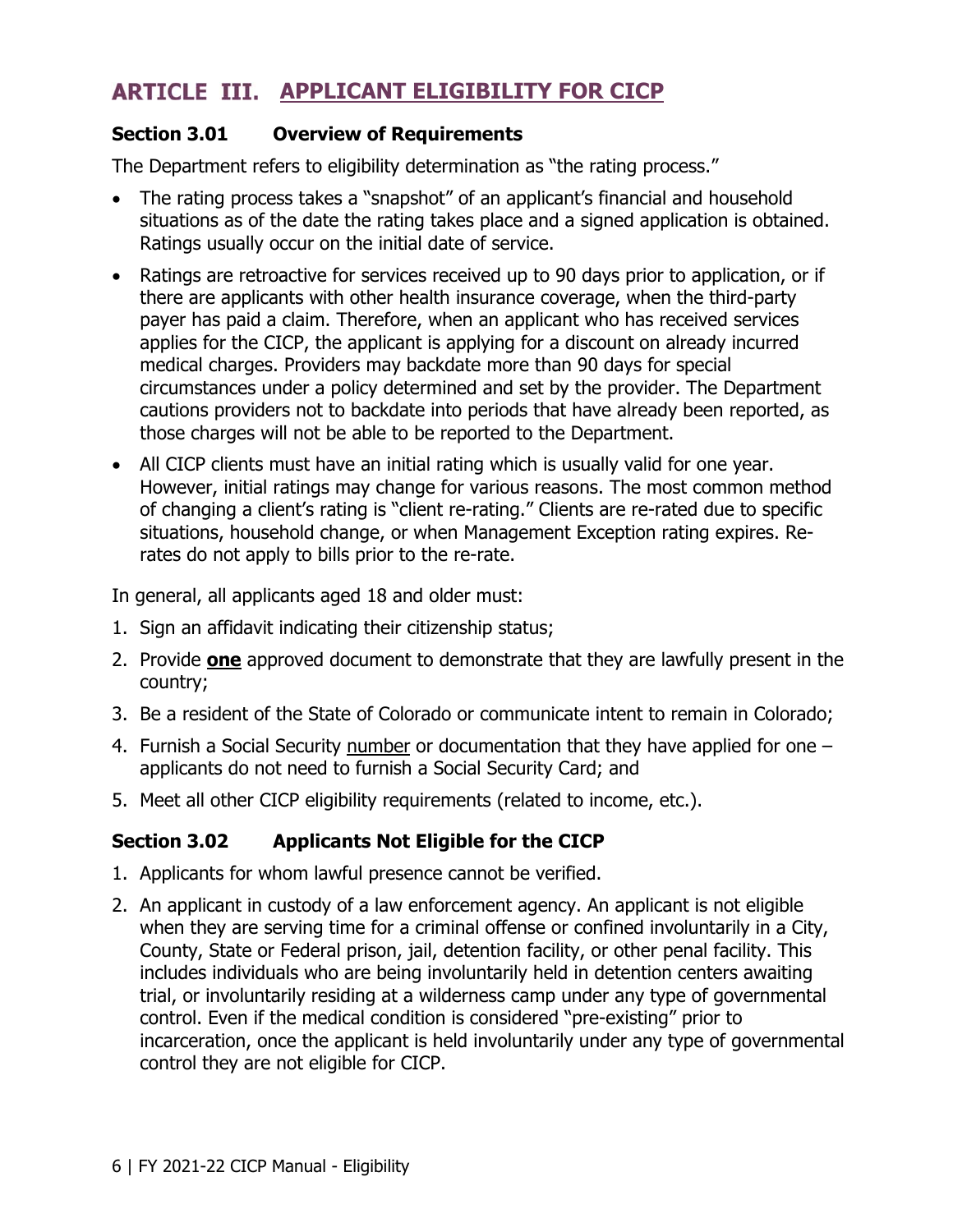- a. Prior to Incarceration: The applicant is eligible for CICP. If an applicant has been convicted of a crime but has not reported to the penal facility to start their sentence, the applicant remains eligible for CICP.
- b. Parole or Probation after Incarceration: An applicant on parole or probation is eligible for CICP. Residents from all halfway houses in Colorado are eligible for CICP except for those residing at Gateway: Through the Rockies.
- c. Applicants on parole must present documentation of their parole status.
- d. CICP funds cannot be used to provide for medical care that the state, city, or county should otherwise be responsible for.
- 3. College students from outside Colorado or the United States who are in Colorado for the purpose of higher education. These students are not Colorado residents and cannot receive services under the CICP.
- 4. Visitors from other states or countries temporarily visiting Colorado who have primary residences outside of Colorado.
- 5. Persons who qualify for Health First Colorado or CHP+.

#### **Section 3.03 Colorado Resident**

A Colorado resident is a person who currently lives in Colorado and intends to remain in the state. If the applicant is unable to provide actual proof of Colorado residency, they are **allowed to self-declare their intent to remain in Colorado**. The following questions can be used to assist in determining if the applicant is a Colorado resident:

- a. Where is the applicant's primary home? A primary home is the place of residence where a person lives and the place where that person, whenever absent, intends to return, regardless of the length of absence. A primary home cannot be a business address or a vacant lot or a post office box.
- b. Is applicant employed in the state of Colorado?
- c. Is there a current lease, mortgage bill, or utility bill for the applicant's primary home?
- d. Does the applicant have a current Colorado Driver's License or Identification Card?

 not considered Colorado residents and are not eligible for the CICP. These individuals College students who are living in Colorado solely for the purpose of attending college are would become eligible for CICP after they graduate, if they decide to remain in Colorado.

#### **Section 3.04 Residency Code**

To qualify for the CICP, the applicant must be lawfully present in the United States and a Colorado resident. Colorado residency is a separate determination from Lawful Presence.

The CICP has established residency codes to use with the application. The provider must record one of the following residency codes for each household member:

1. Colorado Resident & U.S. citizen;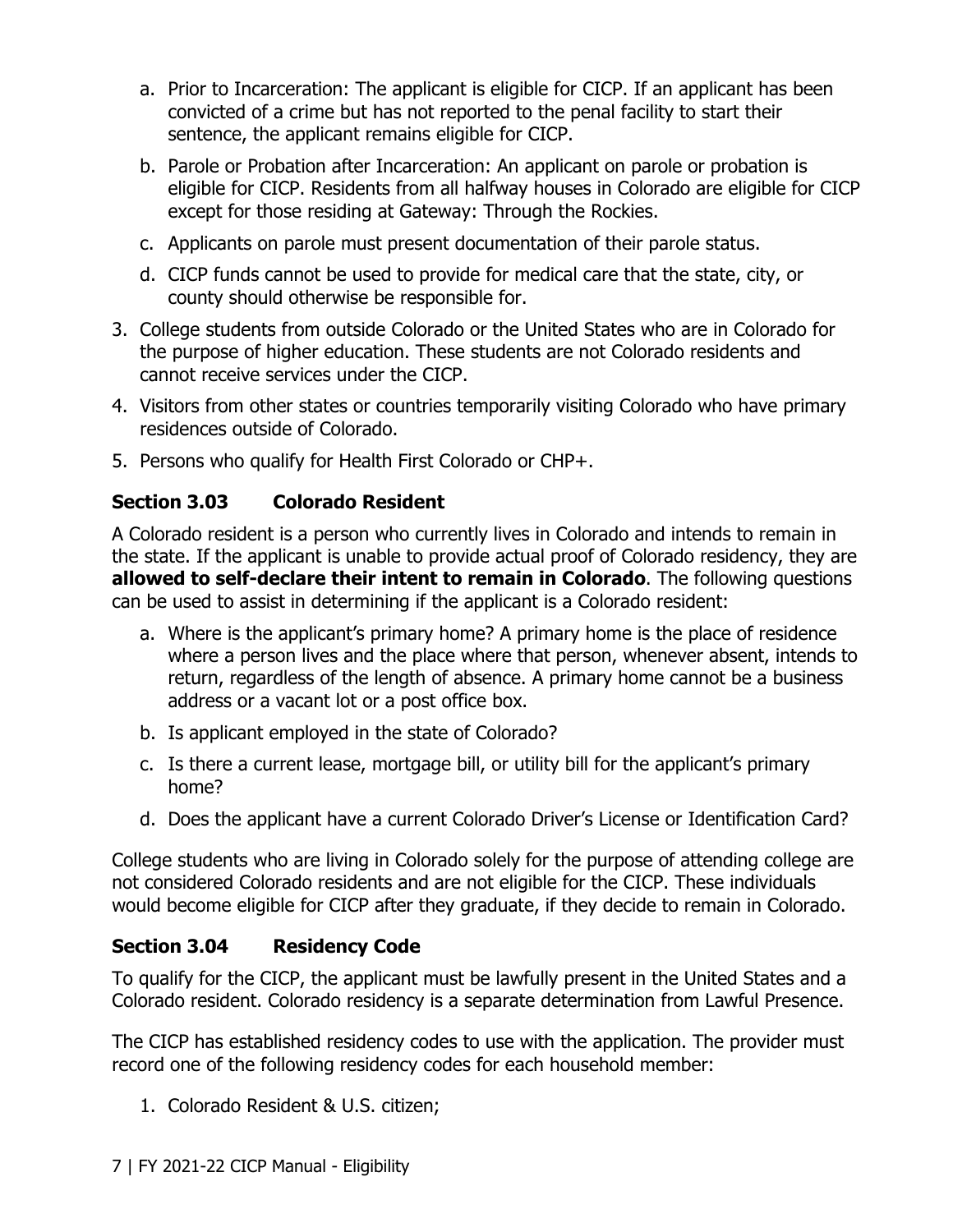- 2. Colorado Resident & lawfully present;
- 3. Migrant farm worker & U.S. citizen;
- 4. Migrant farm worker & lawfully present; or
- 5. Counted in household size only.

 counted in household size only. **Any non-spouse or civil union partner, non-student included on the application.** If household members are non-residents or eligible for Health First Colorado or CHP+, they cannot receive care under the CICP but can be included in household size. Household members who are eligible for CICP but do not want to be covered under CICP may be **adult ages 18-64 must have support demonstrated or attested to in order to be** 

#### Determining the CICP Residency Code

To determine which residency code to record on the application, use the three steps outlined below for each household member applying for the CICP. All applicants must meet steps 1 and 2 to comply with the CICP's residency requirements.

- Step 1: Determine if the applicant is lawfully present using the guidelines listed in Section 3.05 below. If the applicant is lawfully present, go to step 2. If the applicant is not a U.S. Citizen or a documented legal immigrant, they cannot receive discounted care through the CICP, but can be used to determine household size.
- Step 2: Determine if the applicant meets one of the following:
	- i. The applicant is a Colorado resident (see "Colorado Resident" under Section 3.04) OR
	- ii. The applicant is a migrant worker according to the criteria outlined under "Migrant Workers"
- Step 3: Record the residency code for each household member.

#### **Section 3.05 Lawful Presence**

The Department of Revenue promulgated "Rules for Evidence of Lawful Presence" at 1 CCR 204-30, effective August 30, 2016.

 lawfully present in the United States. This Affidavit must be signed any time an application All applicants 18 years and older, must sign the "Affidavit for Lawful Presence, Colorado Indigent Care Program" (Affidavit) and provide a document that demonstrates they are is completed.

A copy of the Affidavit can be found in the application section of the CICP Provider Manual. In order to complete the Affidavit, the applicant must do the following: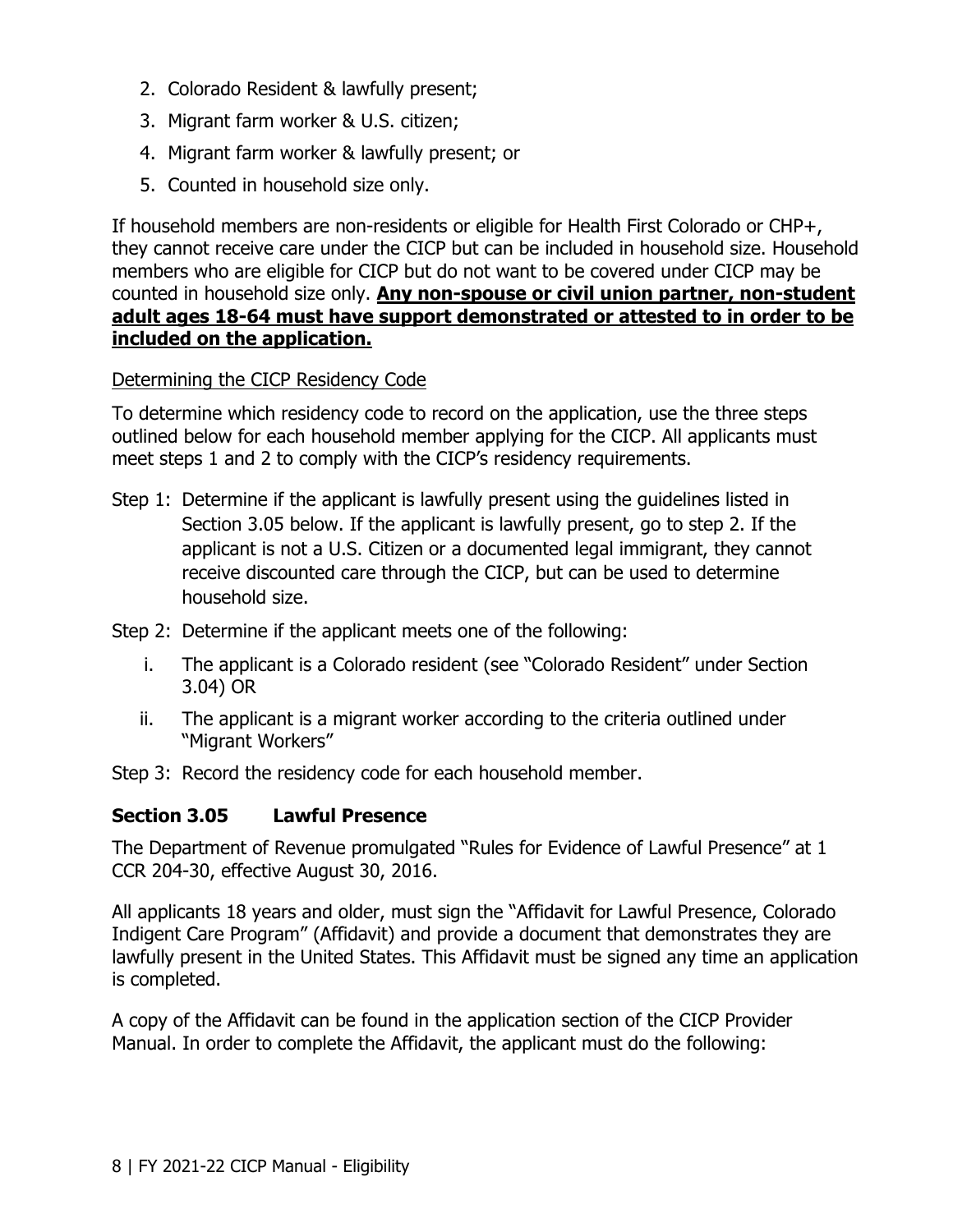- 1. **Indicate Citizenship Status**. The applicant must indicate on the Affidavit whether he or she is a U.S. citizen, a legal permanent resident, or otherwise lawfully present in the United States.
- the Affidavit. A family member or authorized representative may do this for a 2. **Sign the Affidavit**. Each applicant 18 years and older must sign the top portion of deceased client.

 Household members who do not apply in person must also sign the affidavit. Providers are not required to directly witness an applicant's signature. Therefore, a blank Affidavit may be sent to a non-present applicant. The signed Affidavit may be returned to the provider by mail, fax, or hand-delivered to the provider's facility.

In order to prove lawful presence, the applicant must do the following:

- 1. **Applicants Submit One Document**. To meet the lawful presence requirement, each applicant must provide one and only one acceptable document listed in Department of Revenue's rule located at 1 CCR 204-30 Rule 5, or any document listed on a Federal list of documents acceptable to establish lawful presence. If the applicant has an ID card issued by a REAL ID Act compliant state, no other documentation is needed to prove their lawful presence. No one lawful presence document is preferred over another. All are equally acceptable.
- Thus, it is not necessary for an applicant to provide a document with a photograph. 2. **Providers Establish Lawful Presence — Not Identity**. The rules pertaining to public benefits require only the establishment of lawful presence — not identity.
- 3. **Original Documents**. Lawful presence documentation may be accepted from the applicant, the applicant's spouse, parent, guardian or authorized representative in person, by mail, or facsimile. In general, applicants should present original documentation, however copies of documentation are acceptable. Providers shall accept copies of an applicant's lawful presence documentation from other CICP providers, Medical Assistance sites, county departments of social services, or any other entity designated by the Department of Health Care Policy and Financing through an agency letter.

Providers shall develop procedures for handling original documents to ensure that the documents are not lost, damaged, or destroyed. Providers shall develop and follow procedures for returning or mailing original documents to applicants within five business days of receipt.

Applicants must provide a Colorado Driver's License, Colorado Identification Card, Driver's License or State Identification Card issued in a REAL ID compliant state (https://www.dhs.gov/real-id), United States Military Identification Card or Military Dependents' Identification Card, United States Coast Guard Merchant Mariner Card, Native American Tribal Document or any other document listed in the Colorado Department of Revenue rule for establishing lawful presence (1 CCR 204-30 Rule 5).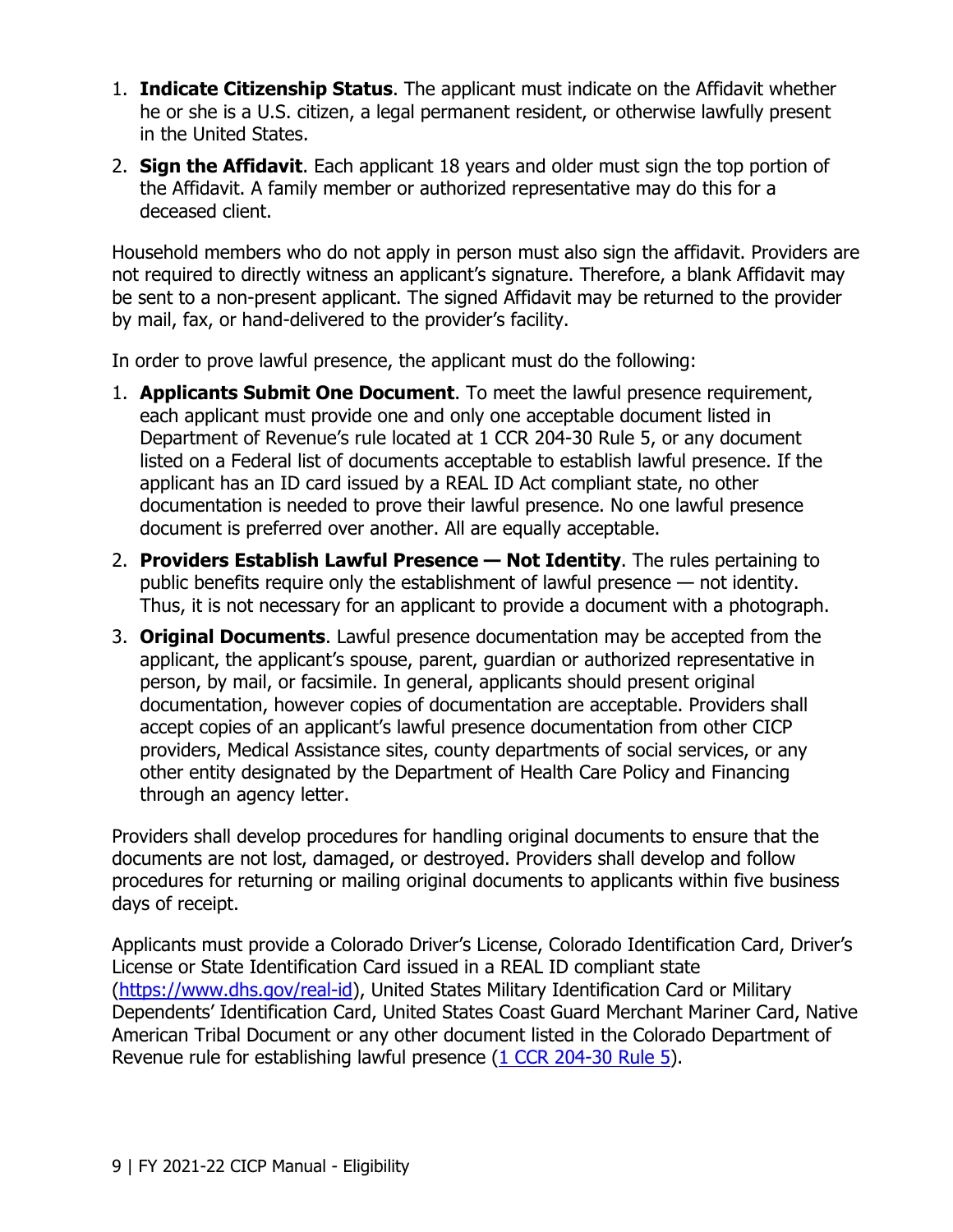A sample of Colorado's driver's license can be seen below. The license on the right is acceptable to prove lawful presence for the holder. It has the star in the upper right-hand corner that indicates the ID is REAL ID compliant and that lawful presence has been established prior to the license being issued, whether the holder is a U.S. citizen or is otherwise lawfully present in the country. The license on the left is not acceptable to prove lawful presence by itself, as indicated by the black box and white text above the picture on the license. There is also no star in the upper right-hand corner. The state identification card has the same format as the driver's license.



 expiration date within a year of the date of the application should have their CICP card Lawfully present applicants who present lawful presence documents that have an end dated with the date matching the expiration date of their presented documentation.

#### **Section 3.06 Expired or Missing Documents from Non-U.S. Citizens**

- 1. Expired Documents or No Documents: If an applicant who is not a U.S. citizen is unable to present any documentation evidencing his or her immigration status, the provider should refer the applicant to the local Department of Homeland Security office to obtain documentation of lawful presence status. If the applicant presents expired documents and states that they have requested new documents to replace their expired documents, the provider should attempt to run the expired documents through SAVE. If SAVE returns a valid response for the expired document, the provider is allowed to accept the expired document and associated SAVE verification as proof of lawful presence.
- their inability to present documentation and for whom securing such documentation 2. G-845 Document Verification Request: In unusual circumstances involving applicants who are hospitalized or medically disabled or who can otherwise show good cause for would constitute undue hardship, if the applicant can provide an alien registration number, the provider may file U.S.C.I.S. Document Verification Request Form G-845, along with the alien registration and a copy of any expired Department of Homeland Security document, with the local Department of Homeland Security office to verify status. To obtain the current G-845 Document Verification Request form, go to the U.S. Citizenship and Immigration Services website and enter G-845 in the search box. **As of June 1, 2018, this form must be filed electronically – mailed submission forms will no longer be processed.**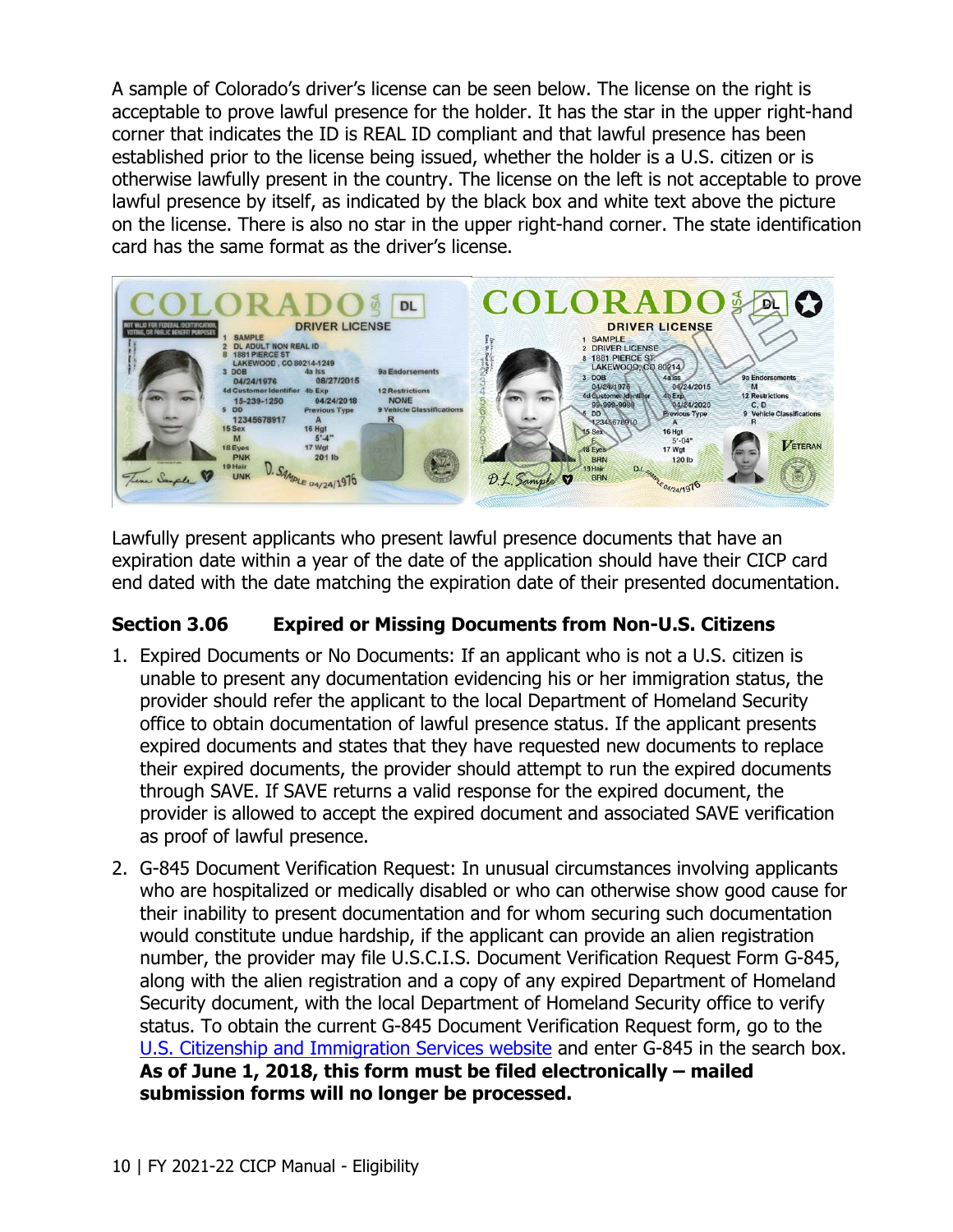3. Receipt for Replacement Document: If an applicant has lost a document and presents a receipt indicating that he or she has applied to the Department of Homeland Security for a replacement document, the provider should file U.S.C.I.S. Form G-845 and Supplement with a copy of the receipt with the local Department of Homeland Security office to verify lawful presence status.

#### **Section 3.07 Options for Applicants without Acceptable Documentation**

- 1. **Request Waiver from Department of Revenue (DOR):** Applying for a "Request for Waiver-Restrictions on Public Benefits" from the Colorado DOR authorizes the DOR to verify evidence of lawful presence for the applicant.
	- a. **Who May Apply:** Any applicant, regardless of citizenship status, who does not provide a document permissible for establishing lawful presence may apply for a Request for Waiver-Restrictions on Public Benefits" from the Colorado DOR.
	- b. **Where to Find the Waiver Form:** For convenience, this Waiver may be found on the Department website at hcpf.colorado.gov/cicp under Lawful Presence.
	- c. **How to Apply:** The Waiver may be completed by the applicant or the applicant's presence. If the driver's license technician does not know what to do with the representative. The waiver and supporting documents must be hand delivered to one of the approved driver's license offices listed on the waiver. Supporting documents may be any documents able to assist in the verification of lawful applicant's documentation, the applicant should ask for their manager. DOR has confirmed that driver's license technicians should all be trained and aware of how to handle these waivers.
	- d. **Affidavit of Lawful Presence:** Applicants using the waiver process must still complete the "Affidavit of Lawful Presence, Colorado Indigent Care Program" form.
	- e. **Approved Waivers:** The Department of Revenue no longer notifies benefit agencies of approval or denial of waivers. Providers should require an approved waiver from Applicants before services are provided at the discount.
	- f. **Special Information for Non-U.S. Citizens:** Applicants requesting a waiver who are not U.S. citizens should be made aware of the following, which is excerpted directly from The DOR's "Rules for Evidence of Lawful Presence" at 1 CCR 204-30 Rule 5, effective August 30, 2016.
		- 6.1 Each Benefit Agency is responsible for verifying that the Applicant is the same individual indicated as the person who received a Waiver.
		- subsequently determines that the Applicant was not or is not lawfully 6.2 Waivers may be cancelled by the Department, if the Department present. Upon cancelling a Waiver, the Department will notify the Applicant and appropriate Benefit Agencies.
		- 6.3 A person whose Waiver has been cancelled by the Department may appeal the Department's decision by requesting a hearing as provided in subsection 5.1 of this Rule within 60 days following the mailing date of the notice cancelling the Waiver.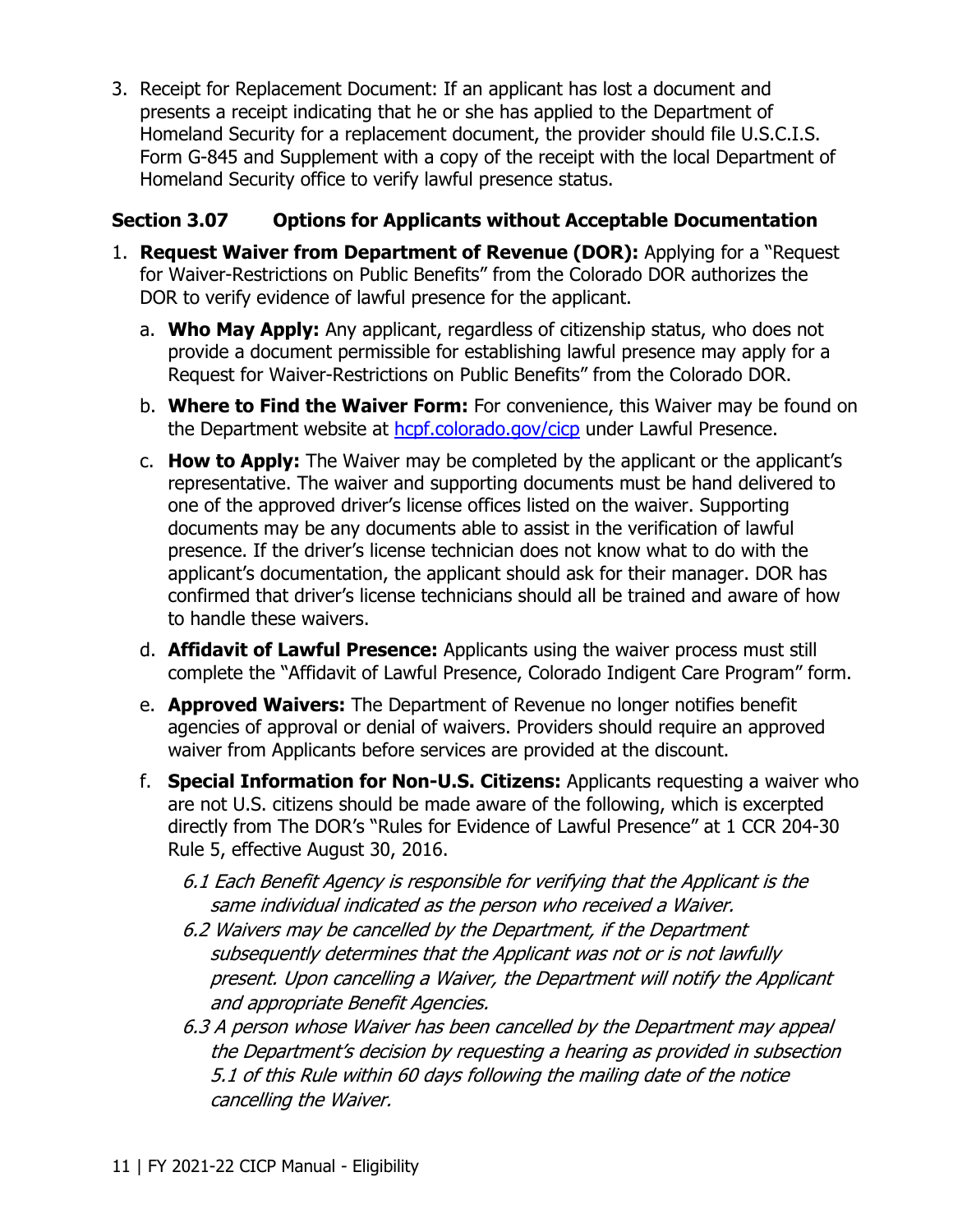6.4 Waivers issued by the Department since August 1, 2006, but prior to approval of this Rule, will continue in effect unless expired, or cancelled by the Department

- 2. **Self-Declaration of Lawful Presence**: Signing a self-declaration is a valid, to complete the shaded box on the Affidavit for Lawful Presence application. The acceptable way of establishing lawful presence for purposes of receiving discounted health care services under the CICP; however, the CICP Provider must first request acceptable Lawful Presence documents and it will not be necessary for the Provider Self-Declaration section should be used only as a last resort.
	- a. **Who May Self Declare:** U.S. citizens and non-citizen nationals may self-declare that they are lawfully residing in the United States. Non-citizen nationals are defined in federal regulations as individuals from American Samoa, Swains Island, or Northern Mariana Islands.
	- b. **Who May Not Self Declare:** Non-U.S. citizens may not self-declare that they are lawfully residing in the country.
	- c. **Where to Find the Self-Declaration Form**: The Self-Declaration form is found under the optional section located at the bottom of the "Affidavit for Lawful Presence, Colorado Indigent Care Program" form.

#### **Section 3.08 Non-Discrimination and Special Assistance**

- 1. **Non-Discrimination:** CICP providers shall not discriminate against applicants on the basis of race, color, ethnic or national origin, ancestry, age, sex, gender, sexual orientation, gender identity and expression, religion, creed, political beliefs, or disability.
- may be expected include, but are not limited to, providing contact information for the referring the applicant to other agencies or organizations which may be able to 2. **Special Assistance:** If an applicant has a disability that limits the applicant's ability to provide the required evidence of lawful presence, the provider shall assist the individual to obtain the required evidence. Examples of reasonable assistance that appropriate agencies that issue required documents; explaining the documentation requirements and how the applicant may provide the required documentation; or provide assistance.

Additional assistance shall also be provided to applicants who are unable to comply with the documentation requirements due to physical or mental impairments or homelessness and who do not have a guardian or representative who can provide assistance. Examples of additional assistance include but are not limited to: contacting any known family members who may have the required documentation; contacting any known health care providers who may have the required documentation; or contacting other social services agencies or organizations that are known to have provided assistance to the applicant.

The provider is not required to pay for the cost of obtaining required documentation. The provider shall document its efforts of providing additional assistance to the applicant and retain such documentation in the applicant's file.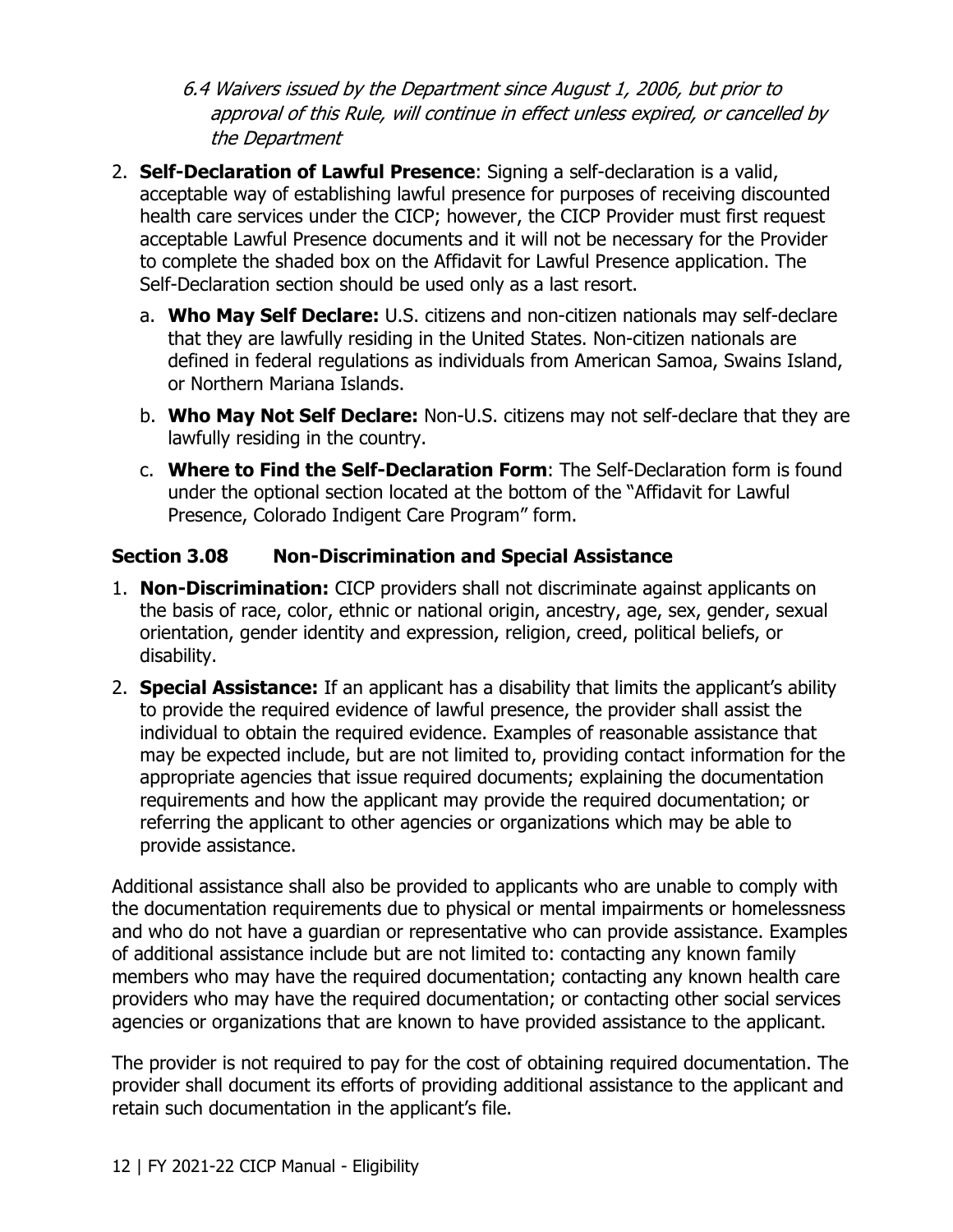#### **Section 3.09 Administrative Procedures for Documents from U.S. Citizens**

- 1. **Indication of Documents Verified:** Providers are to check the box on the "For Eligibility Use Only" section of the Affidavit indicating which document the applicant has provided for demonstrating evidence of lawful presence.
- 2. **Retain Copy of Document:** A photocopy of the lawful presence document presented should be retained in the applicant's file.
- 3. **Exception Process for Clients Reapplying:** If a U.S. citizen reapplies for CICP with the same provider, it is not necessary to make a new copy of their lawful presence document again if the following conditions are met:
	- identical to the copy of the lawful presence already on file; a. The provider verifies that the document presented at the time of renewal is
	- b. The provider makes a notation in the file that the original document was viewed again and found to be acceptable; and
	- c. The provider signs and dates the notation.
	- d. The applicant must still sign a new Affidavit of Lawful Presence with every application.

This same process applies to providers who have electronically scanned client files.

This process may never be used for non-U.S. citizens. Lawful presence must be established for non-U.S. citizen clients each time they apply for the CICP.

#### **Section 3.10 Administrative Procedures for Documents from Non-U.S. Citizens**

 If the applicant has an ID card issued by a REAL ID Act compliant state, no other documentation is needed to prove their lawful presence. A SAVE verification is not needed for these applicants.

- 1. **Verification of Documentation in SAVE**: Documentation submitted from applicants who have checked the second or third boxes on the "Affidavit for Lawful Presence, Colorado Indigent Care Program", indicating that they are not a U.S. citizen, must be verified through the federal Systematic Alien Verification for Entitlements (SAVE) web-based verification information system application. Providers must verify through SAVE within 30 days of receiving applications from non-U.S. citizens. As stated above, if these applicants provide an ID issued by a REAL ID compliant state, they do not need to be run through SAVE.
	- a. **SAVE is Not for U.S. Citizens:** Only documents for non-U.S. citizens may be verified for authenticity in SAVE. It is not possible to verify documents applicable to U.S. citizens through SAVE.
	- b. **Use Affidavit until SAVE Verification is Complete:** Until lawful presence is confirmed in SAVE, clients are eligible to receive discounted health care services through the CICP if they have signed the Affidavit stating that they are lawfully present in the United States.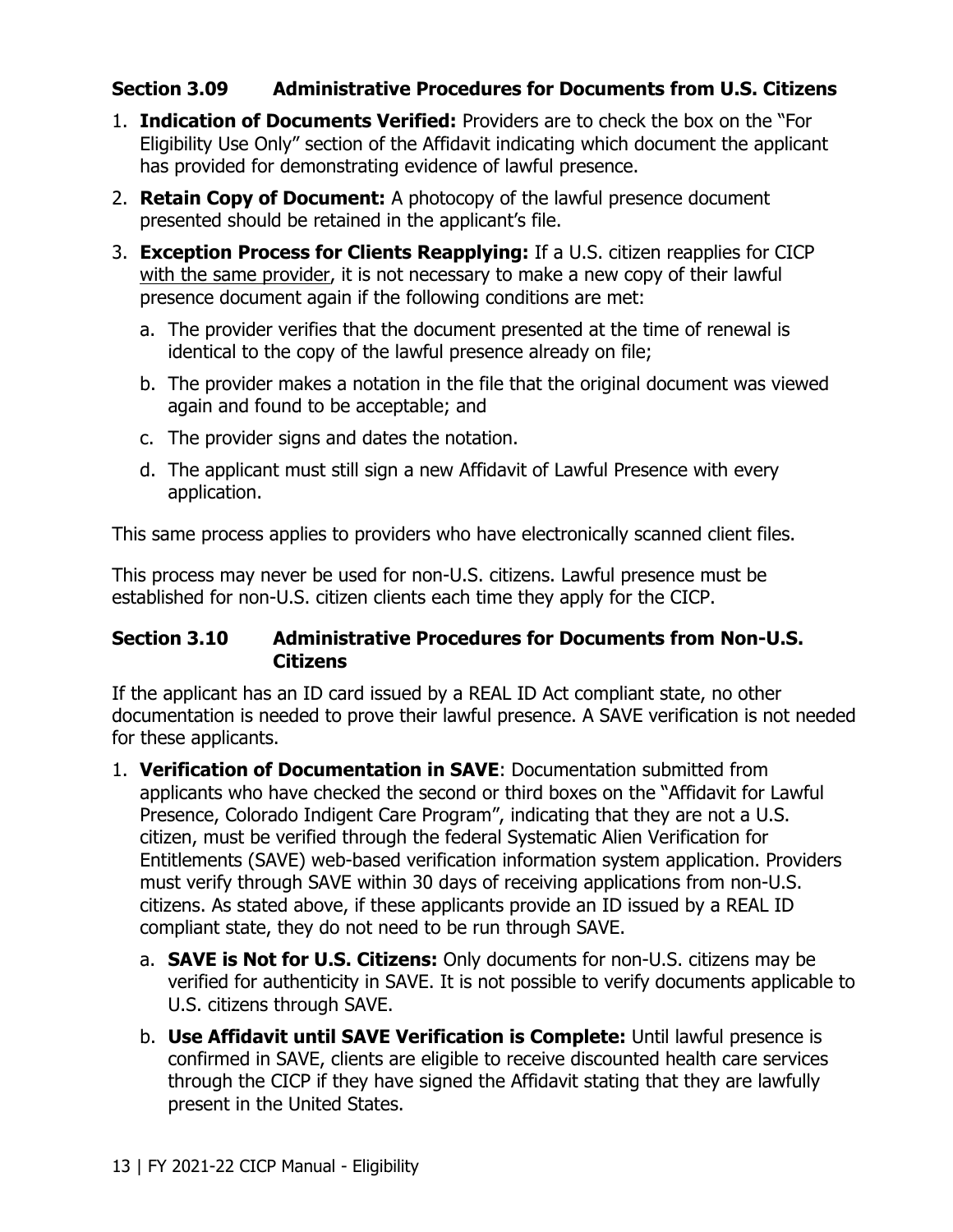- verified, yet the client asserts that they are legally residing in the country, the c. **No Match Found in SAVE**: In cases where a match in SAVE is not initially provider should begin the manual SAVE process. The provider should make the client aware of any information obtained through the SAVE process.
	- i. If the manual SAVE process results in a denial, refer the applicant to the DOR to initiate the waiver process. No further services shall be discounted under the CICP until the applicant presents an approved waiver from the DOR.
	- documentation, reveals material discrepancies. To conduct a manual ii. The SAVE program also requires participating agencies, institutions and other entities to use manual verification when directed by a VIS/CPS system message or when the automated check or initial inspection of an applicant's/recipient's documentation, or information provided from such verification, user agencies must electronically submit the completed Document Verification Request (Form G-845) and copies of the non-citizen's immigration documentation.
- 2. **Indication of Documents Verified**: Providers are to check the box on the "For Internal Use Only" section of the Affidavit indicating which document the applicant has provided for demonstrating evidence of lawful presence.
- 3. **Retain Copy of Document:** A photocopy of the lawful presence document presented and used in the SAVE search should be retained in the applicant's file.
- 4. **Retain Copy of SAVE Documentation:** Providers should print the Verification Result Screen from the SAVE search and retain this printout in the applicant's case file. The provider should make the client aware of any information obtained through the SAVE process and note such in the application file.

#### **Section 3.11 U.S. Citizen**

 proving evidence of lawful presence following Department of Revenue's rule located at 1 A U.S. citizen is a person who has signed the Affidavit of Lawful Presence, checking the line indicating that he or she is a U.S. citizen and provides one acceptable document for CCR 204-30 Rule 5.

#### **Section 3.12 Documented Immigrants**

Documented immigrants are people who reside in the United States, possess a Social Security Number, and one of the lawful presence documents listed in Department of Revenue's rule located at 1 CCR 204-30 Rule 5.

#### **Section 3.13 Migrant Workers**

 under the CICP must meet the following criteria to comply with CICP residency Migrant workers and all dependent household members who will be receiving services requirements:

1. Do not live permanently in Colorado; temporary living in Colorado for employment reasons;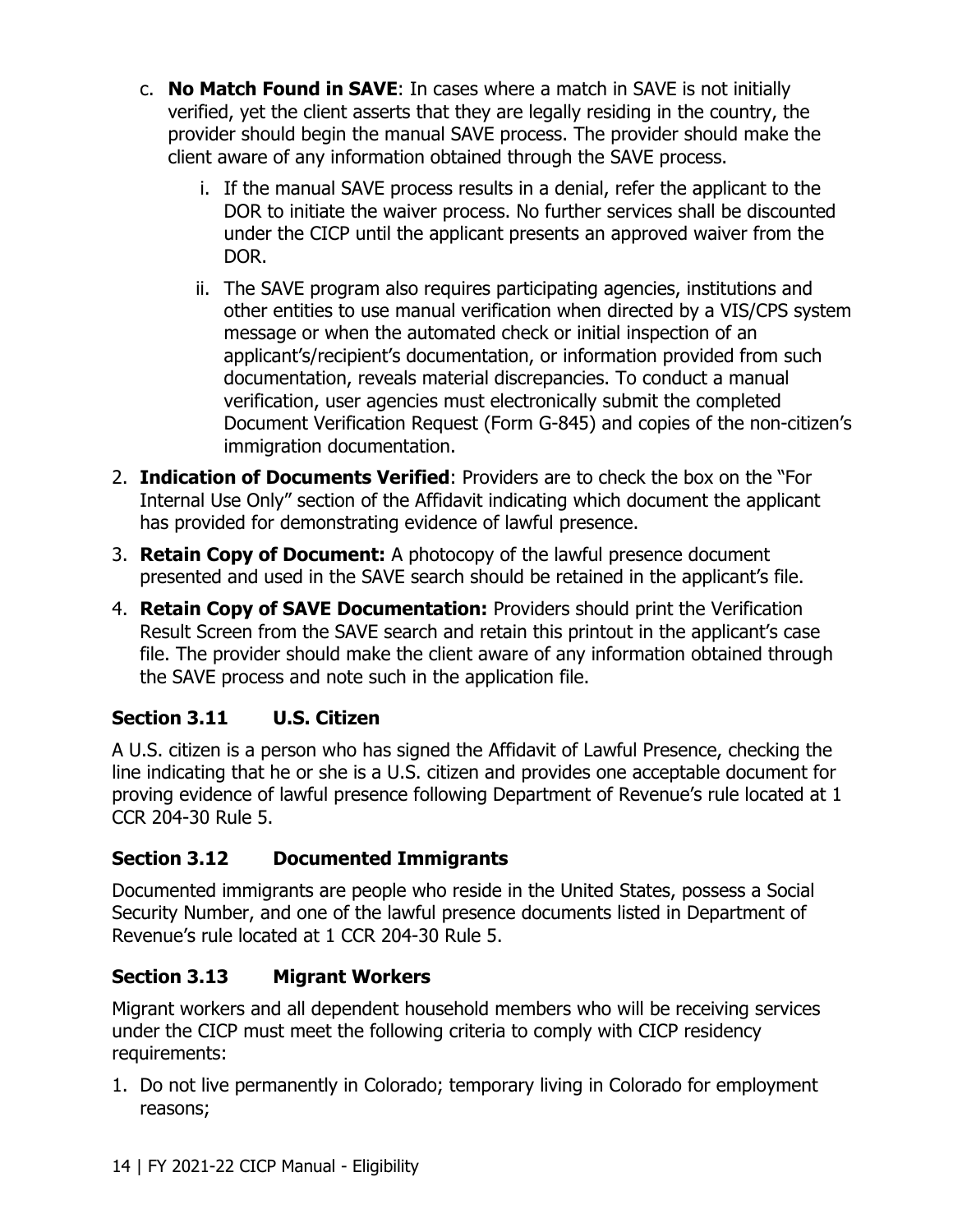- 2. Meet lawful presence requirements; and
- 3. Employed in Colorado. Must have proof of employment.

 establish a temporary home in Colorado and meet U.S. citizenship OR meet established Eligibility is extended to dependent household members of migrant workers when the residency requirements are met for the CICP including: if the household members immigration documentation requirements. Requirement number three may not be applicable to all household members.

#### **Section 3.14 Health First Colorado Programs and Child Health Plan (CHP+)**

Health First Colorado is a state and federally funded program that pays for medical services for low-income households and individuals. Health First Colorado is a program for the categorically needy, meaning that an individual or household must fall below a certain income/resource limit.

 CHP+ is a public health insurance for low-income children ages 18 and under and pregnant women. CHP+ is a program for applicants who are not eligible for Health First Colorado due to income limits and must not have other health insurance.

 eligible" for Health First Colorado or CHP+. Providers must screen CICP applicants for Health First Colorado eligibility and CHP+ prior to completing a CICP rating. This is beneficial for both providers and applicants because under Health First Colorado and CHP+ providers receive higher reimbursement and applicants receive more benefits and may have lower copayments. The Provider Compliance Audit requires verification that the applicant was determined "not categorically

If an applicant is eligible for Health First Colorado but can provide documentation showing that they were not eligible during a period when they were provided services by a CICP provider, the applicant would be able to apply for CICP to cover only the period that they were not eligible for Health First Colorado. Their CICP card should only be valid for the period they were not eligible for Health First Colorado. These patients are commonly referred to as "churn" patients, as they routinely "churn" from eligible to not eligible for Health First Colorado, sometimes on a monthly basis.

#### **Section 3.15 Five Year Bar for Health First Colorado**

Certain lawfully present individuals are eligible for Health First Colorado immediately while others become eligible after being lawfully present for five years. Individuals who are immediately eligible include:

- Trafficking survivors and their spouses, children, siblings, or parents
- Lawful Permanent residents who adjusted from a status exempt from the five-year bar
- Veterans or active duty military, and their spouses or unmarried dependents, who also have a "qualified non-citizen" status
- Refugees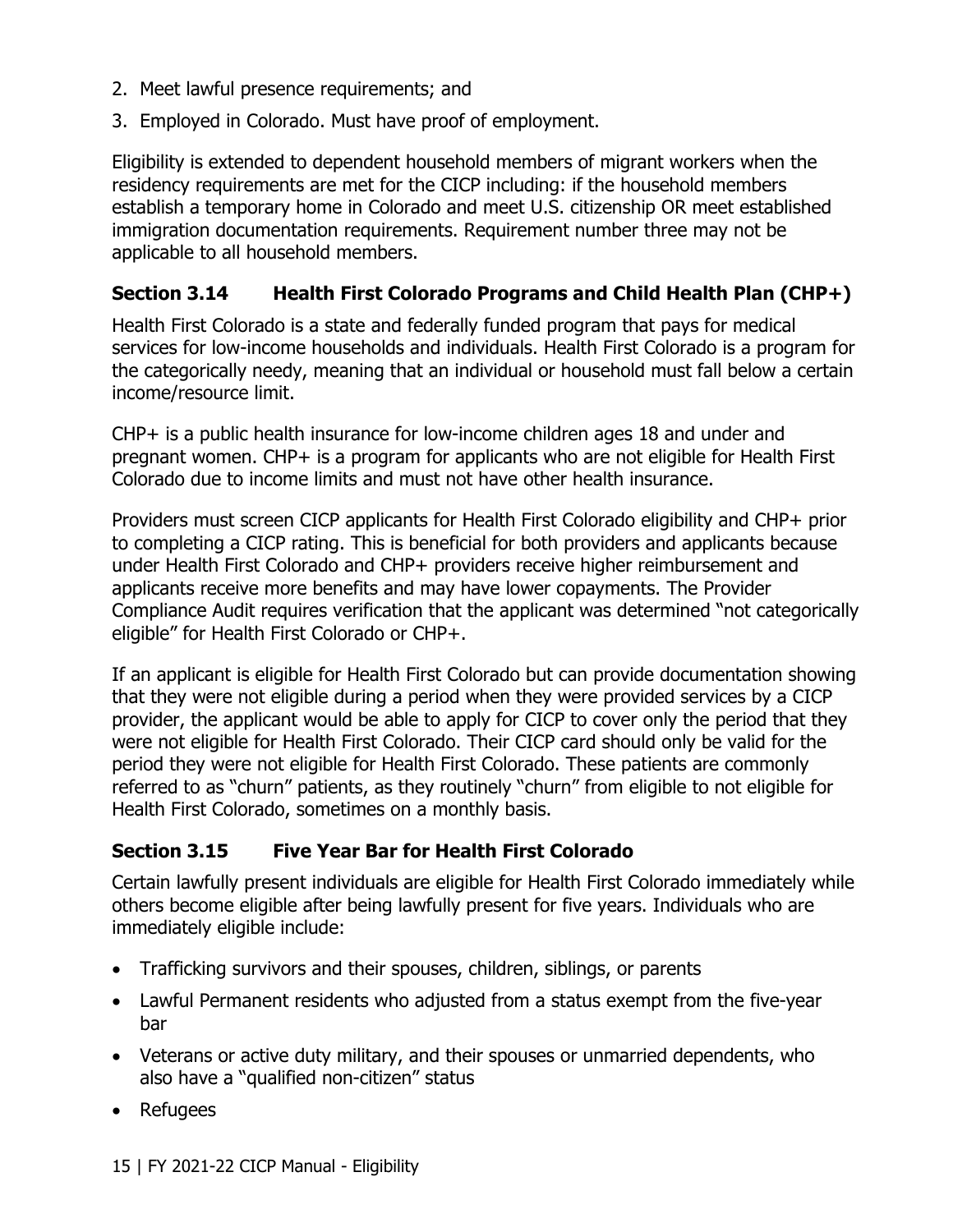- Asylees
- Cuban/Haitian Entrants
- Individuals Granted Withholding of Deportation or Withholding of Removal
- Members of a Federally recognized Indian tribe or American Indian Born in Canada
- Certain Amerasian Immigrants

Individuals who become eligible after the five-year bar is met include:

- Lawful permanent residents (LPR/Green Card holders)
- Conditional Entrants
- Individuals Paroled into the United States for one year or more
- Battered spouse, child, or parent who has a pending or approved petition with the Department of Homeland Security (DHS)

 Colorado, and therefore should not be sent to apply. Applicants in any other immigration category would not be eligible for Health First

Health First Colorado does not have a bar for children or pregnant women, any lawfully residing child or pregnant woman would need to be screened for Health First Colorado and/or CHP+ eligibility prior to being placed on CICP.

#### **Section 3.16 Denial of Health First Colorado or CHP+ Eligibility**

If the applicant appears to meet the eligibility criteria for CHP+ or any of the Health First Colorado eligibility categories, a denial letter from CHP+, PEAK, or the local county Department of Human or Social Services must be received. A letter from Connect for Health Colorado showing that the applicant is eligible for subsidies to help reduce their monthly premiums would also be acceptable, as applicants who are eligible for subsidies are not eligible for Health First Colorado. Denial letters from any of the above-mentioned agencies should be dated within the last 45 days.

A letter from CHP+, PEAK, or the local county Department of Human Services, Medical Assistance Site, or Social Services indicating voluntary withdrawal or denial due to refusal to submit complete documentation is not sufficient proof that the applicant has applied for CHP+ or Health First Colorado and been denied.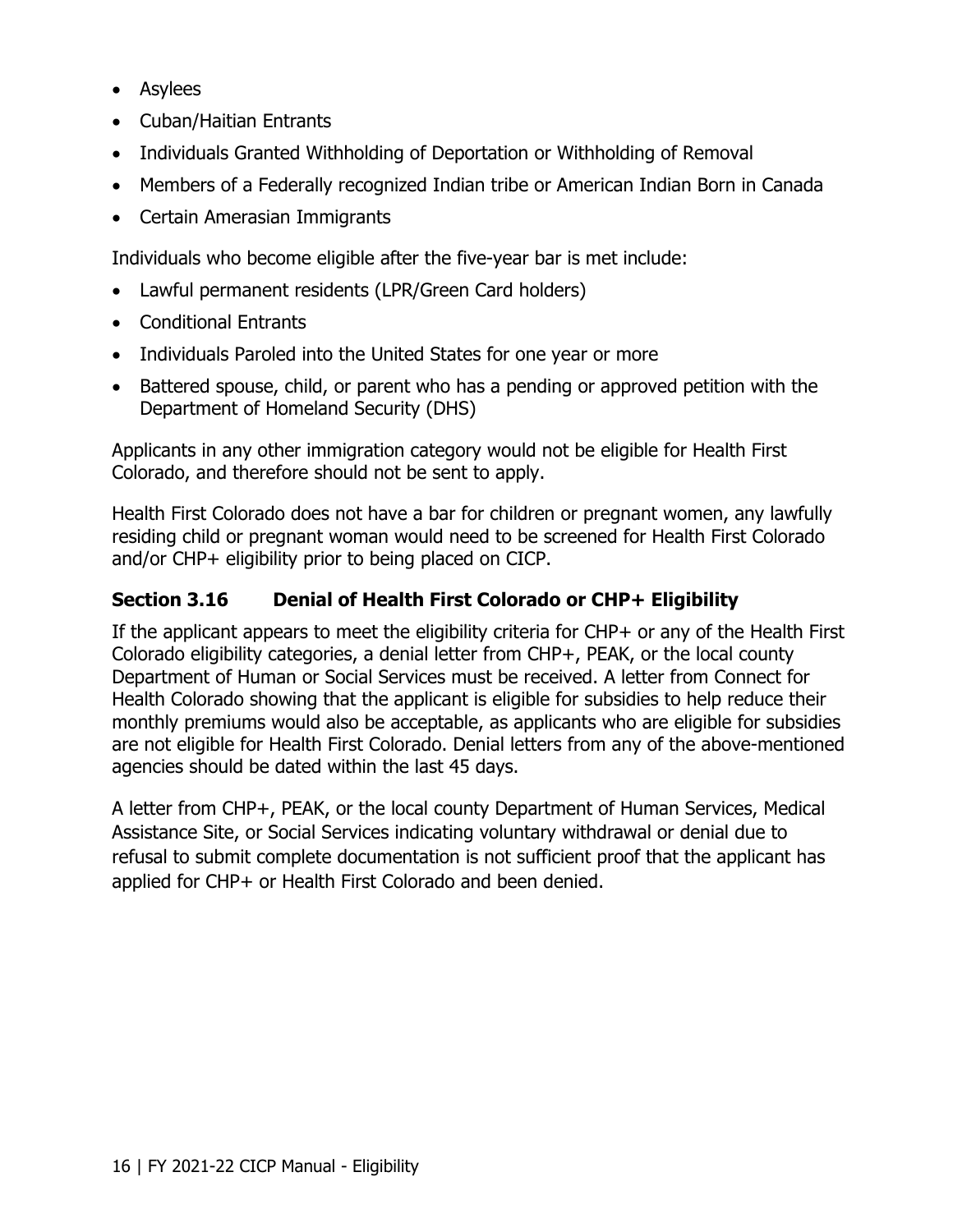## **ARTICLE IV. CLIENT APPLICATION**

#### **Section 4.01 Instructions for Completing the Application**

 counted in household size on the application. Providers have the flexibility to define This section provides acceptable practices for providers to determine household members eligible to receive discounted services for the CICP and distinguish between those only household size using policies and practices that have been submitted to and approved by the Department. Any policies in this section are mandatory for providers to follow unless marked otherwise.

When completing the CICP client application (application), the provider must obtain documentation as reasonable to support the applicant's financial status. Documentation assures that State funds are used appropriately. Except in the event of an emergency, an application can be denied for non-compliance if the client refuses or fails to provide required information or documentation.

The provider should schedule an appointment with the applicant to complete the application within 45 days after the date of service and must make a reasonable attempt to complete the application within 90 days after the date of service. It is in the provider's best interests to ask first-time clients if they have received a CICP rating with a different provider. If requested documentation is not provided by the applicant, the provider has the right to deny CICP eligibility. The applicant has a right to obtain a copy of the completed application.

Clients are responsible for notifying the provider's billing office if they have received a CICP rating from another CICP facility. Clients must report their CICP eligibility rating to the provider within 90 days of service. If a client fails to report his or her CICP eligibility rating within 90 days, the provider is not obligated to provide a discount. Providers are not obligated to provide a discount based on another provider's rating and may choose to rerate any client that presents a CICP card from another CICP provider if they believe the rating process is materially different.

#### **Section 4.02 Applicant Name**

The name entered should be that of the person responsible for paying incurred charges. Any non-minor household member can be the responsible party. If an applicant is deceased, the executor of the estate or a family member can complete the application on behalf of the applicant. CICP Providers can complete the application on behalf of a deceased patient only as the last remedy. The executor or family member completing the application will not be responsible for any copayments incurred on behalf of the deceased member.

#### **Section 4.03 Applicant Address**

Applicant's address refers to the residence of the applicant and his or her household members. All household members who will be receiving services under this rating must live at this address. This address cannot be a business address or an empty lot. The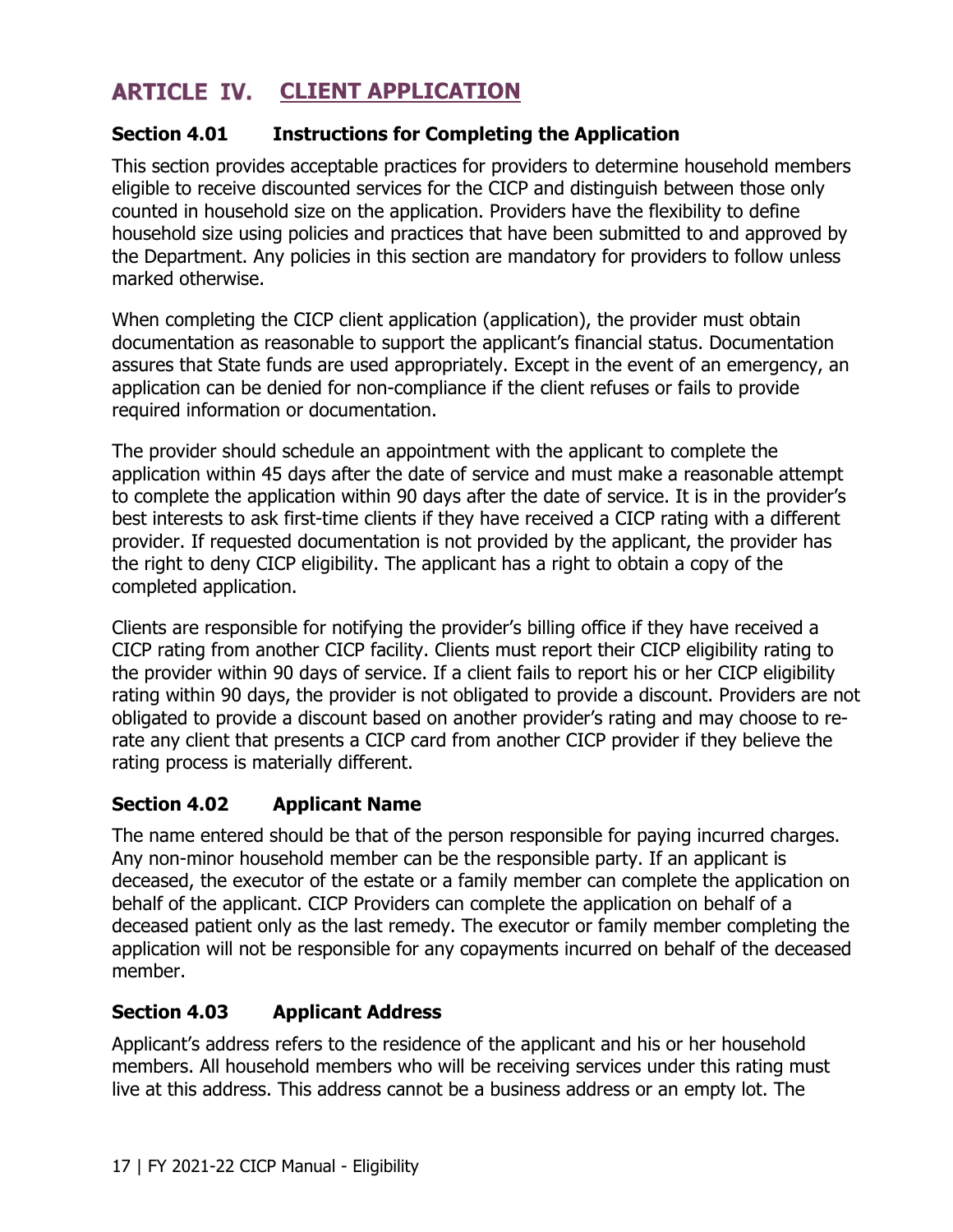household address must be the primary place where the household resides. See "Colorado Resident" under Section 3.03 for more information on the household's primary home.

Clients who are homeless, and between 0 and 40% of the FPL, are exempt from client copayments. Homeless clients are exempt from the income verification requirement and providing proof of residency when completing the CICP application. Homeless applicants are not exempt from applying for Health First Colorado.

A person is considered homeless who lacks a fixed, regular, and adequate night-time residence or has a primary night time residency that is:

- 1. A supervised publicly or privately-operated shelter designed to provide temporary living accommodations;
- 2. An institution that provides a temporary residence for individuals intended to be institutionalized; or
- 3. A public or private place not designed for or ordinarily used as, a regular sleeping accommodation for human beings. This does not include an individual imprisoned or otherwise detained pursuant to federal or state law.

#### **Section 4.04 Household Member's Name**

 CICP or will be included in the household size calculation for Line 7, Section II of the Record the name of each household member who has or will receive care through the application.

**Determining household members to include on the application:** Any person living in the household can be included on the application for purposes of determining household size. Any non-spouse or civil union partner, non-student adults under the age of 65 MUST have financial support demonstrated or attested to in order to be included on the application to receive discounted services. An applicant does not need to prove financial support for their spouse or civil union partner, any minor children, any adult students, or any adult age 65 or older living in the household. **This applies to all providers regardless if they are using their own household definition or the Department's.**

#### **Section 4.05 Dependency Status**

Enter the appropriate Dependency Status number:

- **1** Self
- **2** Spouse/ Civil Union Partner
- **3** Minor
- **4** Senior
- **5** Adult Student
- **6** Other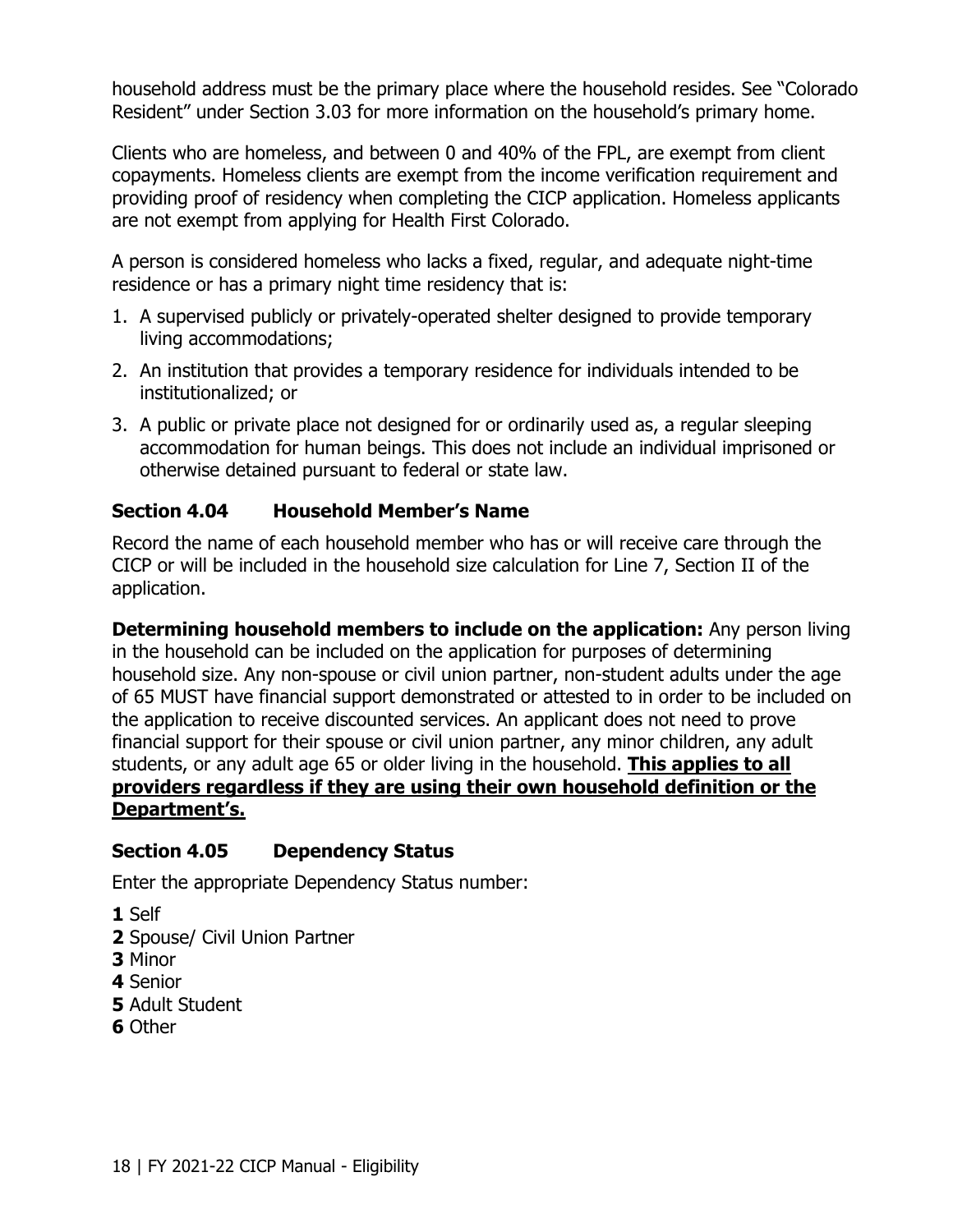1. **Married or Civil Union Couples**: BOTH spouses or partners must be included on the application. Married and Civil Union couples will receive the same CICP rating unless one of the spouses or partners is Health First Colorado eligible or an undocumented immigrant; in which case, both are still included in household size.

A married couple means that the couple is legally married, whereas a Civil Union includes any two unmarried adults, regardless of gender. Proof of marriage is a marriage license or marriage certificate. Proof of a civil union is a certified civil union certificate. Married and Civil Union Couples may keep their finances separate, including payments for medical care. However, according to the Joint Liability for Family Expenses, 14-6-110, C.R.S., the expenses of the family and the education of the children are chargeable upon the property of both spouses or partners, or either of them and in relation thereto they may be sued jointly or separately. If one spouse or partner does not want to give the necessary financial information, rate the household based on the best information available. However, inform the noncompliant spouse or partner that according to Colorado law spouses or partners are responsible for each other's medical charges.

 with the clerk of a court of record for the state of Colorado. For those who have not yet officially filed for a legal separation or dissolution of marriage or civil union, but intend to do so, or for those who have filed but an official court decree has not yet Married Couples wishing to separate, divorce, or have the marriage annulled must provide legal documentation of the separation, the dissolution of marriage, annulment, or declaration of invalidity to be considered separate for CICP eligibility. Parties wishing to dissolve a civil union must file an action for dissolution of a civil union, legal separation of a civil union, or declaration of invalidity of a civil union been issued, a letter from their attorney verifying their status will suffice. If an applicant cannot afford court associated costs, and can demonstrate to the court they are low-income, court costs owed to the state may be waived.

- Section 4.05.1. All five of the following requirements must be met for a common-law 2. **Common Law Marriage**: If a couple meets the requirements for common law marriage, the same rules apply as with married and civil union couples as stated in marriage in Colorado:
	- a. It must be the INTENT of both parties to be spouses;
	- b. Both parties must be 18 years of age or older;
	- c. Both parties must be free to marry (single, widowed, or legally divorced);
	- d. Both parties must live together; and
	- e. Both parties, by reputation, must claim to be married
		- As with Married and Civil Union Couples, the spouse or partner does not have to take the other spouse or partner's last name for a common-law marriage.
		- Providers may request an affidavit of Common Law Marriage signed by both parties.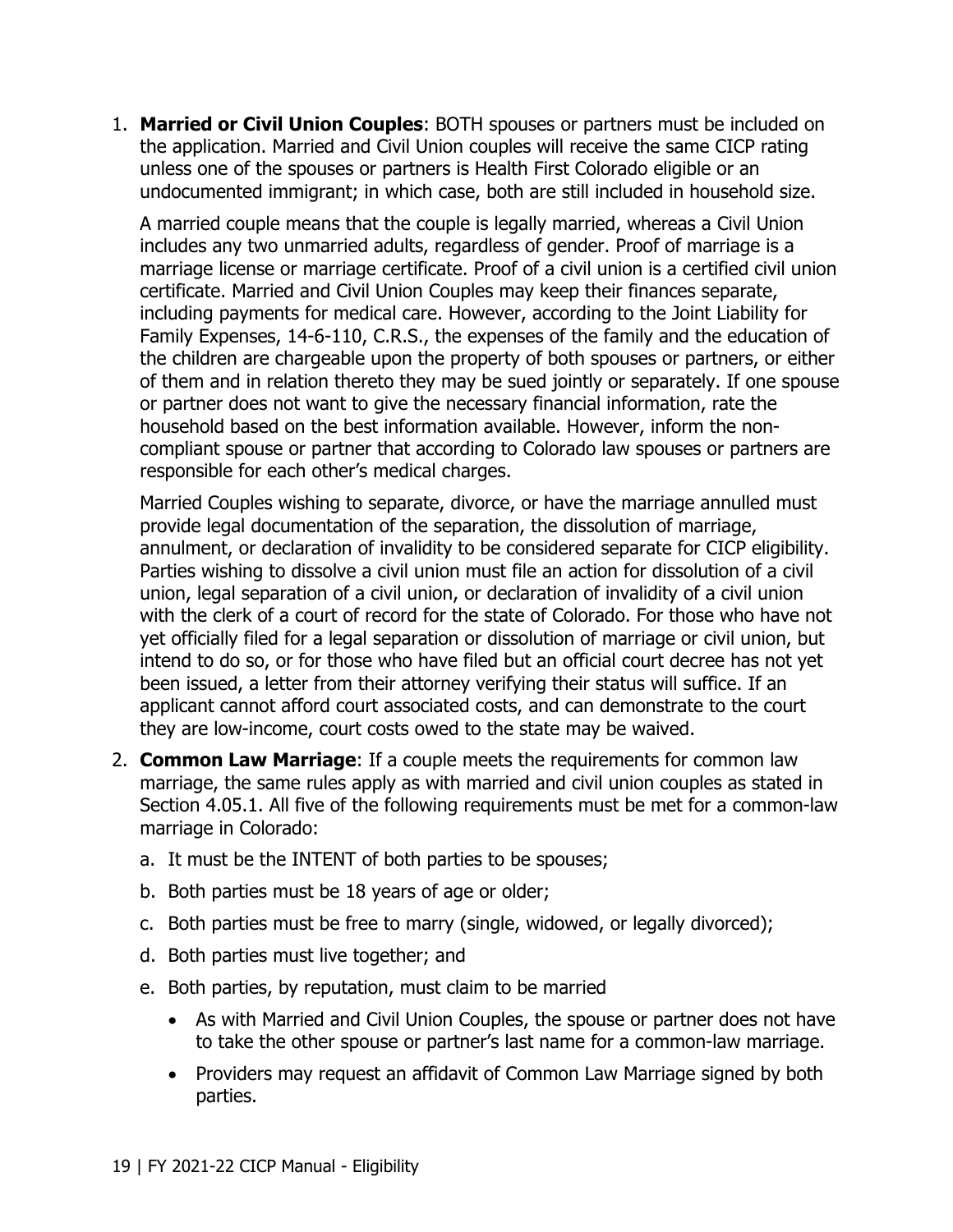- As with Married and Civil Union Couples, couples wishing to separate, or divorce, must provide legal documentation of the separation or the dissolution of marriage to be considered separate for CICP eligibility.
- 3. **Minors (under the age of 18):** Minors should not have an eligibility determination completed separately from their parents or guardians unless they are emancipated. Exception to this requirement is made for the following reasons:
	- a. A minor who has a child and obtains medical care for the child (the minor parent is legally responsible for the cost of care);
	- b. Examination and treatment for sexually transmitted diseases, including HIV;
	- c. Examination and treatment for alcohol and/or drug addiction;
	- considered emancipated and should be rated based on the parents' income. If the d. Obstetrical and gynecological procedures, birth control procedures, supplies, or information. If the parents of a minor child who is pregnant have insurance to cover that child, but the insurance excludes pregnancy of the minor and the parents are claiming financial responsibility for the child, that child is not parents do not qualify for CICP, then the child cannot be covered under CICP.
	- e. Voluntary mental health services, but only if the minor is fifteen years old or older;
	- f. Confidential Teen Services Program Minors in this program are rated without consideration of their parents' income under the conditions described. Therefore, when minors seek services and claim no income other than the parents' income, they will be charged the nominal or lowest copay offered. If the minor declares personal income, e.g., part-time job, that income will be used in determining their rating.
- 4. **Emancipated Minors:** "Emancipated juvenile", as defined in 19-1-103 (45) C.R.S, means "a juvenile over fifteen years of age and under eighteen years of age who has, **with the real or apparent assent of the juvenile's parents**, demonstrated independence from the juvenile's parents in matters of care, custody, and earnings. The term may include, but shall not be limited to, any such juvenile who has the sole responsibility for the juvenile's own support, who is married, or who is in the military."

#### 5. **Additional situations involving minors:**

- a. Unborn Children: Include the unborn child/children of a pregnant woman in household size on the household's application.
- b. Children of Divorced Couples –In accordance with Health First Colorado policy, under CICP, children of parents who have joint custody should be counted in both parents' households.
- c. Children in School Include children age 18 years or older who are attending high school or college and whose parents support them, on the parents' application. DO NOT count any income the child may earn; financial support does not need to be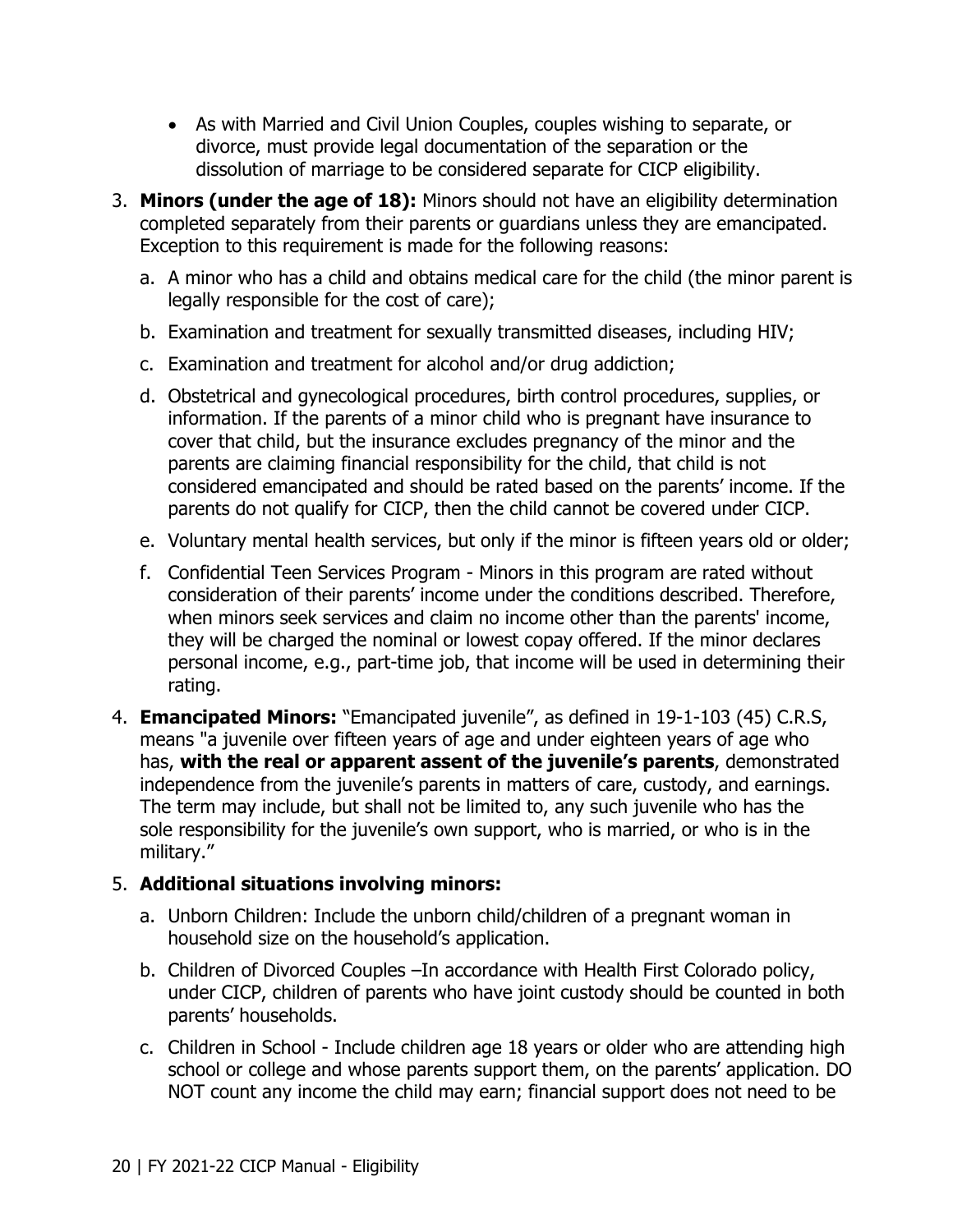demonstrated for the child that is 18 years of age or older and in high school or in college. Exceptions can be made to this for Clinic providers whose household definition states that anyone 18 or older must complete their own application.

- d. Disabled Children Include a child with disabilities, regardless of age, on the parents' application if the parents support the child. If the disabled child is Health First Colorado eligible, the child cannot receive medical care through the CICP, but should be included in household size.
- e. Adult Children Adult children (defined as 18 years or older) living at home can be application, and the adult child receives 50% of their support from the responsible counted in the household size only if the entire household is listed on the party. If the adult child has an income and is not in school, the amount must be included in determining the household financial status. Adult children may submit their own application if they desire, but in this case, would not be included on the household application for income or household size.
- 6. **Communal Groups:** Do not include unrelated members of religious orders and communal living groups on the same application. Each unrelated member must complete a separate application.
- 7. **Household Members Outside of Colorado:** If a household member lives outside of Colorado, including in a foreign country, that individual is not a Colorado resident. However, the member can be counted in household size if the responsible party demonstrates or attests that they provide more than 50% of the member's support.
- 8. **Household Members Eligible for SSI, Child Support, or Foster Care:** Include household members receiving cash assistance. Household members receiving only cash assistance can receive care under the CICP if they are not Health First Colorado or CHP+ eligible.
- 9. **Household Members Eligible for Health First Colorado or CHP+:** Household members eligible for Health First Colorado or CHP+ cannot receive care under the CICP but can be included in the household size calculation.

#### **Section 4.06 Date of Birth**

You must enter the date of birth for all household members included in household size except for unborn children.

#### **Section 4.07 Health First Colorado State ID Number**

If any household member listed receives Health First Colorado, record the state Health First Colorado ID number on the application. If any other household member has a Health First Colorado ID and has the ID number handy, enter it on the application even if it is not currently active.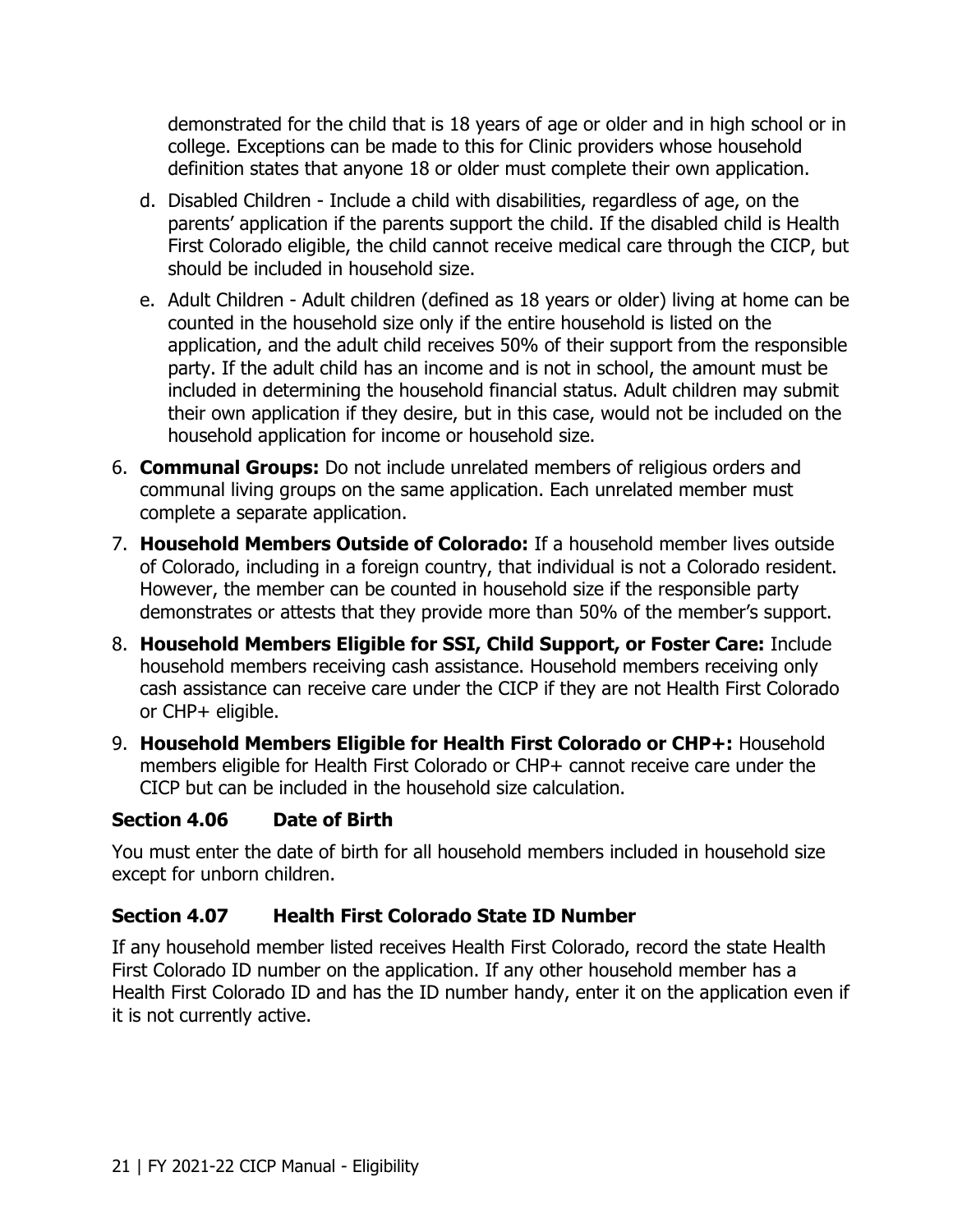#### **Section 4.08 Social Security Number**

 they do not have a Social Security number on the application. A CICP provider should All applicants receiving services under the CICP must have a Social Security number entered on the CICP application. If an applicant does not have a social security number, a receipt of application for a Social Security number must be received at the time of CICP application. This does not apply to unborn children, homeless individuals who are unable to provide a Social Security number, individuals who are not eligible to receive a Social Security number, individuals who may only be issued a Social Security number for a valid non-work reason in accordance with 20 CFR 422.104, or individuals who refuse to obtain a Social Security number because of well-established religious objections. Adult, nonhomeless individuals who do not have a Social Security number must indicate the reason write only the last four digits of the applicant's Social Security number on the CICP card. Providers should be aware that any number presented as a Social Security number that begins with a "9" is not a Social Security number, it is a Taxpayer Identification Number (TIN) which is not the same and should not be treated as such.

#### **Section 4.09 Responsible Party Signature**

The responsible party listed on the first line of the application must sign the application within 90 days of the date of service. If an applicant is unable to sign the application or has died, a spouse, relative, or guardian can sign the application. CICP Providers can sign the application on behalf of a deceased patient only as the last remedy. An unsigned application means the application has not been completed, the applicant cannot receive a discount for services under the Program, and the applicant has no appeal rights. The rating process must be completed before the responsible party can sign.

 to sign because they are unhappy with the denial, providers should still sign on their lines, make a note as to why the applicant didn't sign, and keep the application on file to Applications that are denied must still be signed by the applicant. If the applicant refuses be available during an audit.

 application. The application can be mailed or emailed to the applicant for signature, and The responsible party does not need to be present at the facility while signing the returned either by mail, email, or in person.

#### **Section 4.10 CICP Policy on Fraudulent Applications**

Clients should be notified of the following State statutes prior to signing the CICP application:

Any person who represents that any medical service is reimbursable or subject to payment under this article when he or she knows that it is not and any person who represents that he or she is eligible for assistance under this article when he or she knows that he or she is not commits a class 2 misdemeanor and shall be punished as provided in section 18-1.3-501, C.R.S.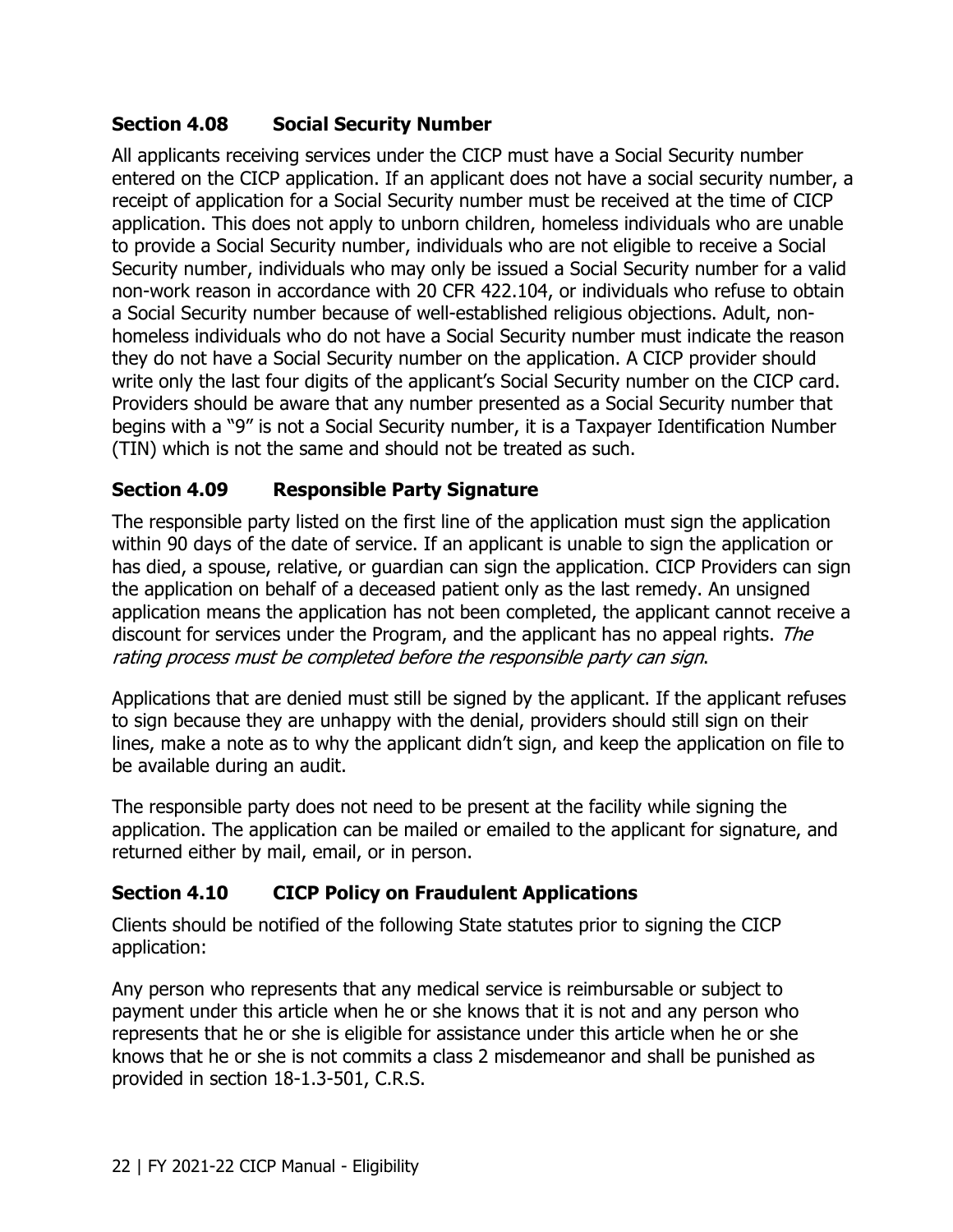#### C.R.S. 18-5-102 – Forgery

- 1. A person commits forgery, if, with intent to defraud, such person falsely makes, completes, alters, or utters a written instrument which is or purports to be, or which is calculated to become or to represent if completed:
	- a. A written instrument officially issued or created by a public office, public servant or government agency.
- 2. Forgery is a class 5 felony.

#### C.R.S. 18-1.3-401 Felonies classified - presumptive penalties

Class 5 Felonies carry a minimum sentence of one-year imprisonment up to a maximum sentence of three years imprisonment with a mandatory period of parole of two years. In addition, a minimum fine of one thousand dollars up to a maximum fine of one hundred thousand dollars may be imposed.

#### C.R.S 18-5-114 - Offering a false instrument for recording

- material false information, and with intent to defraud, he presents or offers it to a 1. A person commits offering a false instrument for recording in the first degree if, knowing that a written instrument relating to or affecting real or personal property or directly affecting contractual relationships contains a material false statement or public office or a public employee, with the knowledge or belief that it will be registered, filed, or recorded or become a part of the records of that public office or public employee.
- 2. Offering a false instrument for recording in the first degree is a class 5 felony.
- 3. A person commits offering a false instrument for recording in the second degree if, knowing that a written instrument relating to or affecting real or personal property or directly affecting contractual relationships contains a material false statement or material false information, he presents or offers it to a public office or a public employee, with the knowledge or belief that it will be registered, filed, or recorded or become a part of the records of that public office or public employee.
- 4. Offering a false instrument for recording in the second degree is a class 1 misdemeanor.

Reporting fraud is the responsibility of the provider who completed the CICP application for the implicated client.

If a provider is notified that a client has possibly committed fraud on a CICP application, that provider is responsible for notifying the District Attorney of the client's county of residence, in writing. The provider should not turn over the CICP application, medical records, or billing records without a direct request from the District Attorney. The CICP application is property of the State, stored and maintained by the provider. If the District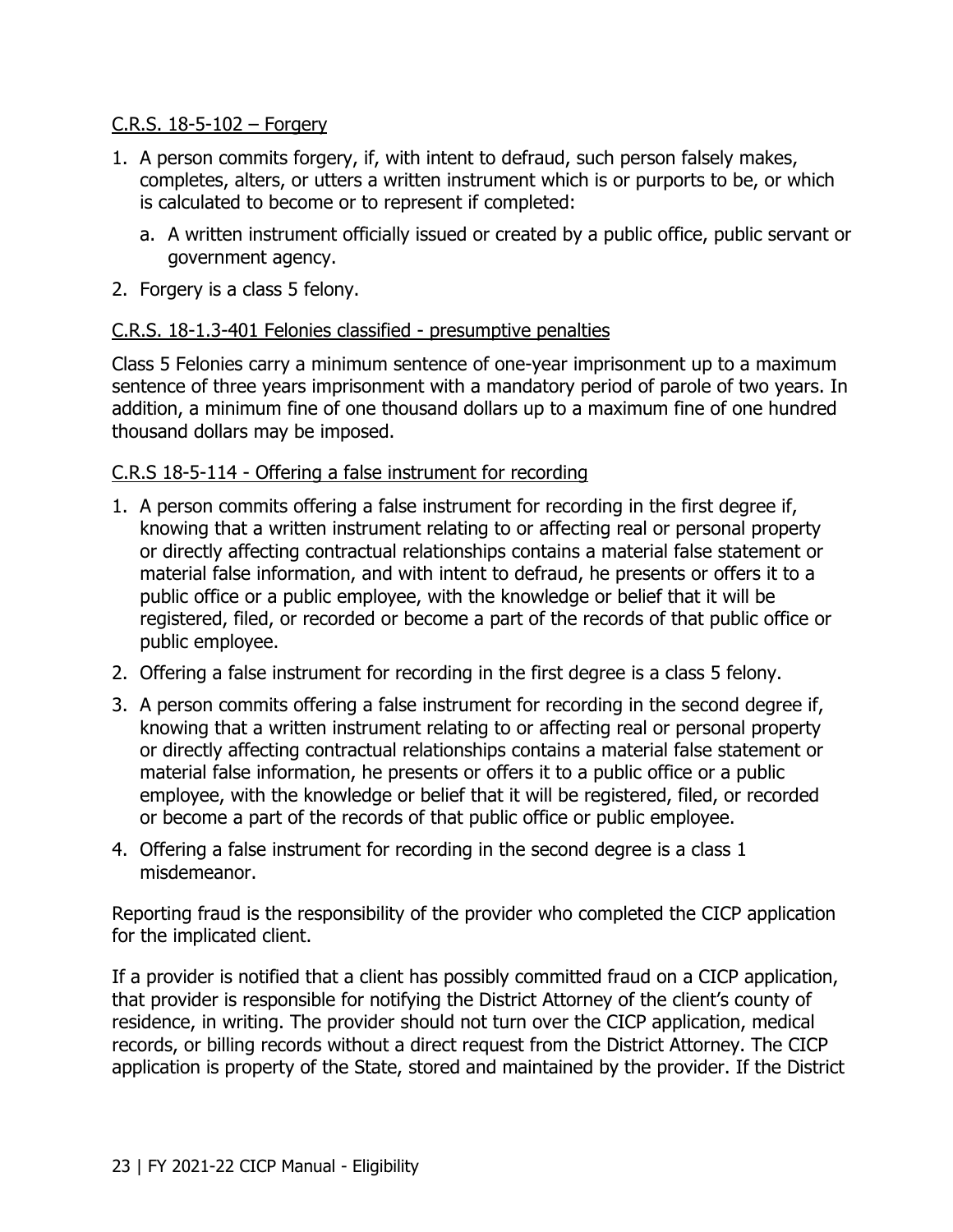Attorney requests the CICP application, that application and all supporting documentation must be provided.

If the provider is notified that a client has possibly committed fraud on a CICP application, but that provider did not complete the CICP application, that provider is responsible for notifying the CICP provider who completed the application. That notification should be in writing.

 The Department should be copied on all correspondence. The Department has been directed to assist all inquiries from the District Attorney but will not submit any formal request for an investigation to the District Attorney. There is no State Agency with the authority to investigate fraud on the CICP application.

Once the provider has notified the District Attorney, the provider is not responsible for any further action unless requested by the District Attorney or the Department.

If the provider receives any reimbursement on a claim previously reimbursed by the CICP due to fraud, or any other reason, the provider must notify the Department in accordance with the CICP Manual. (See Section II: Data Collection, Article III, Section 3.05 - Previously Charged Claim Adjustments).

#### **Section 4.11 Emergency Application**

 unable to provide all the information or documentation required by the usual application It is not always practical to rate an applicant using the regular CICP application process. For example, an individual seen in an emergency room because of an injury may be process. **The CICP Emergency application should only be used for patients that appear not to be eligible for Health First Colorado**. For emergency situations, complete the following steps.

- 1. Use the regular CICP application, **but check "EMERGENCY"** at the top (right corner) of the application;
- 2. Ask the applicant to respond verbally to all questions and to sign the application; and
- 3. Assign a CICP rating based on the verbal information provided.

 An Emergency application is good for one episode of service in an emergency room and any subsequent or concurrent service (such as in inpatient hospital stay) related to that specific emergency room episode. The subsequent or concurrent service must immediately follow the emergency room service to qualify as part of an emergency episode. Treatment must be continuous to be considered part of the same emergency episode. If the client receives any care other than the emergency room visit that is not related to the emergency room episode, you must request the client to submit documentation to support all figures on the Emergency application OR complete a new CICP application. If the documentation submitted by the client does not support the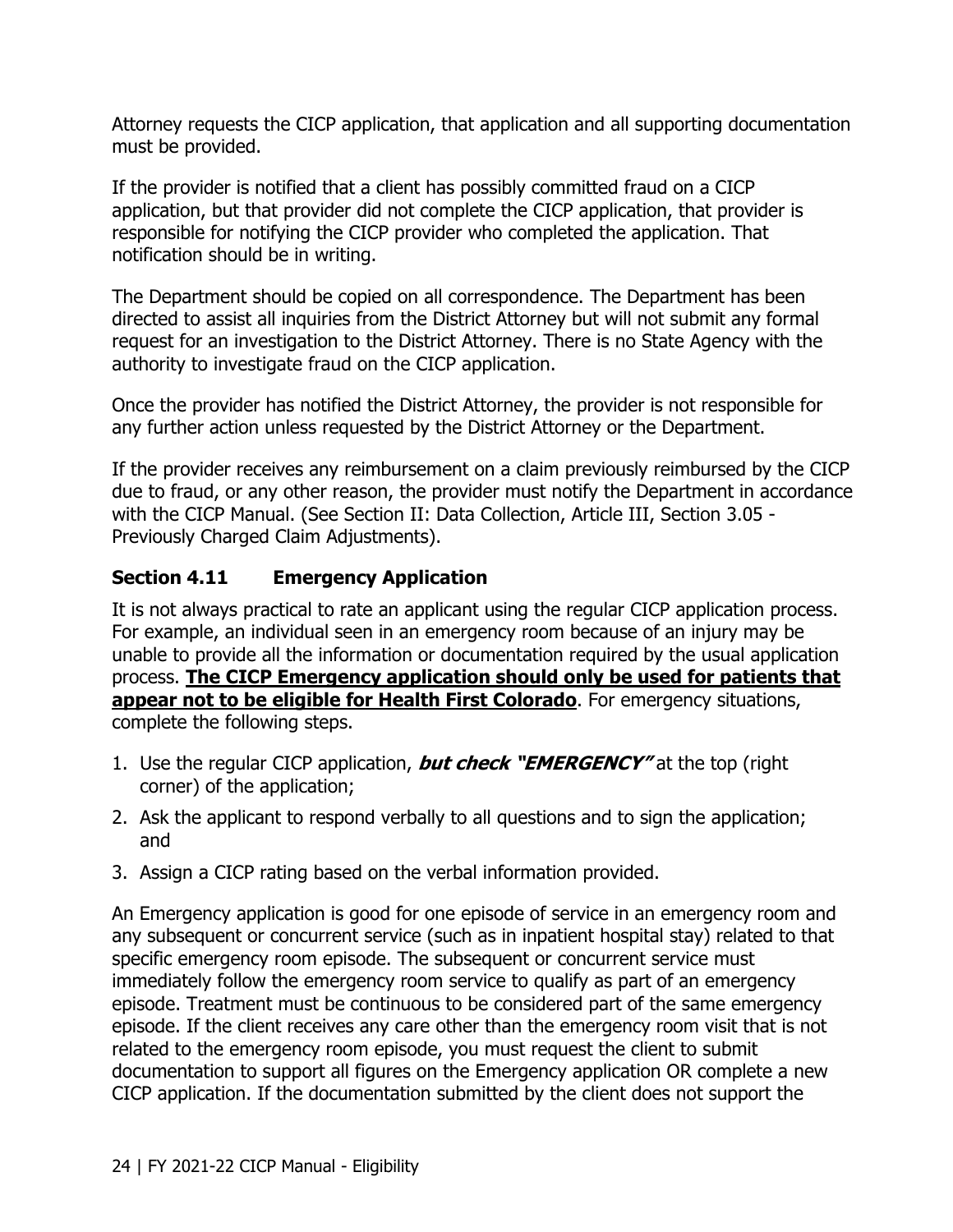verbal information, you must complete a new CICP application. If the client does not submit any supporting documentation or complete a new application upon the request of the provider, the provider shall use the information contained in the Emergency application, however, other unrelated services shall not be discounted.

definition of homeless (see CICP Regulations <u>Section 8.907. B.a</u>., for the definition of An individual can only complete an Emergency application once a year. Any requests for medical care in the emergency room after the initial date of service or episode must include a completed application accompanied by the requested documentation. The one Emergency application a year rule does not apply to any applicant who meets the homeless).

 area where the provider typically offers CICP discounted health care services. Providers must allow a client to complete an Emergency application once a year when the client seeks emergency services, even if the client does not reside in the geographical

#### **Section 4.12 Health Insurance**

Applicants with other medical insurance may still qualify for CICP. Therefore, applications should be completed for applicants with other medical insurance. In some cases, other medical insurance may not cover certain medically necessary benefits or applicants may have used all their benefits. Applicants may not know if their other medical insurance will cover certain charges until after the CICP application time limit of 90 days has expired. Charges for services received up to 90 days prior to application, or in the case of applicants with other health insurance coverage, when the third-party payer has adjudicated claim, can be reported to the CICP. Applicants cannot be denied CICP if they have other insurance, and **it is the responsibility of the provider's collection/claims office to bill all other medical insurance companies first before reporting the charges to CICP, even if the provider is outside of the insurance company's network.**

Attach a copy of the insurance policy or the insurance card, front and back, to the application. Unpaid medical expenses will be billed to the CICP minus the health insurance copayment or the CICP copayment, whichever is lower.

Providers can report contractual write-offs required under some commercial health insurance contracts in total charges and are only required to report payments due from the commercial health plan in third-party liability. Client liability is the payment due from third-party insurance, including Medicare. This is not payments received, but the amount owed by the client's primary insurance. CICP will reimburse for contractual adjustments; therefore, do not include these adjustments as liabilities or as payments due.

If an applicant receives **Veterans Benefits** they may also receive CICP benefits if the following is met: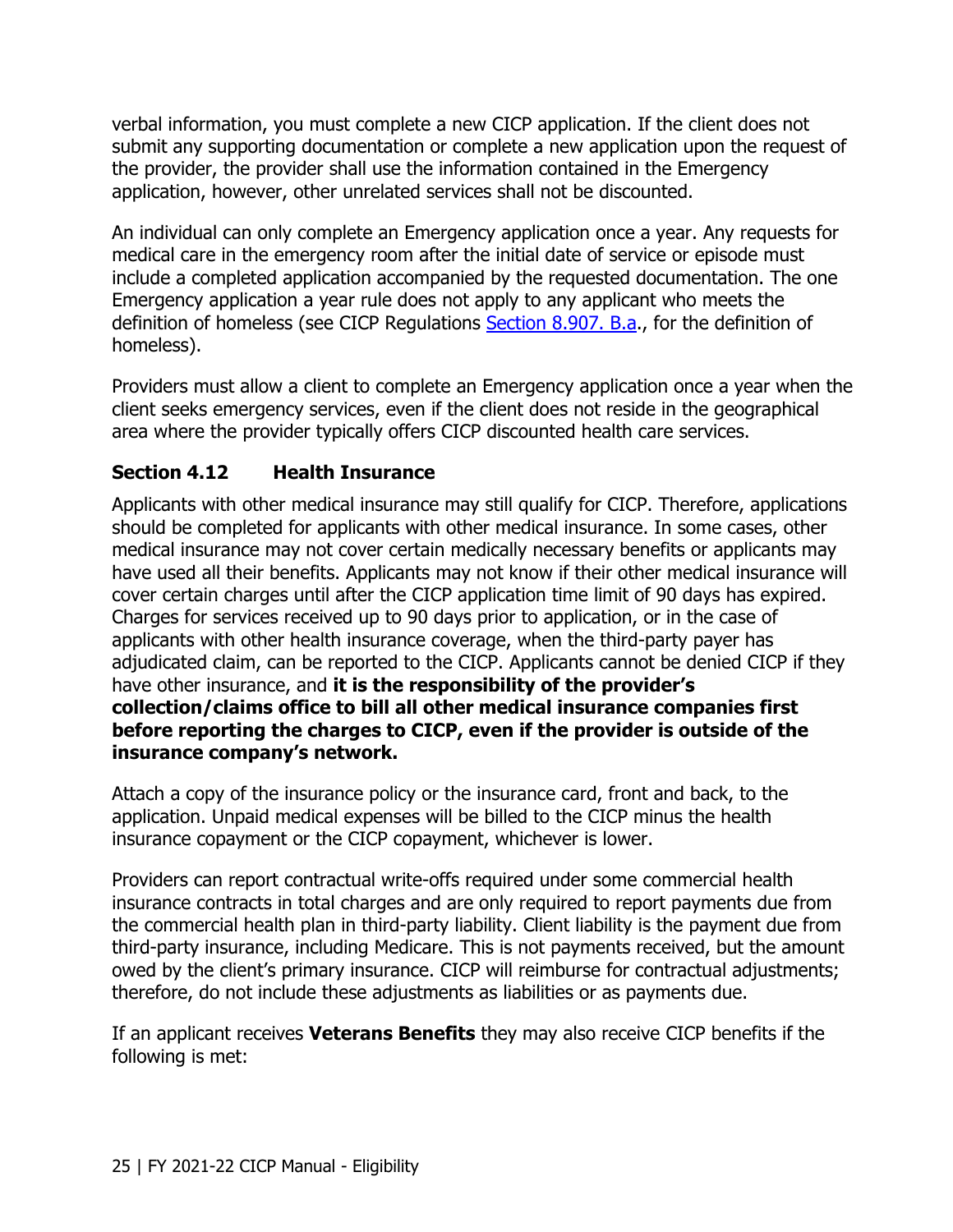- Recipient is unable to receive a specific medical service or treatment from the Veterans Administration (VA) due to the service or treatment not being covered or not being available in a timely manner;
- Veterans Benefits have been verified. Call 1-877-222-8387 to verify health benefits; and
- If the veteran has primary insurance, they must utilize this first. The VA requests that a veteran not utilize their Veterans Benefits if they have primary insurance.

Veterans receiving authorized services from a CICP provider cannot be charged an additional CICP copayment after VA reimbursement.

Examples of Primary Insurance:

- Group Health Insurance
- Military Health Insurance
- Medicare
- Workers' Compensation
- Veterans Benefits
- $\bullet$  HMO
- Health First Colorado
- COBRA
- Other commercial health plans

#### **Section 4.13 FPL Determination**

 The CICP rating determines a household's copayments and the client's annual copayment cap. CICP ratings are effective for one year from the date of the application unless the client's financial or household situation changes.

The "CICP Rating Box" is where you record the CICP FPL rating or "Denied" for the applicant. You must assign a rating or denial and notify the applicant of his/her status within five working days of the applicant submitting all documentation for the application.

 services under the same application all have the same CICP rating. The denial letter should include a statement informing the applicant that he/she has 15 working days to appeal the rating. The denial letter should clearly identify to whom the letter is addressing, with an address and phone number of the person the applicant should contact regarding the appeal. Household members receiving CICP discounted

CICP ratings are usually effective for 12 months from the date of the application. Extenuating circumstances sometimes requires that the rating be effective for a shorter period of time. When a client is rated for a period less than 12 months, it is the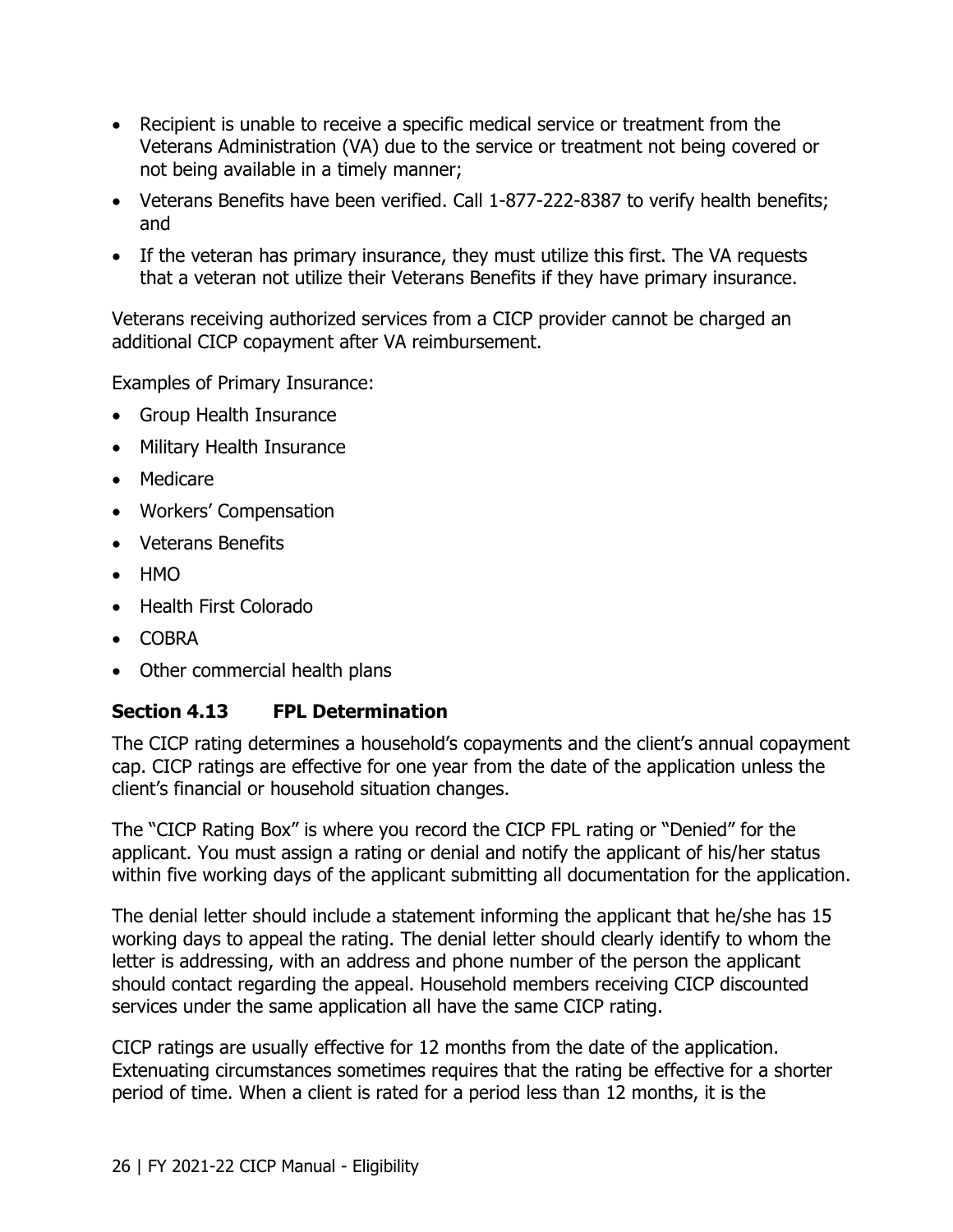responsibility of the primary rating provider to perform the re-rating within the specified time.

The Effective Date of the CICP Card should not include the backdating period, regardless of whether the applicant was granted a backdating period longer than the standard 90 days.

To determine the CICP rating, complete the following steps:

On the CICP Annual Income Ranges for Each FPL Range scale, locate the appropriate household size corresponding to the household size recorded on the application.

Slide across the CICP Annual Income Ranges for Each FPL Range scale until you find the 100% FPL dollar amount. Divide the amount on the "Grand Total Net CICP Income" line of the application by the 100% FPL dollar amount and then multiply by 100 to calculate the household's FPL rating. The Excel based client application automatically calculates this rating, as does the Department developed FPL calculator.

- Households 138% (133% plus 5% disregard) and less of FPL before qualified deductions should be referred to Health First Colorado.
	- o **Women who are pregnant are possibly eligible for Health First Colorado, CHP+, or other entitlement programs.** Refer those women to Health First Colorado and require them to have a denial letter prior to participating in the CICP.
- Households rated above 138% (133% plus 5% disregard) are not eligible for Health First Colorado. However, children ages 18 and younger and pregnant women age 19 and over should be referred to CHP+.
- Applicants at or below 40% of FPL who are homeless individuals, individuals living in transitional housing designed to promote self-sufficiency, individuals who have no permanent residence of their own and are temporarily residing with others who have no legal obligation to financially support them, or recipients of Colorado's Aid to the Needy Disabled financial assistance program have no required copayments. These applicants should be referred to Health First Colorado prior to approval for CICP.

 application. If the household does not qualify for the CICP, write "Denied" in the "FPL Record the household's CICP FPL percentage in the "FPL Percentage" box of the Percentage" box of the application.

Give the household a copy of the completed application.

#### **Section 4.14 Client Re-rate**

Clients are re-rated due to specific situations or household changes. Client re-ratings affect only future charges. Therefore, bills incurred after the initial rating but prior to the re-rating are discounted based on the client's initial rating.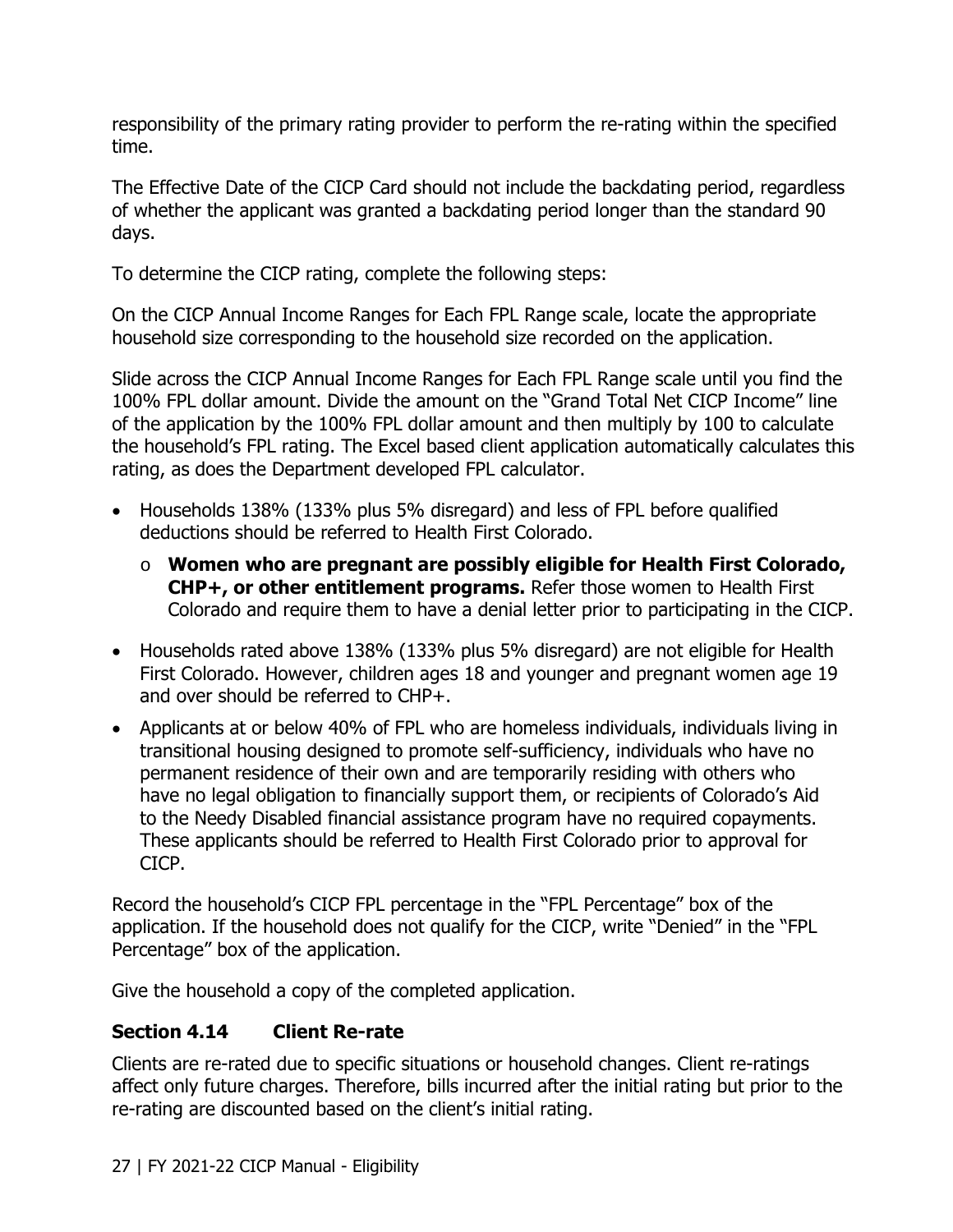When clients request a re-rating and can document that their circumstances have changed since the initial rating, you must re-rate them. Reasons for a re-rating to occur may include one or more of the following:

- 1. Household income has changed significantly;
- 2. Number of dependents has changed;
- 3. An error in the calculation; OR
- 4. The year rate has expired.

#### **Section 4.15 Other Provider's Rating**

Providers are not required to accept each other's rates if a provider believes the rate was determined inaccurately, the person was rated incorrectly, or the other provider's rating process is materially different than yours. If a discrepancy exists, providers are asked to contact each other and arrive upon the correct rating. The Department encourages providers in the same geographical area to collaborate and come to agreements on how to handle clients rated at each other's facilities.

#### **Section 4.16 Retention of Application Records**

 providers should keep a copy of both sides of the Client's CICP card to ensure any It is the burden of the provider of the original application to make available the applicant's application and supporting documentation for auditing for 6 State fiscal years. The original application should be housed by the original provider, and a copy of the card should suffice for any subsequent provider rendering medical services to clients screened by another CICP provider. Providers rendering medical services to Clients rated by other additional household members are included in the copy.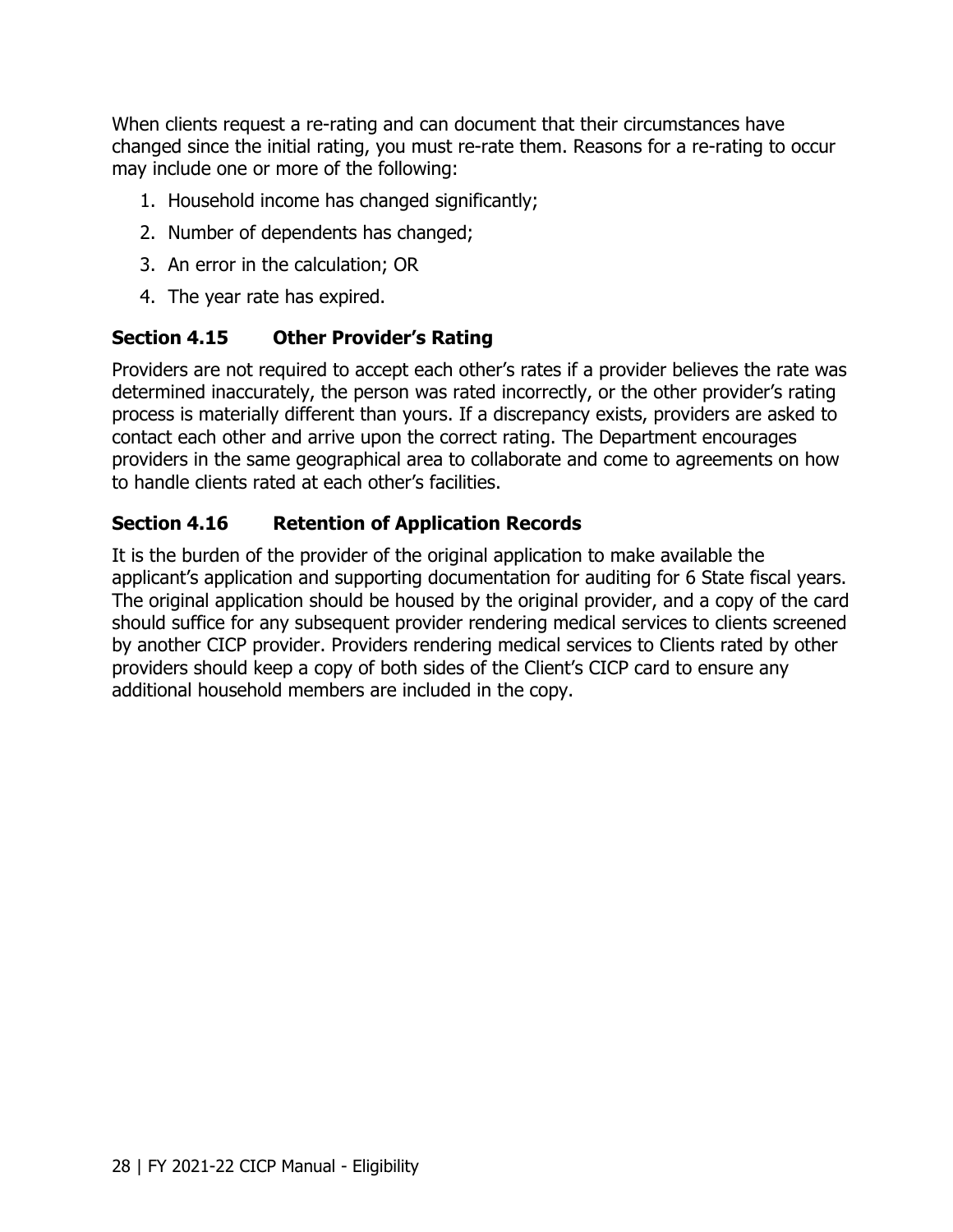#### **ARTICLE V. APPLICANT FINANCIAL ELIGIBILITY**

 applicants, but providers have the flexibility to define income using policies and practices This section provides acceptable practices for providers to determine income for that have been submitted to and approved by the Department. Any policies in this section that are mandatory for providers to follow will be marked as such.

The guidelines below describe how to complete the written CICP Application. If the electronic copy of the application is used, refer to instructions contained inside the Excel spreadsheet regarding usability and functionality.

 Include with the applicant's application the full names, phone numbers, and addresses of income from a working minor (under the age of 18) or an adult student living with their parent(s) is exempt. all employers and monthly retirement payments. Income sources can include payments from employment, Social Security, pension funds, unemployment compensation and selfemployment. List the income sources for all household members age 18 and over. Earned

#### **Section 5.01 Determining the Applicant's Income**

The Department categorizes an applicant's income into three categories. These categories are:

Line 1 – Employment Income: Line 2 - Unearned Income; and Line 3 - Self-Employment

Calculate all income beginning with Line 1, "Gross Employment Income."

When calculating income, you should obtain reasonable documentation to substantiate amounts.

#### **Section 5.02 Employment Income**

 letterhead, or another source as determined appropriate by the provider. Providers are Employment income is income earned (including overtime, bonuses, tips, and commissions) for providing services to another individual or company. Earned income from a working minor (under the age of 18) or an adult student living with their parent(s) is exempt. Employment income for CICP does not include self-employment income which is addressed separately. Documentation of employment income can be a pay stub, a letter on official letterhead from the applicant's employer or on the CICP Provider's allowed to call the employer and get verification of the applicant's income over the phone if there is no other way available to get documentation. If providers must use this option, they should record the name of the enrollment staff that called, who they spoke to, what the position is of that person (manager, HR, etc.), and the time and date of the phone call in the notes section of the application. This option should be used as a last resort.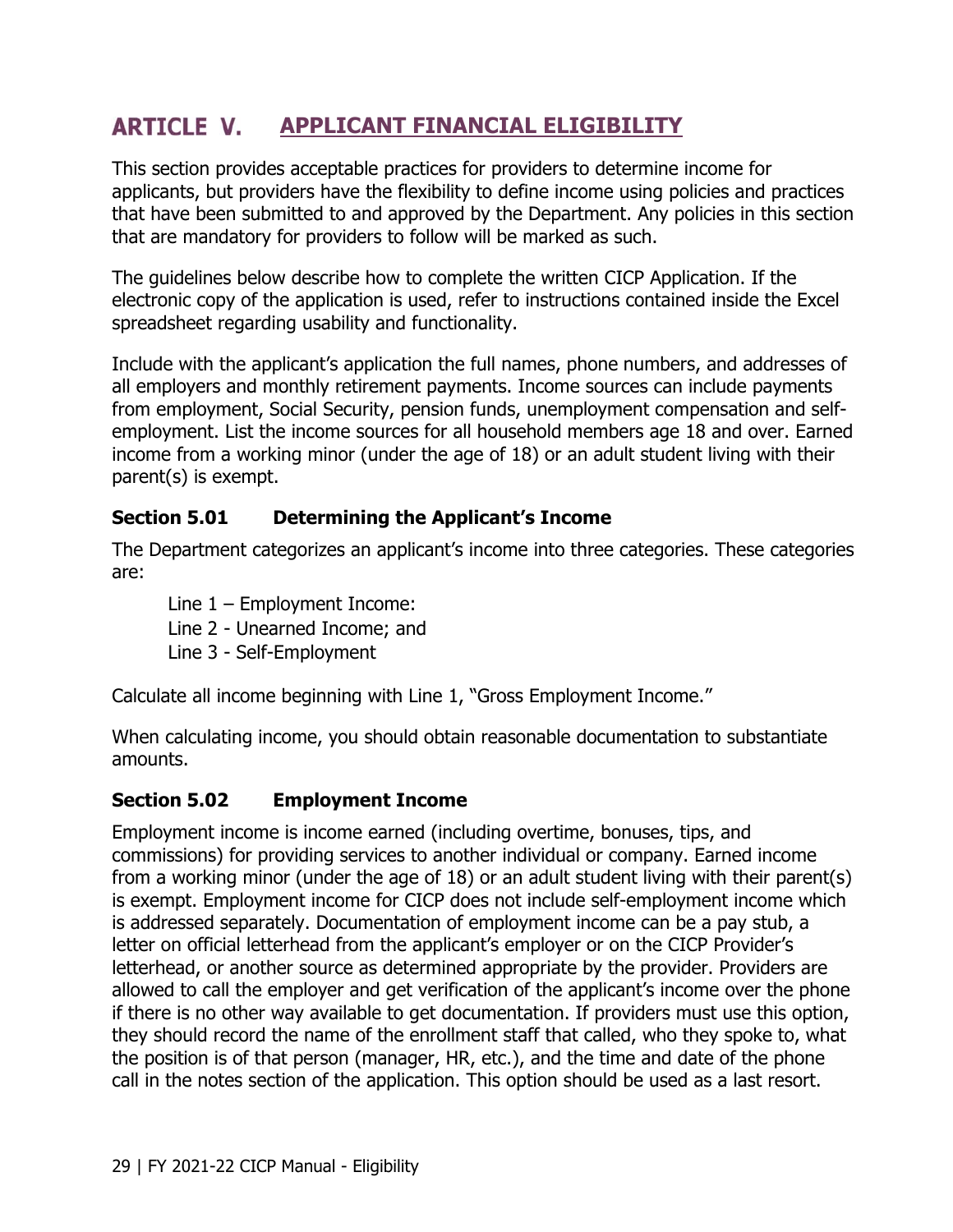Questions related to the applicant's pay stub that the applicant cannot answer, including but not limited to their pay period, how many paychecks they have received for the year, whether their health insurance is taken out of every check, etc., should be verified by the applicant's employer either in writing or over the phone, with all details of the phone call documented as described in the previous paragraph.

There are 3 steps to calculating current employment income.

- annual income. These methods may include obtaining a letter from the **Step 1.** Obtain documentation for current or previous months' employment income. The rating process looks at the financial circumstances of a household as of the date a signed application is completed. If an applicant has just started a new job, for example, and has less than one month's worth of pay stubs, or has not received a paycheck yet, providers may use reasonable methods to collect information to calculate the applicant's monthly income and convert to an employer or calling the employer to obtain information about the applicant's pay. The Department recommends calculating the monthly income using the Year to Date Method as described below. Complete Worksheet 1 – "Earned and Unearned Income" using gross amounts. "Gross" means the dollar amount before any deductions or losses are subtracted.
- **Step 2.** Use one of the following methods to determine the monthly gross employment income. Write the total amount of gross employment income in the monthly total column on Line 1, Section II of the application.

#### Year to Date Method:

 gross year-to-date earnings stated on the pay stub. The result of this calculation is then earnings. If the applicant has not been at their job since January 1 but you can determine The Year-to-Date Method of calculating annual gross income uses the applicant's year-todate gross earnings on the most current year-to-date pay stub. For this method, only one pay stub would be needed. To determine the annualized income, count the number of paychecks that have occurred since January 1, and then divide that number into the multiplied by the number of pay periods in a year to determine the annualized gross how many paychecks they have received for the year, you can still use this method.

#### Example:

 \$13,756. The pay frequency is bi-weekly. The pay period ended September 30th and The applicant provides you with a recent pay stub showing year-to-date earnings of since January 1st the applicant has been paid 19 times. The calculation would be as follows:

Divide  $$13,756$  by 19 bi-weekly pay periods =  $$724.00$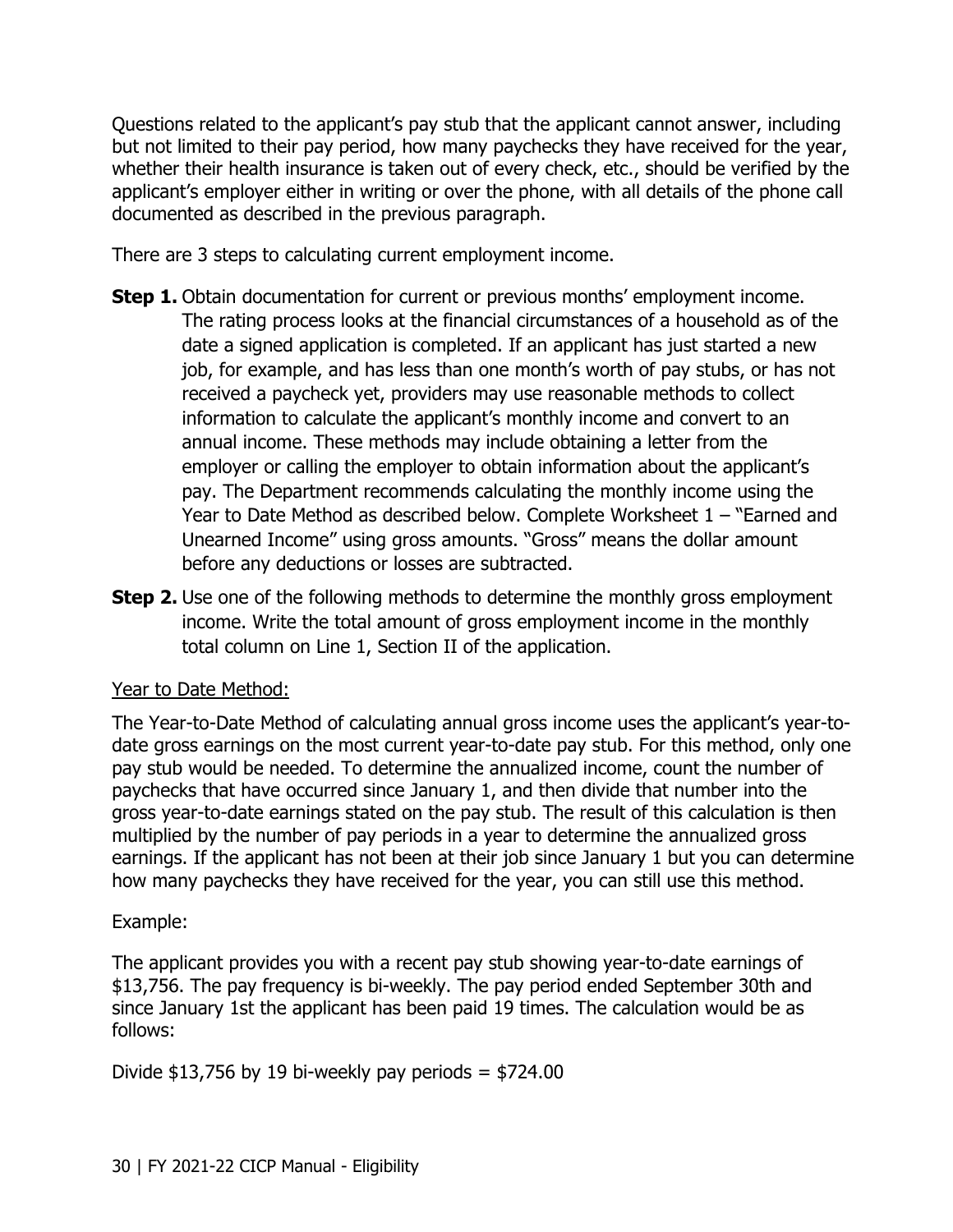Multiply  $$724$  by 26 bi-weekly pay periods in a year =  $$18,824$ 

#### Average Pay Method:

The Average Pay method of calculating income uses the average gross earnings based upon the number of pay stubs provided. When using this method, the Department recommends that the provider obtain at least a full month of pay stubs from the applicant. To determine the average gross earnings, total all the gross earnings of all the pay stubs provided and divide the result by the number of pay stubs. The result will be the average gross earnings per pay period. Next, determine if the applicant is paid weekly, bi-weekly, or semi-monthly. Convert the average gross earnings to monthly income.

Unless the applicant is paid semi-monthly DO NOT add up all the paychecks for the month and multiply by 12 to calculate the applicant's annual income. This will either understate or overstate the applicant's income depending on the pay frequency and month. To calculate monthly income properly, use the following conversions:

- 1. To convert weekly income to monthly income, multiply by 4.333
- 2. To convert bi-weekly (every two weeks) income to monthly income, multiply by 2.1666
- 3. To convert semi-monthly (twice a month) income to monthly income, multiply by 2

Lastly, annualize the average monthly gross earnings.

**Example:** An applicant provides you with six pay stubs with gross earnings of \$534.00, \$475.00, \$398.00, \$534.00, \$498.00 and \$534.00. The pay frequency is weekly. The calculation would be as follows:

Add: \$534.00, \$475.00, \$398.00, \$534.00, \$498.00 and \$534.00 = \$2,973.00

Divide:  $$2,973.00$  by 6 pay stubs =  $$495.50$  average weekly gross earnings

Multiply: \$495.50 by 4.333 = \$2,147.00

Multiply: \$2147.00 by 12 months = \$25,764.00

**Example:** The applicant is paid every two weeks and has received only one paycheck. The calculation would be as follows:

Monthly gross earnings  $=$  \$200 x 2.1666  $=$  \$433.32 per month

Annual income =  $$433.32 \times 12$  months =  $$5,199.84$  per year

**Example:** If the applicant has just started a job but has not received a paycheck yet, a letter on official letterhead from the applicant's employer is allowable. Use the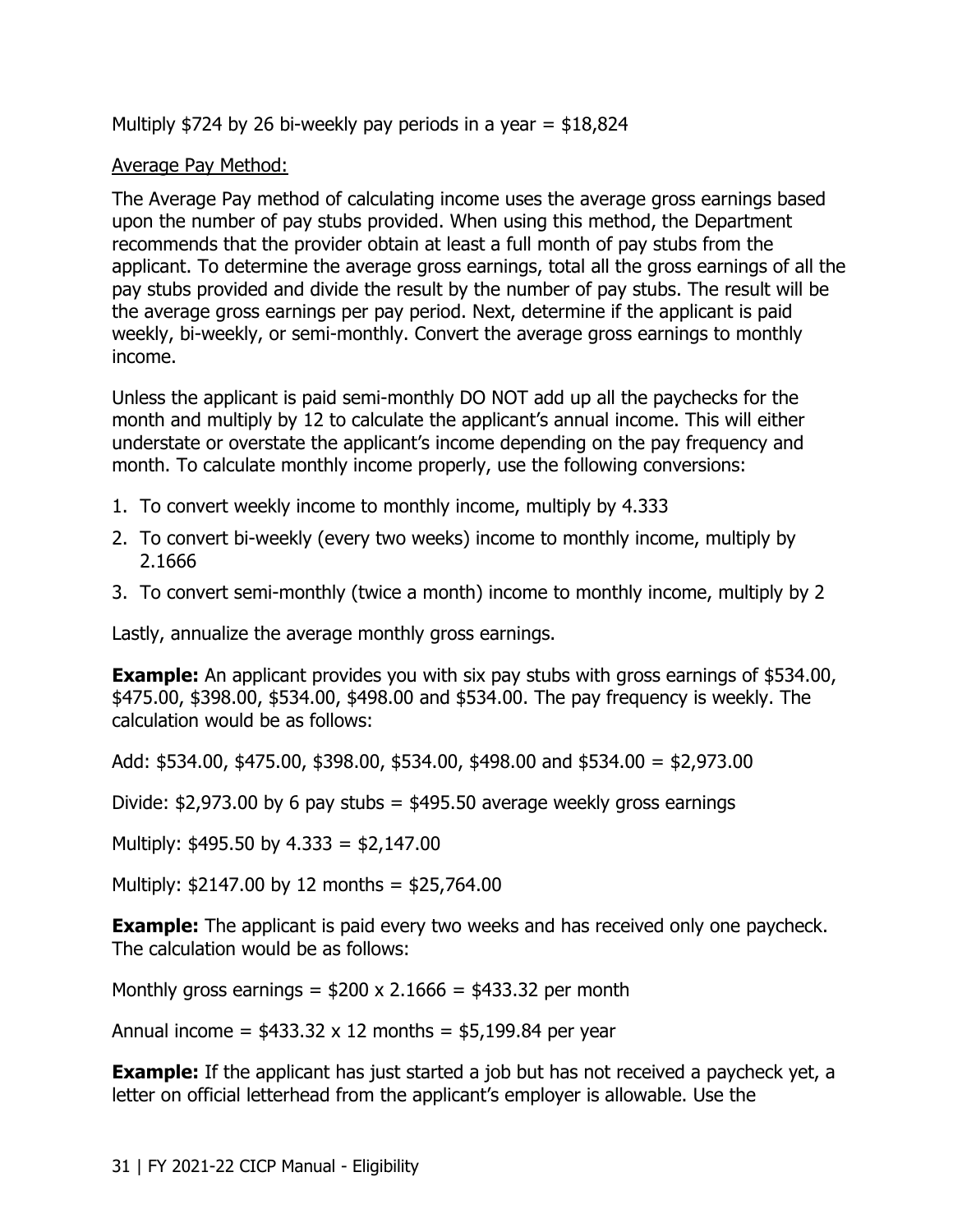information in the letter to calculate the monthly income using the Average Pay Method. The calculation would be as follows:

Letter on employer's letterhead with hourly wage and hours to be worked per week:

Weekly earnings  $=$  \$15.00 per hour x 20 hours per week  $=$  \$300 per week

Monthly gross earnings =  $$300 \times 4.333 = $1,299.90$  per month

Annual income =  $$1,299.90 \times 12$  months =  $$15,598.80$  per year

#### Monthly Pay Method:

Note that this method is only accurate for applicants with fixed salaries. Employees paid monthly on an hourly basis will likely have paychecks that vary in amount month to month. The monthly pay method of calculating income utilizes the most recent monthly pay stub. Use the monthly income and annualize.

**Step 3.** Write the annualized total income from Step 2 on Line 1 in the "Annualized Total" column of the application

#### **Section 5.03 Unearned Income**

 types of unearned income they include in applicants' income calculations. Unearned income is countable gross cash received from sources other than employment. Complete Worksheet 1 – Employment Income and Unearned Income. Write the total amount of the unearned income on Line 2 of the application. This income can be selfdeclared; however, Provider should use the most recent monthly amount and calculate income as annual income. Providers should have policies or procedures stating which

#### **Section 5.04 Exempt Unearned Income**

Providers MAY NOT include any of the following types of unearned income when determining total income:

- 1. Payments to recipients of Colorado's Aid to the Needy Disabled (AND) financial assistance program;
- 2. College grants, scholarships and work-study income. Work-study income is generally awarded based on financial need and is determined by completing a Federal Student Aid application;
- 3. Grants to CICP clients from non-profit, tax-exempt, charitable foundations specifically for CICP client copayments. The provider must honor these grants as CICP client copayments;
- 4. Child Support and Foster Care Payments. These payments are for the support of children. Many children receiving these payments are Health First Colorado eligible.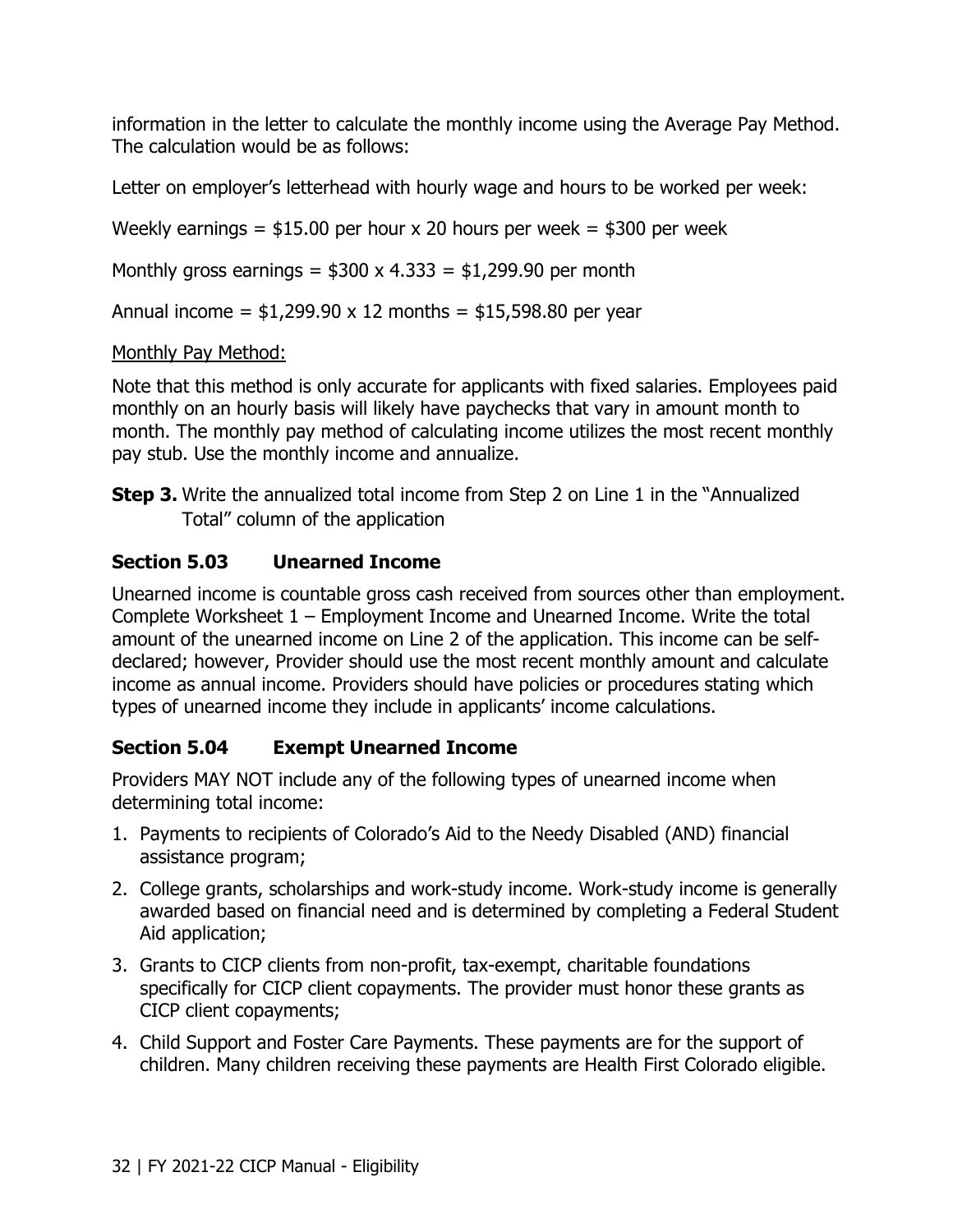Therefore, require a Health First Colorado denial before allowing these children to receive care under the CICP;

- 5. Supplemental Nutrition Assistance Program (SNAP), Women, Infants and Children (WIC), and Temporary Assistance for Needy Families (TANF);
- 6. Assistance provided by non-profit organizations, if the assistance is need-based (i.e., the cost of meals at a soup kitchen);
- 7. Medical care provided for free or if a third-party made the payments;
- 8. Settlements received as a result of a prior medical injury, not related to the current CICP application;
- 9. Reimbursement for work-related personal expenses;
- 10.College loans;
- 11.Payments by credit life or credit disability insurance;
- 12.Proceeds of a loan;
- 13.Income from a reverse mortgage;
- 14.Disaster relief assistance;
- 15.Tax refunds and stimulus payments;
- 16.Pensions and insurance policies (irrevocable policies) that are not available without penalty;
- 17.Moving expenses paid by employer for relocation;
- 18.Social Security income for a minor (under the age of 18);
- 19.Up to \$2,000 per calendar year of income received by applicants of American Indian birth origin, which is derived from leases or other uses of individually-owned trusts or restricted lands pursuant to P. L 103-66 and P. L. 97-458 is exempt as income in the month received; For purposes of this provision, the exclusion of income shall be applied only to months for which an eligibility determination is being made;
- 20.Adoption Subsidy

## **Section 5.05 Self-Employment**

 document by pay stubs, enter the figure from the pay stub into Worksheet 1 as you would for any other employment income. This can also be done for applicants who "pay" to be completed. For a self-employed applicant who does not pay themselves in either of If a self-employed applicant pays themselves just as they would their employees, and can themselves by transferring money from their business account to their personal account, as long as they file a 1099 with their taxes. In these cases, Worksheet 2 would not need these ways, Worksheet 2 must be completed, signed, dated, and attached to the application.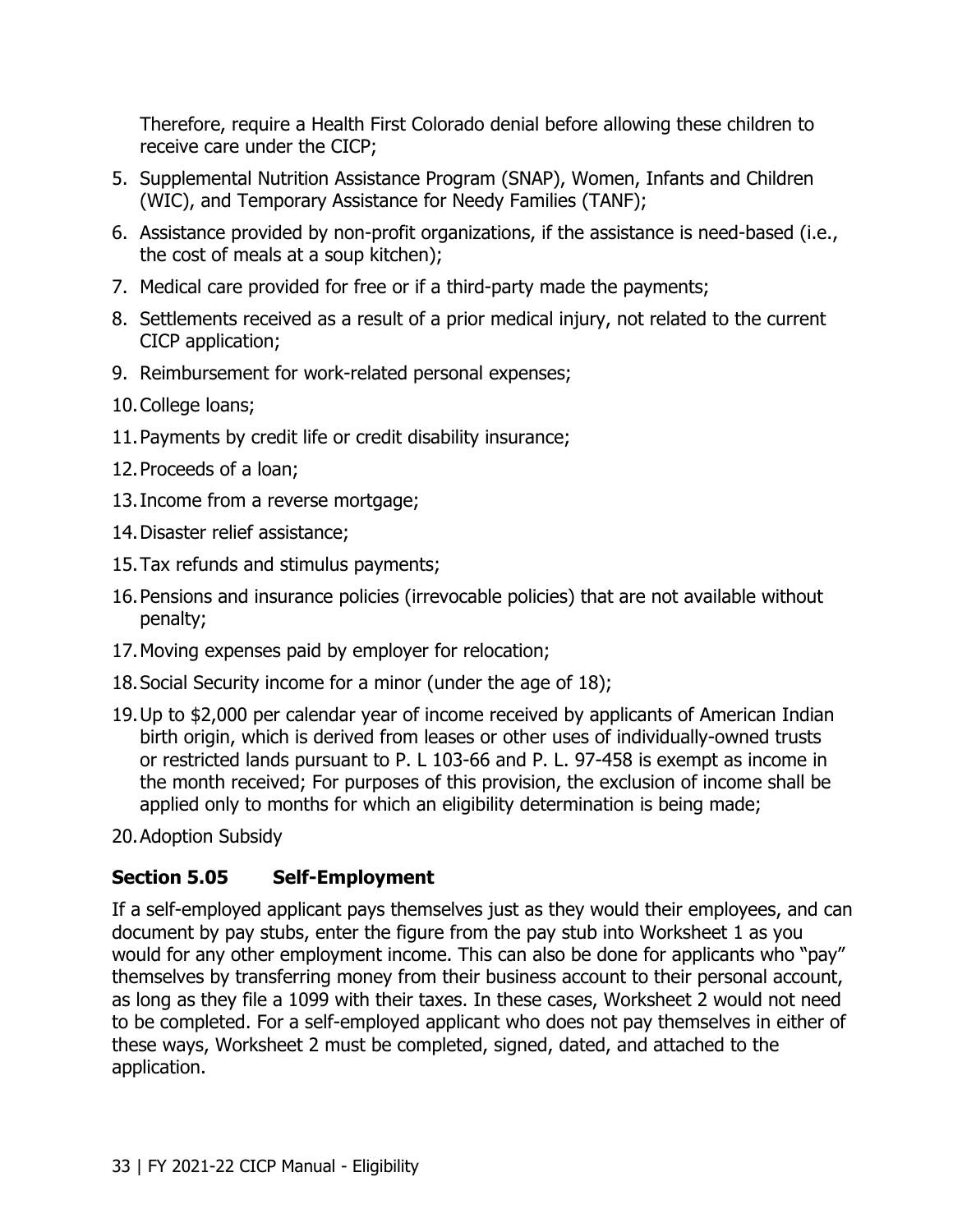To determine the net profit of a self-employed applicant, deduct the cost of doing business from the gross income. To obtain the gross income, request one month of gross bank business deposits, a profit and loss worksheet, a ledger, or any other documentation the provider deems acceptable for calculating gross income and business expenses. Applicants may not write down income and expenses while at the rating appointment without providing acceptable documentation of the income and expenses. Gross income amount and business expenses listed on the accepted documentation should be transferred to Worksheet 2. An expense is something that is necessary to keep a business in operation. Providers are allowed to set their own policy describing which expenses to count for self-employed applicants.

- 1. Self-employment expenses must not include:
	- Depreciation of equipment.
		- Depreciation is included in expenses when doing business taxes. If you are using an applicant's business taxes you must add the depreciation amount back in.
	- Cost of payment on principal of loans for capital assets, or durable goods.
	- Personal income tax payments, lunches, transportation to and from work, and other personal expenses.
- amount of time that a particular expense is used for the business. 2. For businesses that are operating out of the home, determine what portion of household expenses should be attributed to the business. For home expenses that can be used for personal and business purposes, designate a percent for the

#### Example:

A subcontractor works out of his primary residence. The subcontractor's gross monthly income is \$2,000. Eight hundred square feet of the 2400 square foot home is for the business and the applicant runs their business for 60 hours of the week. Other household activities occur in the business space when the applicant is not working.

$$
\left(\frac{business\ square\ focused}{total\ square\ focused}\right) * \left(\frac{hours\ per\ week\ used\ for\ business}{total\ hours\ in\ week}\right)
$$

$$
= \left(\frac{800\sqrt{100\ kg\ ft}}{2400\sqrt{100\ kg\ ft}}\right) * \left(\frac{60\ hours}{168\ hours}\right) = .3333*.357 = .119
$$

The household expenses are as follows:

- Internet \$45
- $\bullet$  Phone \$50
- Mortgage \$900
- Utility \$100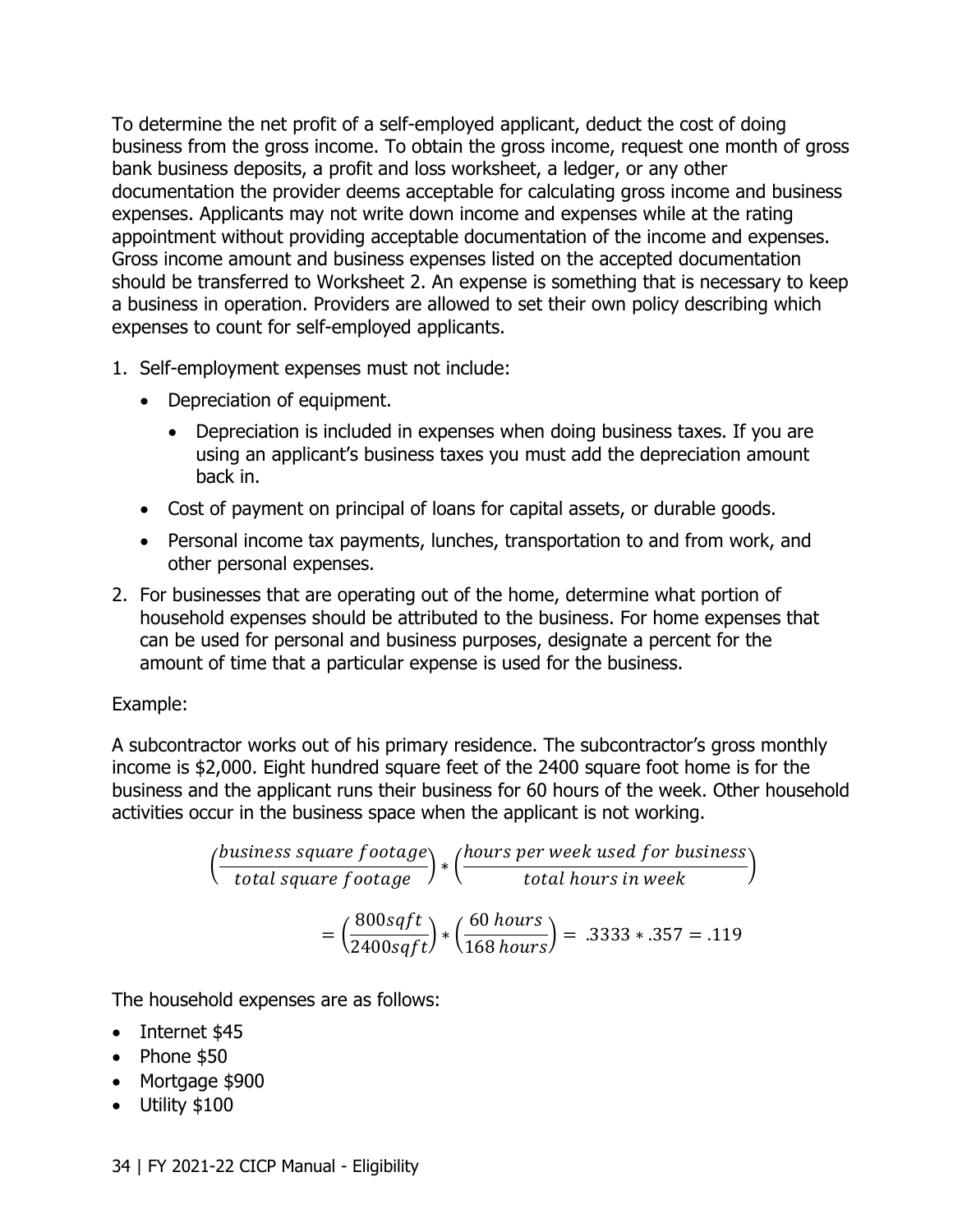- Supplies \$60
- Internet \$45

Subcontractor uses 75% of the internet for the business. \$45 multiplied by .75 = **\$33.75**

\$33.75 is the amount used for business expense

Mortgage \$900 Subcontractor works from primary residence, deduct .119 as expense

\$900 \* .119 = **\$107.10**

\$107.10 is the amount used for business expense

Utility \$100 Subcontractor works from primary residence, deduct .119 as expense

#### \$100 \* .119 = **\$11.90**

\$11.90 is the amount used for business expense

- Phone \$50 Subcontractor has a separate business telephone. Count entire expense for business purposes - **\$50**
- Supplies \$60 Subcontractor only uses supplies for business purposes. Count entire expense for business purposes - **\$60**

Total Monthly Business Expenses: \$262.75

Total Monthly Gross Income: \$2,000.00

Subtract \$2,000.00 - \$262.75 = \$1,737.25 (monthly)

Annualize \$1,737.25 x 12 months =\$20,847.00 (yearly)

Write the annualized self-employment income on Line 3 of the application.

#### **Section 5.06 Short-Term Disability or Unemployment**

Applicants who are on short-term disability or are receiving unemployment income are unique cases and should be treated as such. For clarification, short-term disability and unemployment incomes should only be counted if the applicant is currently receiving them (or will be soon, in the case of short-term disability). If the applicant received either type of payment earlier in the year but is back to being employed full time, that income should not be considered as part of their income determination going forward since they are no longer receiving it. CICP looks at the applicant's current situation and calculates the next 12 months (365 days) using that information, so it would be inappropriate to include income that is no longer impacting their situation.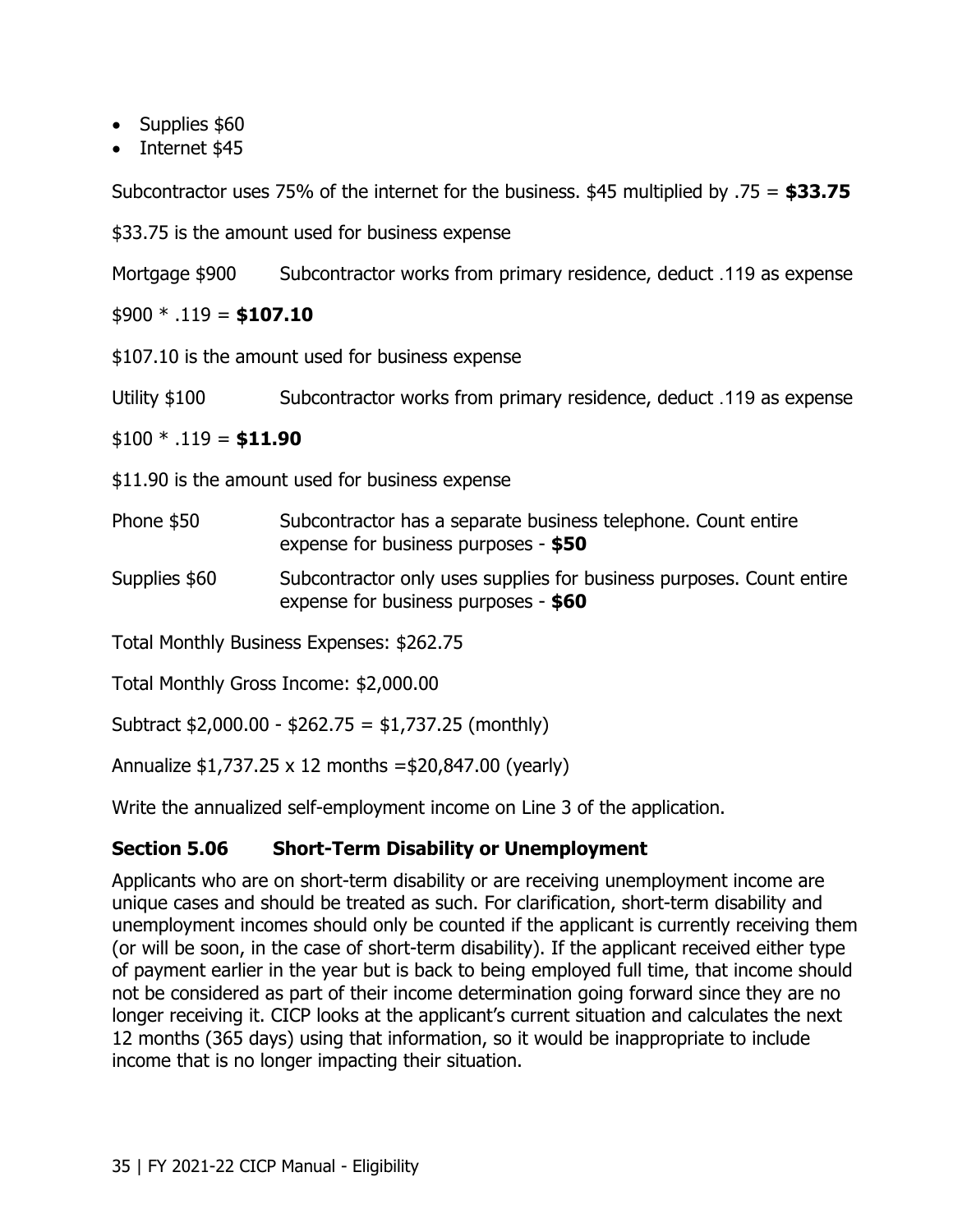an applicant for a full year using this income would be incorrect, as would rating them Short-term disability is temporary and only pays a percentage of normal income, so rating using their normal income. Instead, income for these individuals should be calculated using a combination of both. For example, if the applicant is being paid bi-weekly and will be on short term disability for six weeks, their income should be calculated using the six weeks of short-term disability pay and using 23 bi-weekly pay periods of their normal income. Using 23 bi-weekly pay periods accounts for 46 weeks of the year, and the six weeks of short-term disability makes up the remaining weeks for the full 52-week year.

 can be easily calculated. Applicants who are currently drawing unemployment funds Unemployment is temporary and has a maximum payable amount. An individual drawing unemployment can only collect money as long as they have money in their unemployment account. Individuals who are collecting unemployment are informed of the maximum payment amount, so the number of weeks they will be able to claim unemployment funds should only be rated for the period of time that their unemployment will cover. Once this period is over, the client should be rerated as they will either have a new job or have no income at all.

Documentation must be collected for applicants in either of these situations to support their income calculation.

#### **Section 5.07 Total Income**

To calculate total income for Section II of the application, add "Gross Employment Income (line 1)" PLUS "Unearned Income (Line 2)" PLUS "Self-Employment Income (Line 3)". Take the total from lines 1, 2, and 3, and record the amount in "Total Income (line 4)".

#### **Section 5.08 Liquid Resources**

Liquid resources are resources that can be converted to cash immediately. Hospital providers are allowed to decide which liquid resources will be included in the CICP application for their facilities and must note those liquid resources on their annual provider application. Clinic providers are not allowed to count liquid resources for CICP applicants.

 amount may be counted. Retirement accounts and Tax-Sheltered Annuities may NOT be counted unless the applicant is receiving a monthly payment from them, in which case only the monthly

 the total amount of cash available to all partners. Schedule E shows all partnership If the provider is including partnerships (i.e. partnership in a farm), request the applicant's Federal Income Tax Schedule K-1 and Schedule E. Schedule K-1 summarizes agreements and the amount earned by the partnership. Include that amount of cash available to the applicant in the liquid resource calculation on the application.

If the provider is including Certificates of Deposit (CDs), count the principal (amount of original investment) of a CD as a resource regardless of the maturity date of the CD. All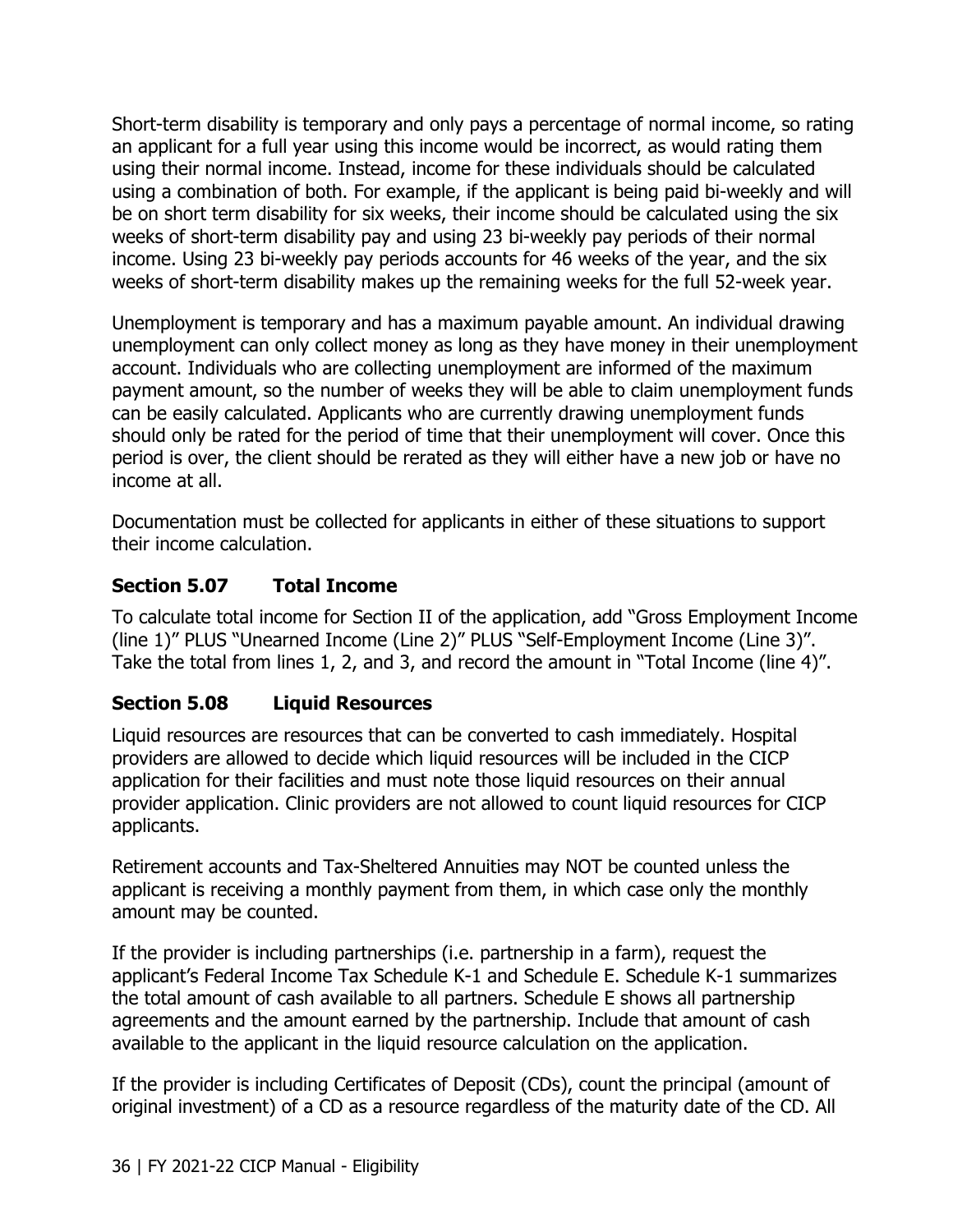CD's should be considered liquid. The amount included should be the amount left after the penalty for withdrawal has been subtracted. If an applicant has recently cashed a CD that has reached its maturity date, count the principal in addition to the interest earned.

 without penalty must be used even if the applicants believe their savings are their It should be made clear to applicants that liquid resources that can be made available "reserves".

#### **Section 5.09 Less Household Size Excluded Amount**

 Therefore, this item does not apply to CICP clinic providers. The CICP excludes at least \$2,500 in liquid resources per household member on the client application used by hospitals. Hospital providers are allowed to exclude more than \$2,500 per household member, which is indicated in the annual provider application. Clinics do not count applicant resources when determining financial eligibility for the CICP.

There are two steps to calculating the "Household Size Excluded Amount":

- applicant in the "Household Size" section of the application. **Step 1.** Write the number of household members (including applicant) listed by the
- amount (must be at least \$2,500). Write this amount on the Household Size **Step 2.** Multiply the household size obtained in Step 1 by your facility's excluded Excluded Amount line.

#### **Section 5.10 Available Resources**

 less than \$0 (a negative amount), you must record \$0 and not the negative amount. On the CICP application, Line 8 - "Available Resources" equals Line 6 - "Liquid Resources," MINUS Line 7 - "Less Household Size Excluded Amount". If this amount is

#### **Section 5.11 Total Household Financial Status**

On the CICP application, the "Total Household Financial Status" line equals the "Total Income" line PLUS the "Available Resources" line.

#### **Section 5.12 Allowable Deductions**

 Hospital providers are allowed to determine which deductions best fit their communities and declare those deductions each year on their annual provider application. Only the deductions listed on the annual hospital provider application can be used for applicants applying at the hospital provider.

Clinic providers are allowed to count deductions from income that are included in their board approved definition of income.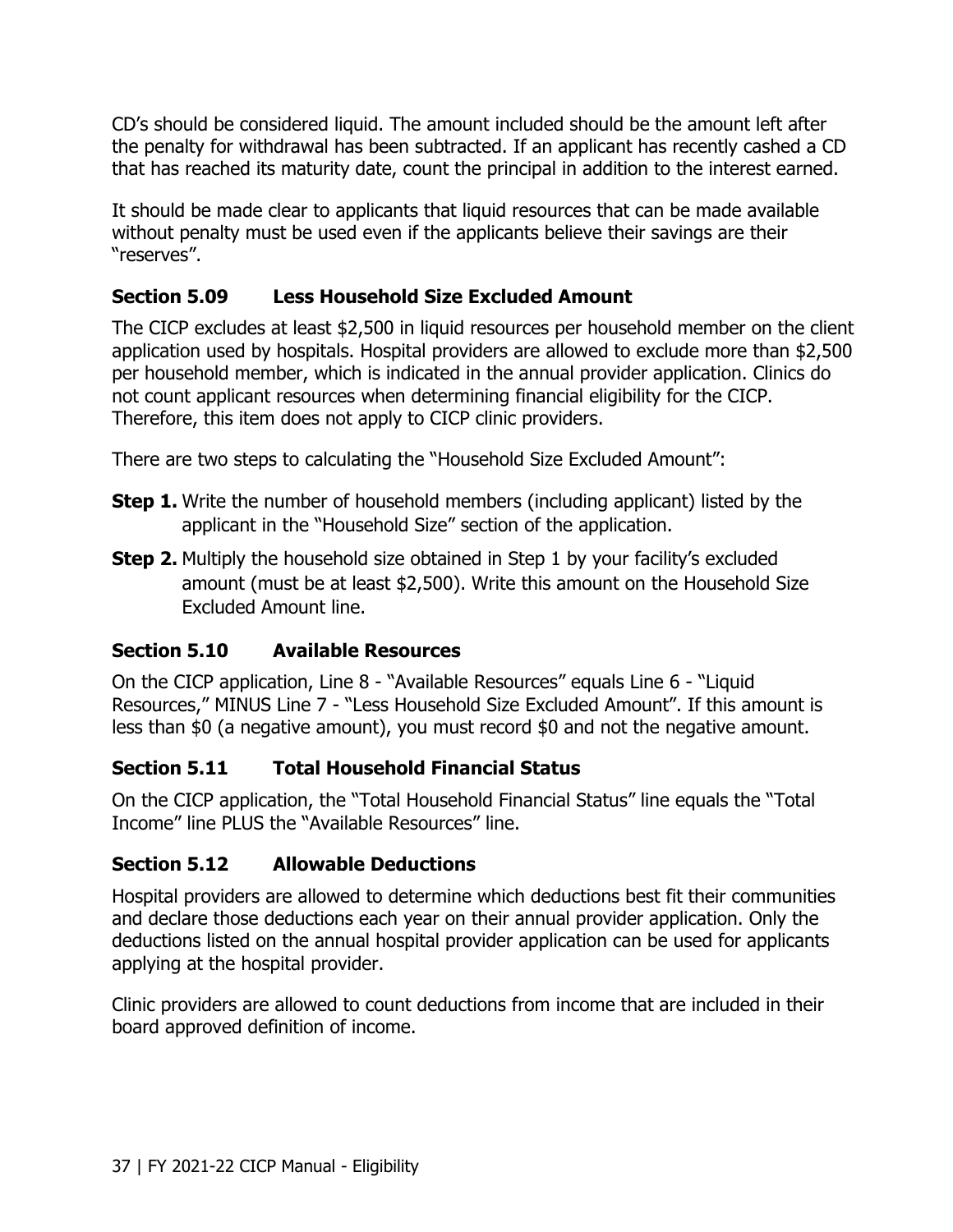#### **Section 5.13 Net CICP Income and Equity in Resources**

The "Grand Total Net CICP Income" Line determines the amount of income to use in the CICP financial determination. The "Grand Total Net CICP Income" line equals the "Total Household Financial Status" line MINUS the "Allowable Deductions" line.

#### **Section 5.14 Liquid Resource Spend Down**

 The Liquid Resource Spend Down may only be used for applicants applying with Hospital under CICP if they elect to serve CICP clients over 250%. The "spend down" reduces the amount of liquid resources the applicant has and should be applied to a current medical Providers who choose to include liquid resources in their financial determination process. The Liquid Resource Spend Down Provision allows applicants whose combined income and liquid resources makes them over income for the CICP. An applicant may be determined eligible if they have enough liquid resources to "spend down" or reduce their income enough to qualify for the CICP. The amount an applicant must "spend down" is the difference between the applicant's income and either the CICP eligibility standard at 250% of the Federal Poverty Level or the highest percentage the Hospital Provider serves bill (paid to a medical provider). Applicants may choose to pay a medical bill from a different provider to meet the spend down requirement and should present proof of the payment before the application is completed. The remainder of the medical bill is then discounted under the CICP. The client is still responsible for the CICP copayment.

Example:

Employment income of \$28,000 per year, Bank account of \$7,000.

Household size of 1, the Household Size Excluded Amount is \$2,500

Available Resources is \$7,000 – \$2,500 = **\$4,500**

Total household financial status is \$28,000 + \$4,500 = **\$32,500**, with no allowable deductions.

This person is currently ineligible for a CICP discount but is unable to pay a current medical bill of \$25,000.

Using the Liquid Asset Spend Down provision the client is eligible for a CICP discount at \$32,200 (household size of 1, at 250% of Federal Poverty Level)

The liquid assets need to be reduced by  $$300 ($32,500 - $32,200 = $300)$ .

The \$300 is applied to the current medical bill of \$25,000 and paid directly to the provider.

The remaining medical bill is \$25,000 - \$300 = **\$24,700**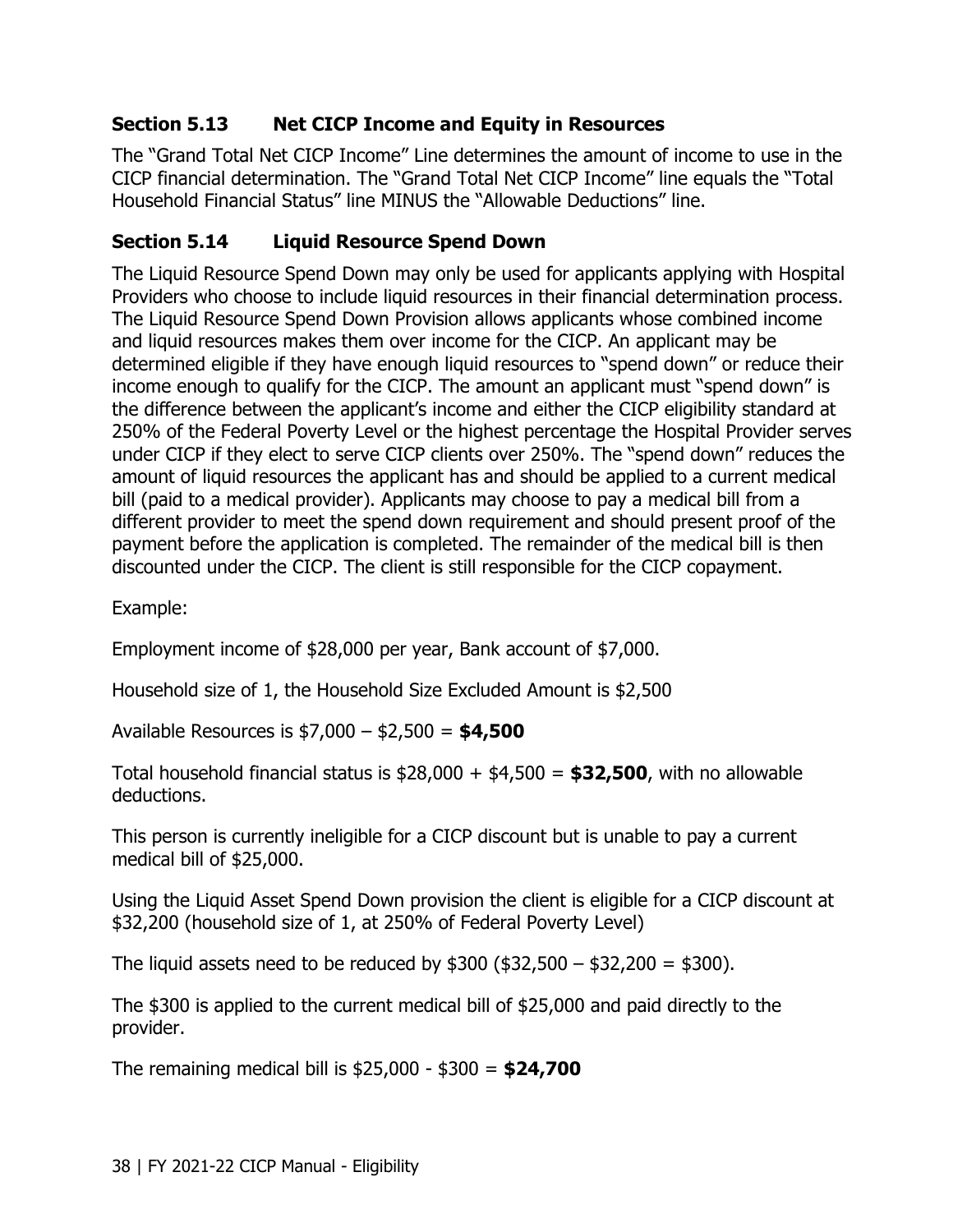The client is now eligible for the CICP discount, with a total household financial status of \$32,200 (\$28,000 employment income and \$4,200 in resources).

When reporting information on the CICP Summary Spreadsheet, the provider should record the total bill of \$25,000 and the client spend down of \$300 as a third-party payment.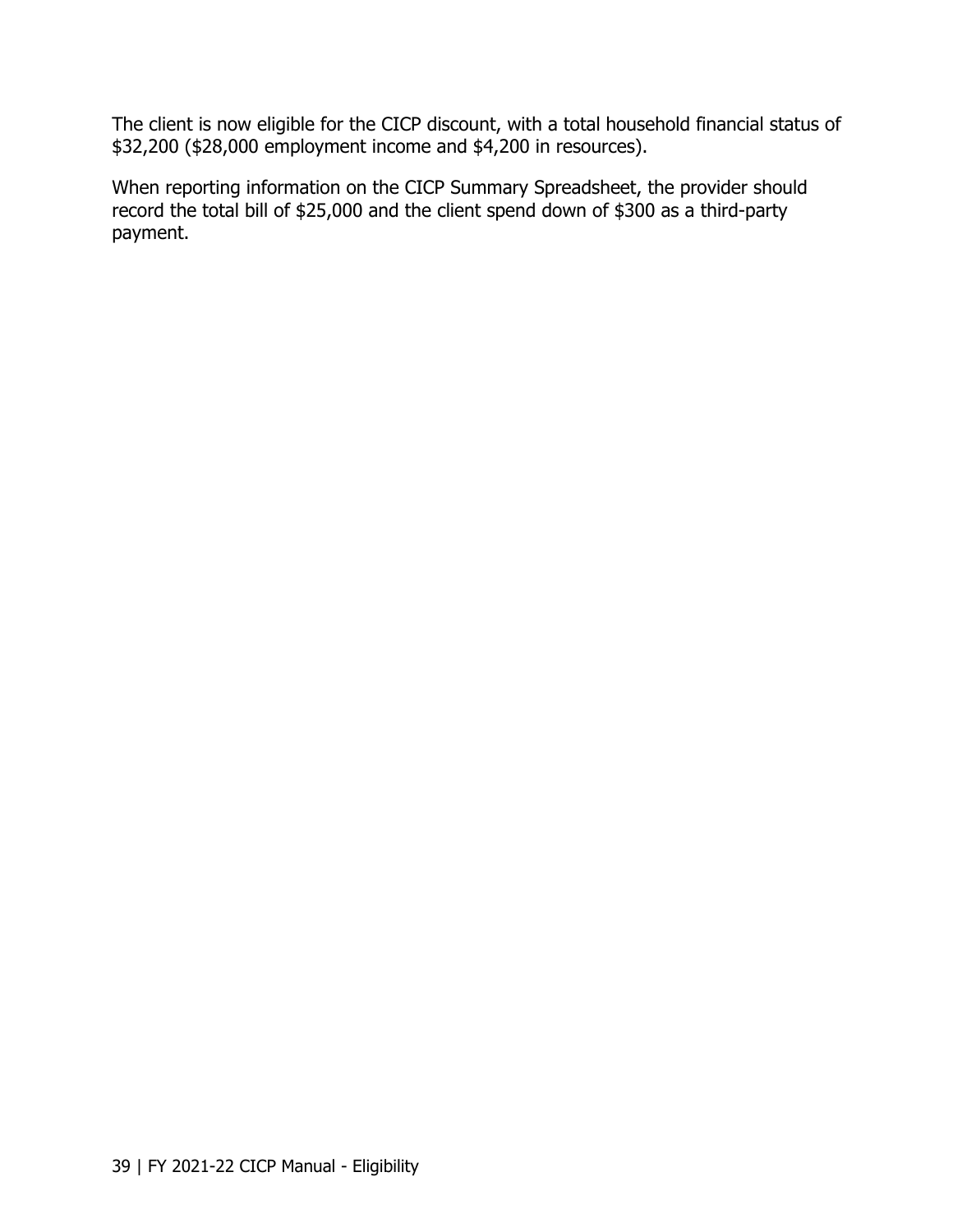## **ARTICLE VI. CLIENT COPAYMENT**

#### **Section 6.01 Client Annual Copayment and Cap**

 CICP Income," recorded on the application. Annual copayments for clients who are For all clients, except for clients who are between 0 and 40% of the FPL, annual copayments for CICP clients cannot exceed 10% of the household's "Grand Total Net between 0 and 40% of the FPL is 10% of their income or \$120, whichever is less. For example, an applicant with an annual income of \$600 would have a copayment cap of \$60. Similarly, an applicant with no income would have a copayment cap of \$0. An applicant with an annual income of \$1,400 would have a copayment cap of \$120.

CICP clients who are also Old Age Pension (OAP) Health and Medical Care Program clients have an annual copayment cap of \$300 during a calendar year. Copayments these clients make for any medical service to any medical provider count against their annual copayment cap.

 The CICP Client Annual Copayment Cap (annual cap) is based on the client's application writing (including documentation) when they meet their annual cap. However, if clients date. Only copayments that have been paid can be applied to the copayment cap. Clients are responsible for any charges incurred prior to receiving their CICP rating. Copayments made for visits that are covered in the 90-day backdating period count against the annual cap. Clients are responsible for tracking their copayments and informing the provider in overpay their annual cap and inform the provider in writing, the provider's facility must reimburse the client for the amount overpaid. The client's annual cap is reset when the client completes a new application.

 the services received in October and November do apply. Annual caps apply to charges incurred only after a client is eligible for the CICP and apply only to services incurred at a CICP provider. If the client makes copayments on services contained in the 90-day backdating period, those copays will count against the annual cap. For example: A client received services from a provider's facility in March and did not qualify for the CICP. In October and November, the client receives services from a provider's facility and qualifies for the CICP in November. Payments made by the client for the services received in March do not apply to the annual cap, but payments made for

Sometimes clients want to prepay their annual cap prior to receiving services. The Department does not support this practice because if the client does not incur charges equal to the prepaid copayment cap, the provider's facility will need to refund the overpayment to the client.

Due to the differences in rating processes from provider to provider, clients may have multiple copayment caps. While all CICP copayments count against all copayment caps, clients may reach their copayment cap with one provider before they reach their copayment cap with a second provider. Reaching a copayment cap with one provider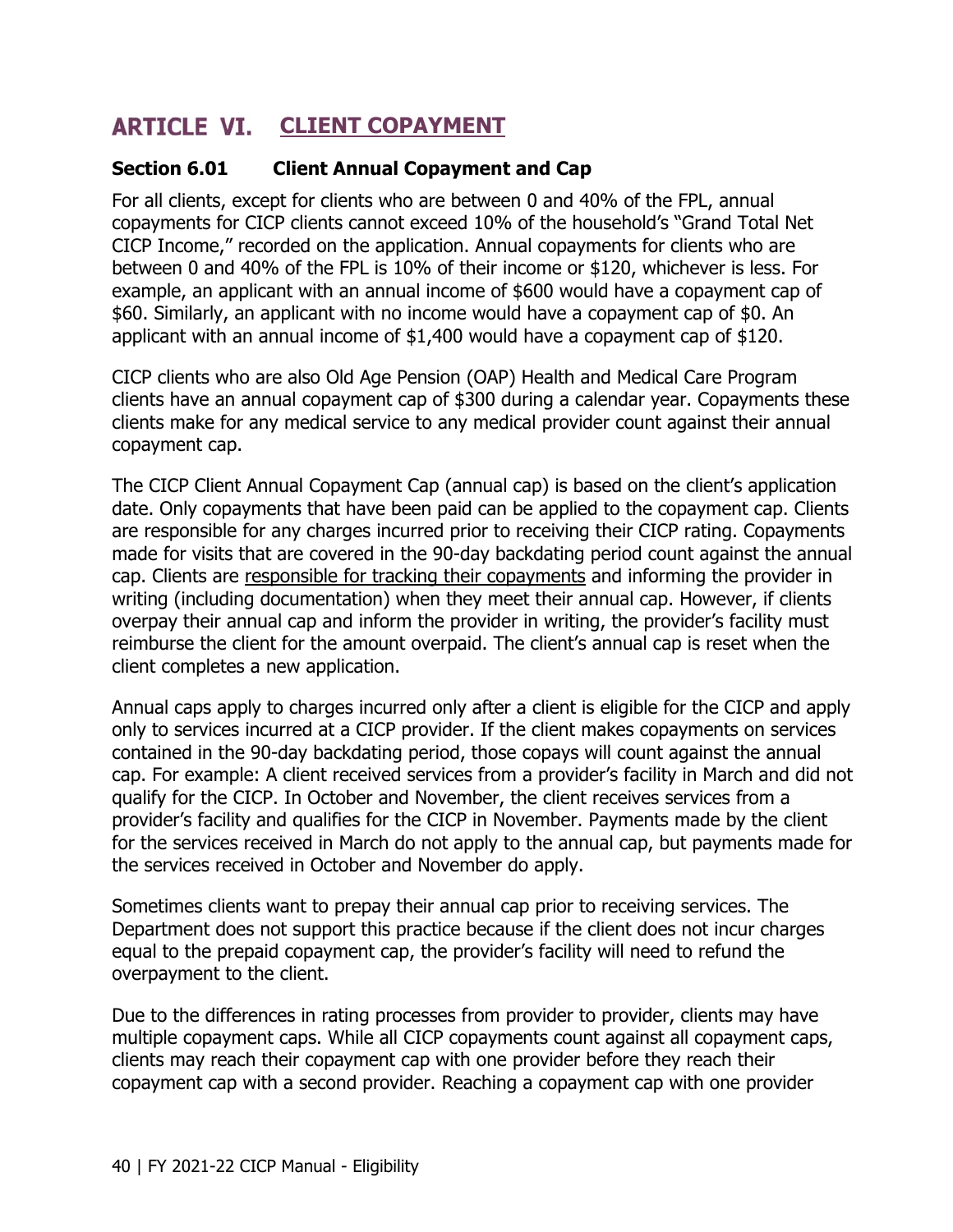providers if their caps with those providers are higher. does not necessarily mean the client does not owe any more copayments to other

#### **Section 6.02 Calculating the CICP Client Copayment Annual Cap**

Providers are allowed to set the clients' annual copayment cap to any integer percentage between 1% and 10%. Lower copayment caps are more beneficial to the client. Providers who choose to lower the annual cap percentage must use the same lower percentage for all clients rated at their facility.

 \$2,379). Enter this amount on the "Client Copayment Annual Cap" Line in the Client Copayment box. To calculate the "CICP Client Copayment Annual Cap," multiply the "Grand Total Net CICP Income" line of the application by the percentage chosen (between .01 and .10). Round this amount down to the next lowest dollar amount (i.e. \$2,379.65 would become

Example: In February, a household of four applies for the CICP. Their "Net CICP Income," is \$32,000. Their CICP annual cap is \$3,200 (\$32,000  $\times$  0.10). By July, the household has paid \$2,700 in copayments. The mother loses her job in August, so the household can request to be re-rated. Although the client is eligible for a new rating, the copayments already paid will not count towards the new CICP copayment cap.

#### **Section 6.03 Client Copayments General Policies**

 CICP clients are responsible for paying a portion of their medical bills. The client's portion recommends that CICP providers require clients to pay their copayment prior to receiving is called the "client copayment." CICP providers must charge each CICP client a copayment (unless the client is homeless and at or under 40% FPL). The Department care (except emergent care).

 provider's decision to charge an additional copayment for the service provided. It would If a CICP provider agrees to accept a client transfer from another CICP provider, the client must be provided discounted services from both providers. It is the receiving be appropriate to charge an inpatient copayment if the client was being admitted to a hospital and the client had only paid an outpatient copayment at the primary provider.

For the CICP, there are different copayments for different service charges. The following information explains the different types of medical care charges and the related client copayments:

1. The **Inpatient Facility** copayment is required for charges related to non-physician (facility) services incurred while receiving care in a hospital for a continuous stay of 24 hours or longer. For a patient seen in the hospital setting, only the hospital inpatient or emergency room copayment, plus the physician copayment can be charged. The emergency room copayment covers all services received while in the emergency department.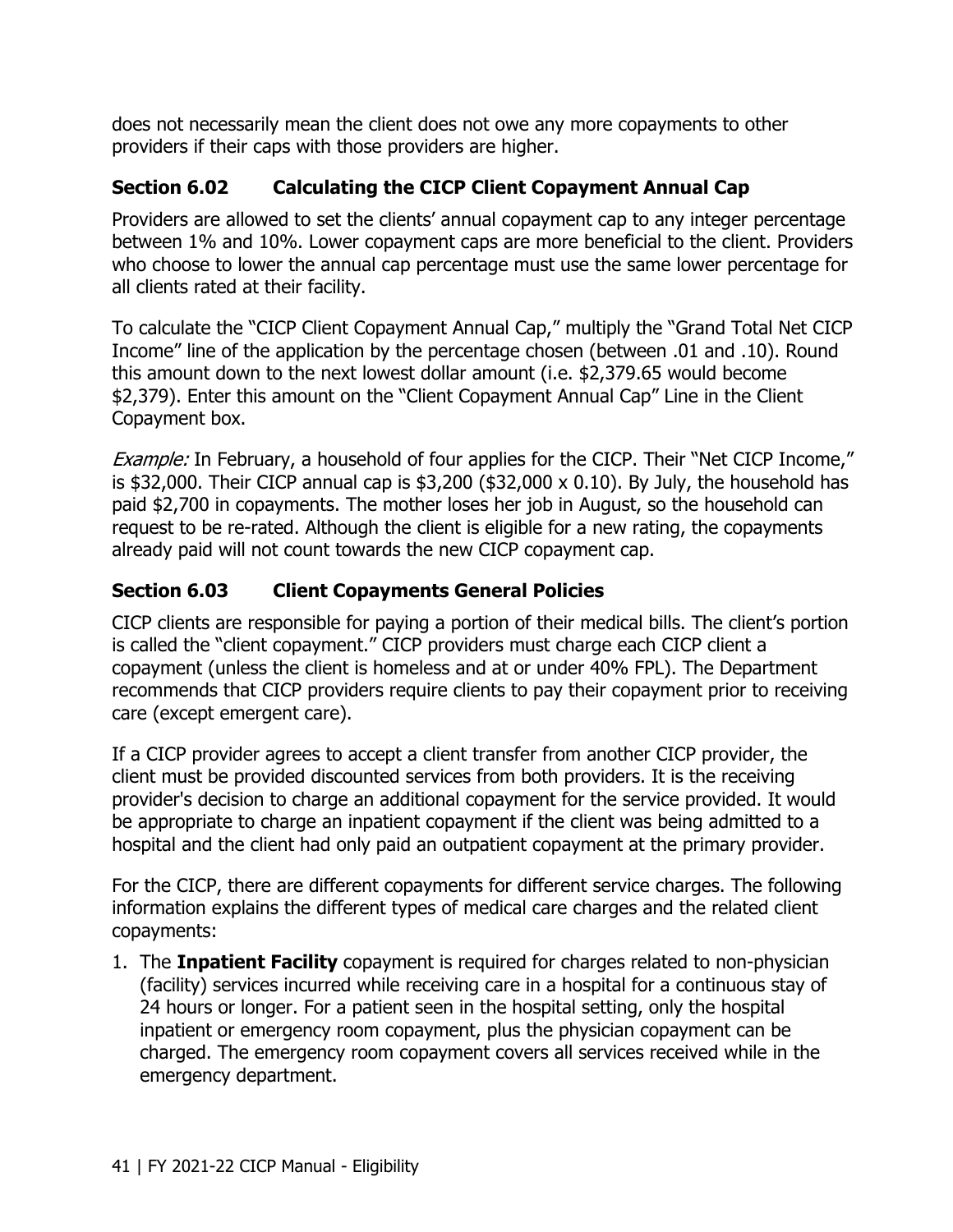- 2. The **Ambulatory Surgery** copayment is for operative procedures received by a client who is admitted to and discharged from the hospital setting on the same day.
- 3. The **Hospital Physician** copayment is required for charges related to services provided directly by the physician in the hospital setting, including emergency room care.
- 4. The **Clinic** copayment is required for charges related to non-physician (facility) **and** physician services received in the clinic setting. This includes charges for primary and preventive medical care. It does not include charges for outpatient services provided in a hospital (i.e., emergency room care, outpatient surgery, radiology). If labs or x-rays are performed in the clinic, the additional lab or radiology copayment may be added.
	- work done, the client would owe the emergency room copayment plus the physician copayment. If the same CICP client was seen in the Provider's primary care clinic and had lab work done, the client would owe the outpatient clinic • For example, if a CICP client was seen in the emergency department and had lab copayment plus the laboratory services copayment.
- 5. The **Outpatient Hospital** copayment is required for charges related to nonphysician (facility) **and** physician services received in the outpatient hospital setting. This includes charges for primary and preventive medical care. If labs or x-rays are performed in the outpatient hospital setting, the additional lab or radiology copayment may be added.
- 6. The **Emergency Room** copayment is required for charges related to non-physician (facility) services incurred while receiving care in the hospital setting for a continuous stay of less than 24 hours.
- 7. The **Specialty Outpatient Clinic** copayment is required for charges related to non-physician (facility) **and** physician services received in the specialty outpatient clinic setting but does not include charges for outpatient services provided in the hospital setting (i.e., emergency room physician, ambulatory surgery). Specialty outpatient charges include distinctive medical care (i.e., oncology, orthopedics, hematology, pulmonary) that is not normally available as primary and preventative medical care.
- 8. The **Outpatient Pharmacy** copayment is required for prescription drugs received at a qualified CICP health care provider's pharmacy.
- emergency room charge during the same period. 9. The **Laboratory Services** copayment is required for charges related to laboratory tests received by the client that are not associated with an inpatient facility or
- services provided in the hospital setting. 10.The **Basic Radiology and Imaging Services** copayment is required for charges related to radiology and imaging received by client in the clinic or specialty outpatient setting but does not include charges from emergency room or inpatient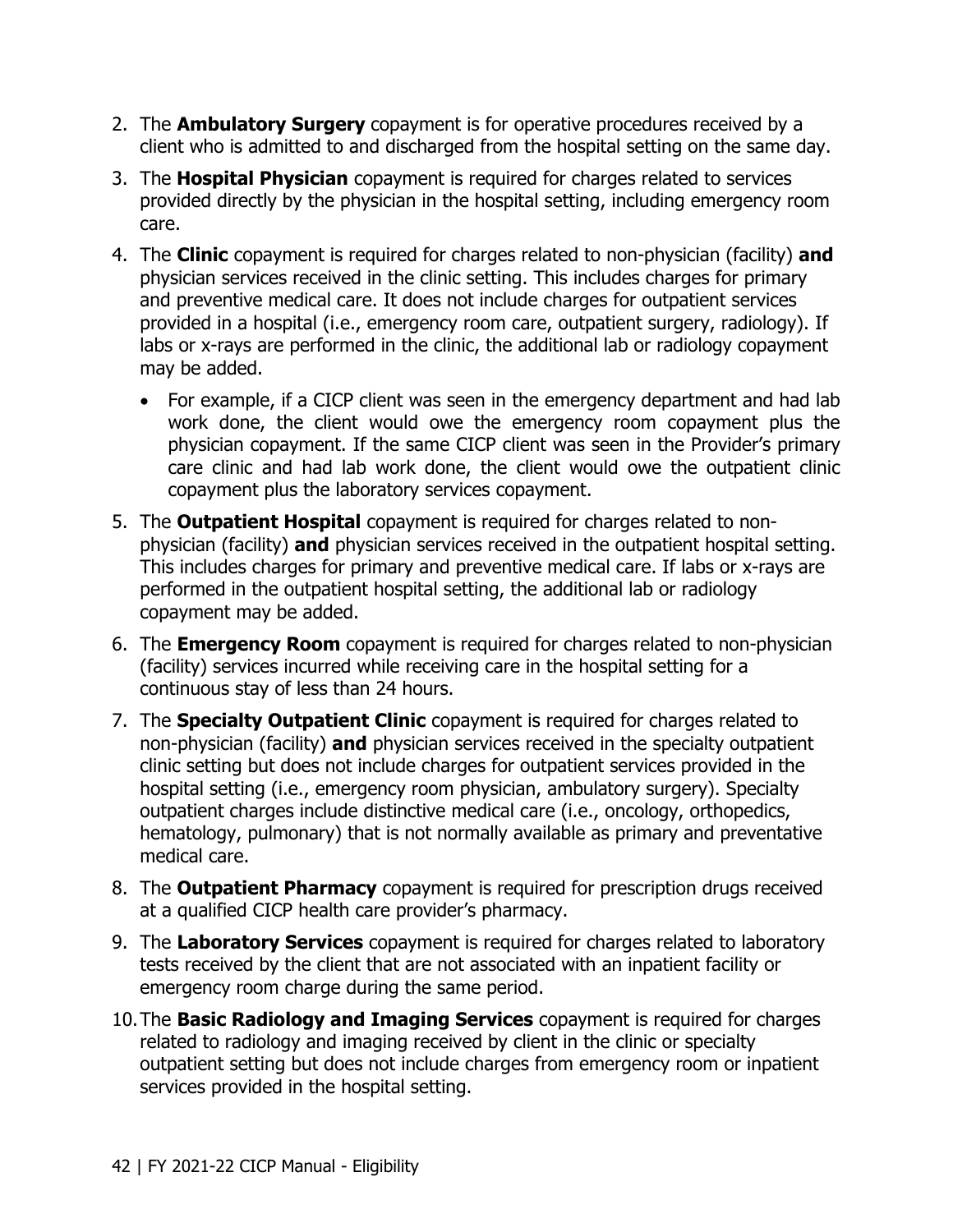- 11.The **High-Level Radiology and Imaging** copayment is required for charges related to a Magnetic Resonance Imaging (MRI), Computed Tomography (CT), Positron Emission Tomography (PET), Sleep Studies, Catheterization Laboratory (cath lab) or other Nuclear Medicine services in an Outpatient setting. This copayment already includes the outpatient facility charge and therefore MAY NOT be combined with any other outpatient facility charge (i.e. Emergency Room, Specialty Outpatient Clinic).
- 12.The **Emergency Transportation** copayment is required for charges related to emergency transportation/ambulance services from CICP providers approved to discount such services.
- the Federal Poverty Level and are homeless, living in transitional housing, 13.The CICP definition of homeless encompasses clients who are at or below 40% of temporarily residing with others, or recipients of Colorado's Aid to the Needy Disabled financial assistance program.
- Clients who are homeless are exempt from client copayments.
- Clients who are homeless are exempt from the income verification requirement and providing proof of residency when completing the CICP application. Clients who are homeless are NOT exempt from the verification of denied Health First Colorado benefits requirement.
- Transitional housing clients are clients who are participating in programs designed to assist individuals in becoming self-supporting. Clients living in transitional housing must provide a written statement from their counselor or program director asserting that they are participating in a transitional housing program. Transitional housing clients are exempt from client copayments. In addition, transitional housing clients are exempt from the income verification requirement when completing the CICP application.
- demonstrate denial of Health First Colorado benefits to be eligible for the CICP. • Clients who have no permanent housing of their own and who are temporarily living with a person who has no legal obligation to financially support the client are exempt from client copayments. The individual allowing the client to reside with him or her may be asked to provide a written statement confirming that the client is not providing financial assistance to the household and that the living arrangement is not intended to be permanent. Clients residing with others MUST verify income and
- category should qualify for the Expansion Health First Colorado program. Recipients of Colorado's Aid to the Needy Disabled (AND) financial assistance program who are eligible and enrolled to receive the monthly grant award are exempt from client copayments. In addition, recipients of Colorado's Aid to the Needy Disabled (AND) financial assistance program are exempt from the income verification when completing the CICP application. The majority of applicants in this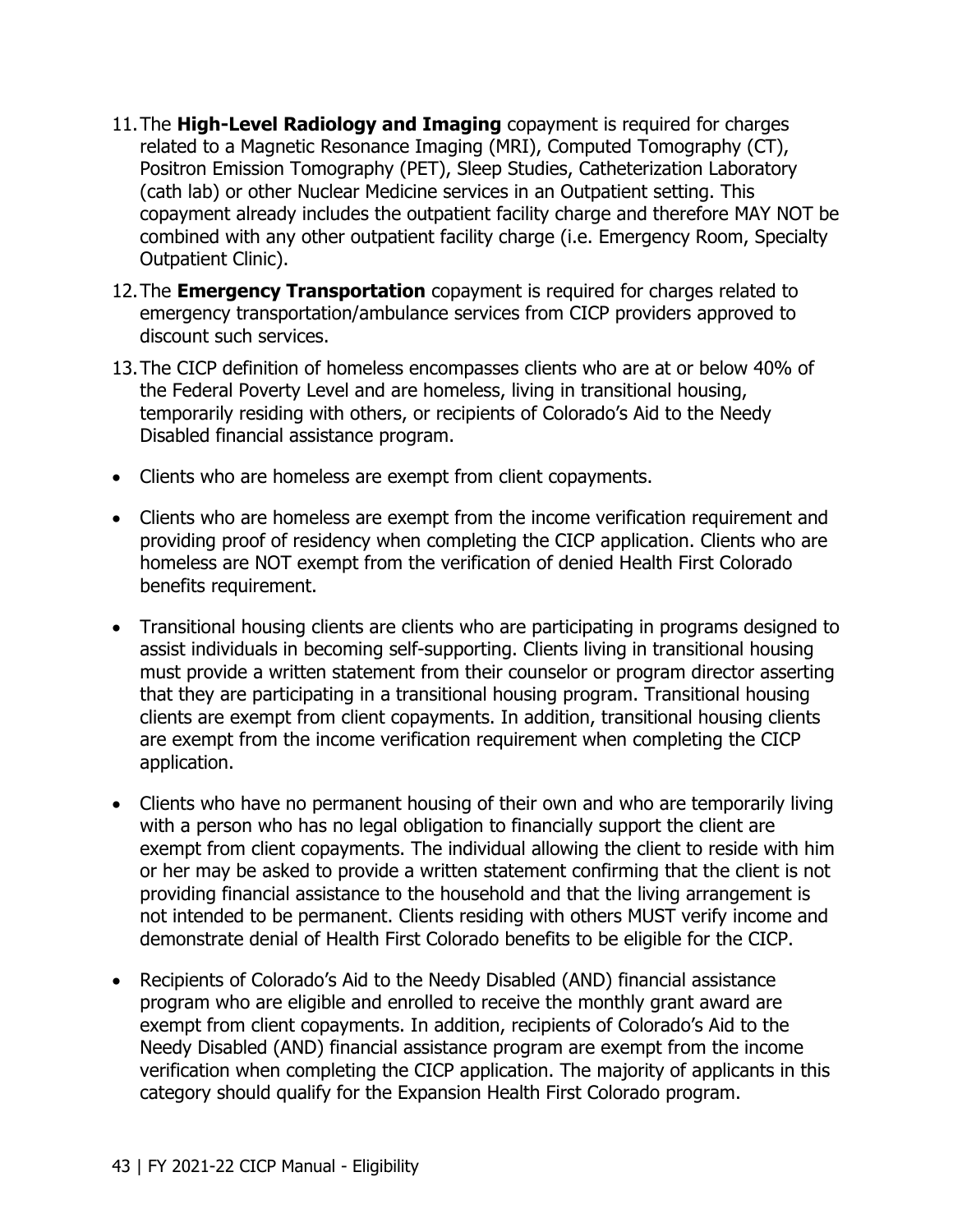#### **Section 6.04 Determining a Client's Copayment**

Using the client rating recorded in the "CICP Rating" box on the client's CICP card, look up the corresponding rating on the "CICP Client Copayment Table" or your Department approved sliding fee scale.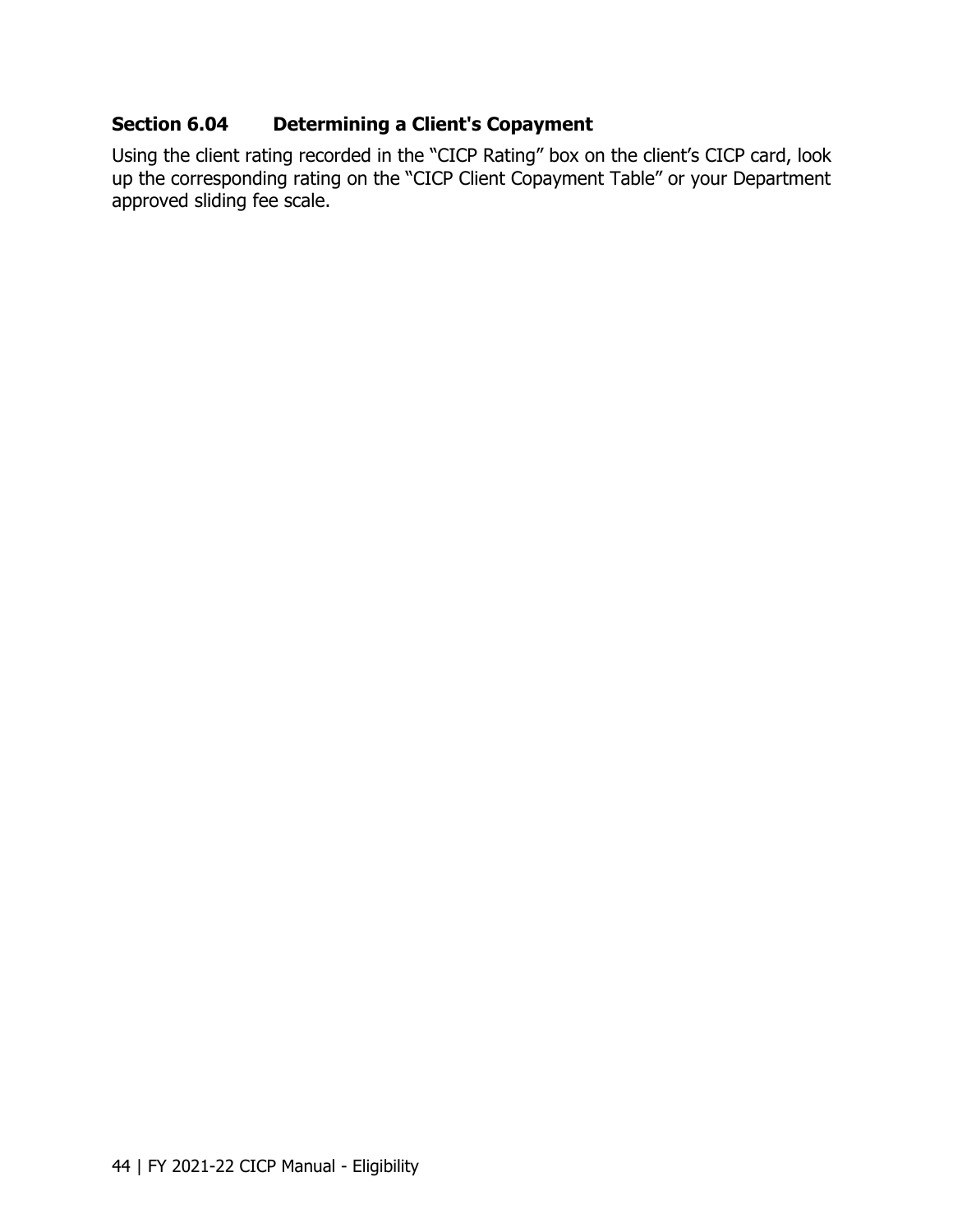## **ARTICLE VII. APPEAL PROCESS**

#### **Section 7.01 Re-rating**

To re-rate a client, a new CICP application must be completed.

Even though a client's financial situation may not have changed, they may feel their initial ratings do not accurately reflect their current financial situations. The CICP has several methods for changing a CICP client's initial rating. The methods are listed in order below:

- 1. Provider Management Appeal
- 2. Provider Management Exception

#### **Section 7.02 Instructions for Filing an Appeal**

**You must inform the client that they have the right to appeal if they are not satisfied with the rating**. All appeals must be handled at the provider level. A client can request a Provider Management Appeal and/or Exception in the same letter. Each of these methods requires the client to submit a written request and provide documentation supporting the reasons for the request.

#### **Section 7.03 Provider Management Appeals**

A Provider Management Appeal occurs when a client believes their initial rating was inaccurate. Provider Management Appeals can result in higher or lower ratings depending on the documentation. A client has 15 working days from the date of completing the application to request a Provider Management Appeal. If this time frame is not met and there was not a death in the client's immediate family, you do not have to review a requested Provider Management Appeal. However, please notify the client that the Provider Management Appeal was denied because the client did not submit the request by the deadline.

A client can request a Provider Management Appeal for the following reasons:

- 1. The initial rating contains inaccurate information or miscalculations because the household member or representative was uninformed, OR
- 2. Miscommunication between the client and the rating technician caused incomplete or inaccurate data to be recorded on the application.

 up documentation, to determine if the CICP application is accurate. Your facility must days of receipt of the appeal request from the client. Each provider must designate a manager to review client appeals and grant management exceptions. A Provider Management Appeal involves receiving a written request from the client and reviewing the application completed by the rating technician, including all backnotify clients in writing of the results of Provider Management Appeals within 15 working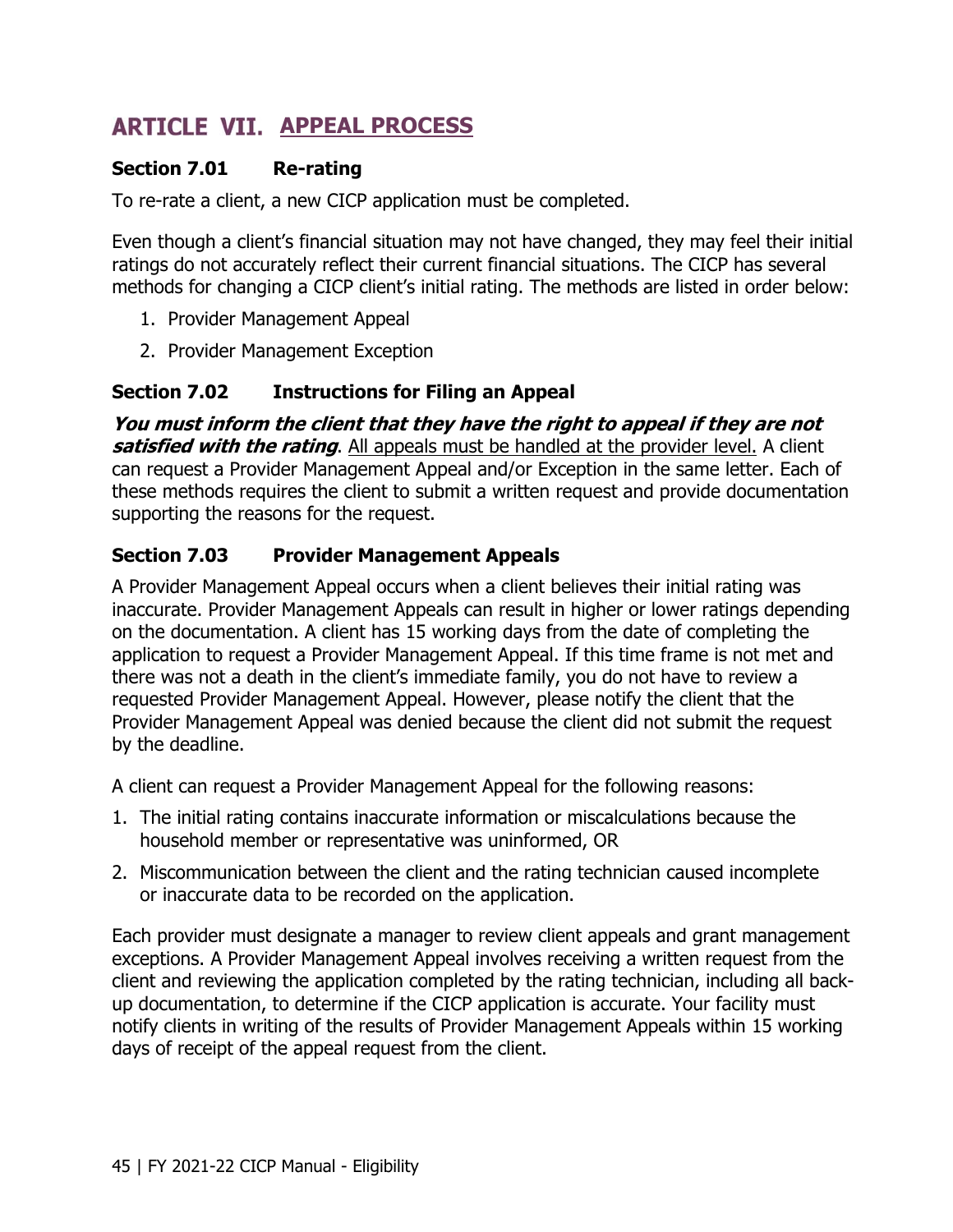If the designated manager finds that the initial application is not accurate, the designated manager must correct the application and assign the correct rating to the client. The correct rating is effective retroactive to the initial date of application. This means that charges incurred 90 days prior to the initial date of application must be discounted. If the initial application is accurate, the designated manager may grant a management exception to the client.

#### **Section 7.04 Provider Management Exception**

A Provider Management Exception means that the client has an unusual circumstance, which may justify lowering the CICP rating or qualifying an applicant for the CICP who was otherwise over income. Clients can either request Provider Management Exceptions when requesting a Provider Management Appeal or within 15 working days from receipt of a Provider Management Appeal notice. If this time frame is not met, the provider does not have to review the Provider Management Exception request. However, please notify the client in writing that the Provider Management Exception was denied because the client did not submit the request by the deadline.

 Exceptions within 15 working days of receipt of the exception request from the client. Your facility must notify clients in writing of the results of Provider Management

Designated managers can authorize an exception to a client's rating based on unusual circumstances. You must note Provider Management Exceptions on the application and the designated manager must initial the application. Providers must treat clients equitably in the Provider Management Exception process.

Ratings from a Provider Management Exception are effective retroactive to the initial date of application. This means that charges incurred 90 days prior to the initial date of application must be discounted. CICP providers do not need to honor exceptions made by other CICP providers.

#### **Section 7.05 Department Appeals**

HIPAA prevents the Department from being involved in client issues due to the Personal Health Information (PHI) clause. Each provider should establish procedures at their facility that sets forth the manner for handling appeals. The applicant should also be notified of these procedures.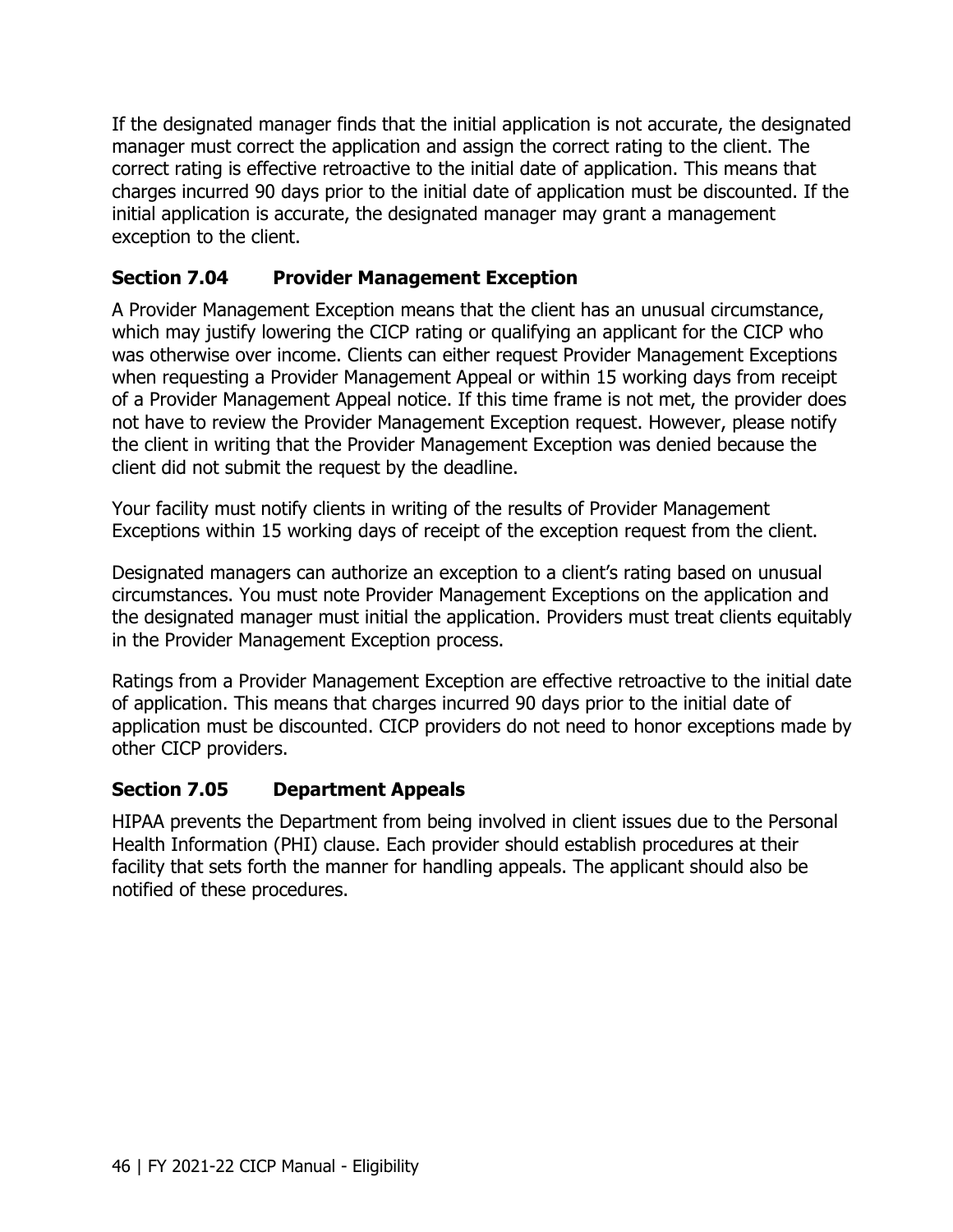## **ARTICLE VIII. APPENDIX**

#### **Section 8.01 CICP Eligibility and Other Health Programs**

The table below illustrates what program categories can be used in conjunction with CICP.

| <b>Children's</b><br><b>Programs</b>                               | <b>Description of Programs</b>                                                                                                                                                                                                                                                               | <b>FPL</b>         | <b>CICP</b><br><b>Eligible</b> | <b>Effective Date:</b>                                                                                                                                                                     |
|--------------------------------------------------------------------|----------------------------------------------------------------------------------------------------------------------------------------------------------------------------------------------------------------------------------------------------------------------------------------------|--------------------|--------------------------------|--------------------------------------------------------------------------------------------------------------------------------------------------------------------------------------------|
| Child Health<br><b>Plan Plus</b><br>$(CHP+)$                       | Low-cost health insurance for children<br>under 19. Enrollment fees may apply                                                                                                                                                                                                                | 260%<br><b>FPL</b> | <b>No</b>                      | First day of month<br>of CHP+<br>application.                                                                                                                                              |
| $CHP+$<br>Presumptive<br>Eligibility (PE)                          | Access to immediate temporary<br>medical coverage for children, for at<br>least 45 days while eligibility for full<br>health care benefits is determined.                                                                                                                                    | 260%<br><b>FPL</b> | <b>No</b>                      | Coverage starts the<br>day of application                                                                                                                                                  |
| <b>Health First</b><br>Colorado<br>Presumptive<br>Eligibility (PE) | Access to immediate temporary<br>medical coverage for children, for at<br>least 45 days while eligibility for full<br>health care benefits is determined.                                                                                                                                    | 142%<br><b>FPL</b> | <b>No</b>                      | Coverage starts the<br>day of application                                                                                                                                                  |
| Children with<br>low-income                                        | Health First Colorado coverage for<br>children under 19.                                                                                                                                                                                                                                     | 142%<br><b>FPL</b> | <b>No</b>                      | Backdates up to 90<br>days from<br>application date.<br>First day of the<br>month of<br>application, if no<br>backdates are<br>requested. Five-<br>year bar lifted as of<br>$7 - 1 - 14$ . |
| <b>Foster Care</b>                                                 | Health First Colorado covers persons<br>less than 21 years of age for whom a<br>county is assuming full or partial<br>financial responsibility; who are in<br>foster care, in homes or private<br>institutions, or in subsidized adoptive<br>homes prior to the final decree of<br>adoption. | N.A.               | <b>No</b>                      | N.A.                                                                                                                                                                                       |
| <b>Former Foster</b><br>Care                                       | Health First Colorado coverage to age<br>26 for youth who have aged out of<br>foster care who were not adopted and<br>who did not emancipate prior to<br>turning 18.                                                                                                                         | N.A.               | <b>No</b>                      | N.A.                                                                                                                                                                                       |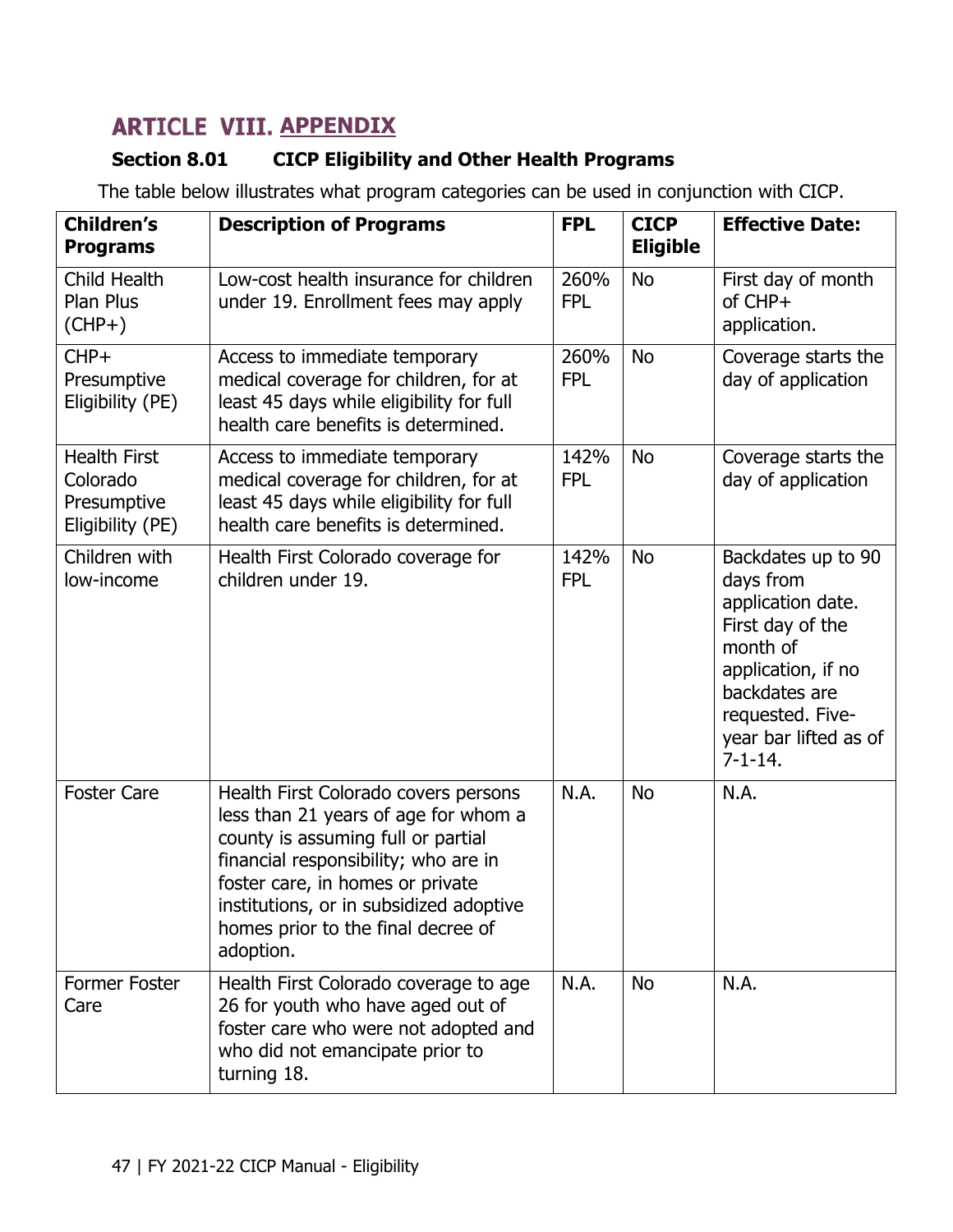| <b>Programs for</b><br><b>Children with</b><br><b>Disabilities</b>                            | <b>Description of Programs</b>                                                                                                                                                                                                                         | <b>FPL</b>         | <b>CICP</b><br><b>Eligible</b> | <b>Effective Date:</b> |
|-----------------------------------------------------------------------------------------------|--------------------------------------------------------------------------------------------------------------------------------------------------------------------------------------------------------------------------------------------------------|--------------------|--------------------------------|------------------------|
| Brain Injury<br>Waiver (BI)                                                                   | Provides home or community-based<br>alternative to hospital or specialized<br>nursing facility care for persons with a<br>brain injury. Must be 16 years of age<br>or older.                                                                           | 300%<br><b>SSI</b> | <b>No</b>                      |                        |
| Children with<br>Life Limiting<br><b>Illness Waiver</b><br>(CLLI)                             | Provides home or community-based<br>alternative to children under 19 with a<br>life limiting illness.                                                                                                                                                  | 300%<br><b>SSI</b> | <b>No</b>                      |                        |
| Children's<br><b>Extensive</b><br><b>Support Waiver</b><br>(CES)                              | Provides supports and services to<br>children with developmental disabilities<br>or delays who have a complex<br>behavioral or medical condition and<br>who require near constant line of sight<br>supervision. Must be 18 years of age or<br>younger. | 300%<br><b>SSI</b> | <b>No</b>                      |                        |
| Children's<br>Habilitation<br>Residential<br>Program Waiver<br>(CHRP)                         | Provides habilitative services for<br>children and youth in foster care who<br>have a developmental disability and<br>extraordinary needs.                                                                                                             | N.A.               | <b>No</b>                      |                        |
| Children's Home<br>and Community-<br><b>Based Services</b><br>Waiver (CHCBS)                  | Provides home or community-based<br>alternative to children 17 years of age<br>and younger with significant medical<br>needs who are at risk for acute<br>hospital or skilled nursing facility<br>placement.                                           | 300%<br><b>SSI</b> | <b>No</b>                      |                        |
| <b>Family Support</b><br><b>Services</b><br>Program (FSSP)                                    | Provides support for families who have<br>children with developmental disabilities<br>or delays with costs that are beyond<br>those normally experienced by other<br>families.                                                                         | N.A.               | <b>No</b>                      |                        |
| <b>Health First</b><br>Colorado Buy-In<br>Program for<br>Children with<br><b>Disabilities</b> | Buy-In for children 19 and under with<br>a disability by paying a monthly<br>premium based on the family's income.                                                                                                                                     | 300%<br><b>FPL</b> | <b>No</b>                      |                        |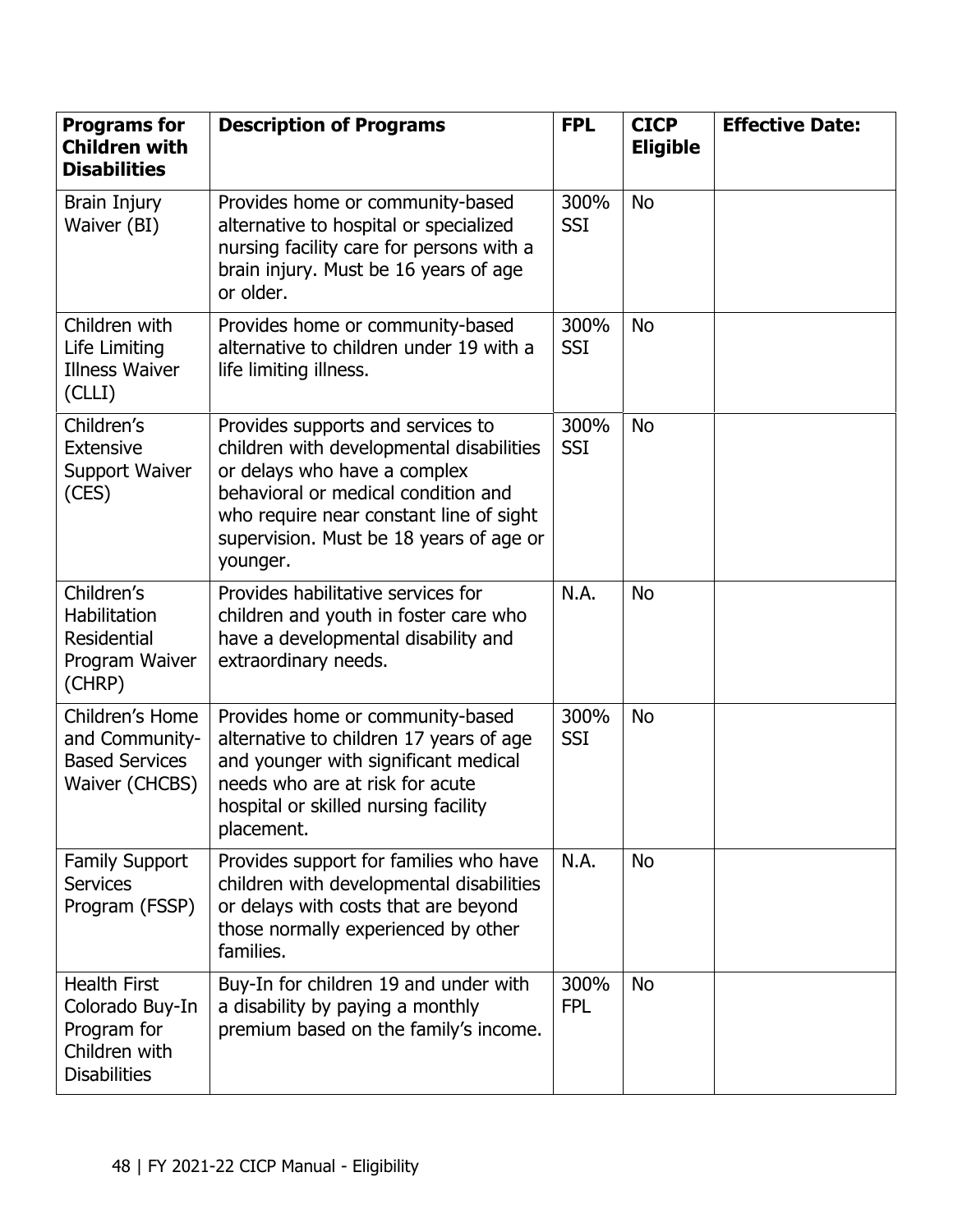| <b>Pregnant</b><br><b>Women</b>                                    | <b>Description of Programs</b>                                                                                                                                  | <b>FPL</b>         | <b>CICP</b>     | <b>Effective Date</b>                              |
|--------------------------------------------------------------------|-----------------------------------------------------------------------------------------------------------------------------------------------------------------|--------------------|-----------------|----------------------------------------------------|
| <b>Programs</b>                                                    |                                                                                                                                                                 |                    | <b>Eligible</b> |                                                    |
| $CHP+$                                                             | Low-cost health insurance for pregnant<br>women. Enrollment fees may apply.                                                                                     | 260%<br><b>FPL</b> | <b>No</b>       | First day of month<br>$of$ CHP $+$<br>application. |
| $CHP+$<br>Presumptive<br>Eligibility                               | Access to immediate temporary<br>medical coverage for pregnant women<br>for at least 45 days, while eligibility for<br>full health care benefits is determined. | 260%<br><b>FPL</b> | <b>No</b>       | Coverage starts the<br>day of application          |
| <b>Health First</b><br>Colorado<br>Presumptive<br>Eligibility (PE) | Immediate temporary Health First<br>Colorado coverage for pregnant<br>women.                                                                                    | 195%<br><b>FPL</b> | <b>No</b>       | Coverage starts the<br>day of application          |
| <b>Health First</b><br>Colorado                                    | Health First Colorado coverage for<br>pregnant women.                                                                                                           | 195%<br><b>FPL</b> | <b>No</b>       | Backdates up to 90<br>days of application.         |

| <b>Health First</b><br><b>Colorado</b><br><b>Programs for</b><br><b>Adults</b> | <b>Description of Programs</b>                                                                                                                                                               | <b>FPL</b>         | <b>CICP</b><br><b>Eligible</b> | <b>Effective Date</b>                                                                                     |
|--------------------------------------------------------------------------------|----------------------------------------------------------------------------------------------------------------------------------------------------------------------------------------------|--------------------|--------------------------------|-----------------------------------------------------------------------------------------------------------|
| Transitional<br>Medical<br>Assistance                                          | Ineligible for Health First Colorado<br>because new or increased income from<br>employment, or hours of employment,<br>provided an employed member of<br>household continues to be employed. | 185%<br><b>FPL</b> | <b>No</b>                      | Begins first month<br>of ineligibility for<br><b>Health First</b><br>Colorado due to<br>change in income. |
| <b>Transitional</b><br>Medical<br>Assistance (4<br>Month<br>Extended)          | Ineligible for Health First Colorado<br>because alimony income                                                                                                                               | 185%<br><b>FPL</b> | <b>No</b>                      | Begins first month<br>of ineligibility for<br><b>Health First</b><br>Colorado due to<br>change in income. |
| Caretaker of<br>Dependent<br>Children                                          | Adults age 19 through 64. Must have<br>dependent child in home.                                                                                                                              | 133%<br><b>FPL</b> | <b>No</b>                      | Backdates up to 90<br>days of Health First<br>Colorado<br>application.                                    |
| <b>Health First</b><br>Colorado for<br><b>Adults</b>                           | Adults age 19 through 64 without a<br>dependent child in the home.                                                                                                                           | 133%<br><b>FPL</b> | <b>No</b>                      | Backdates up to 90<br>days from Health<br><b>First Colorado</b><br>application.                           |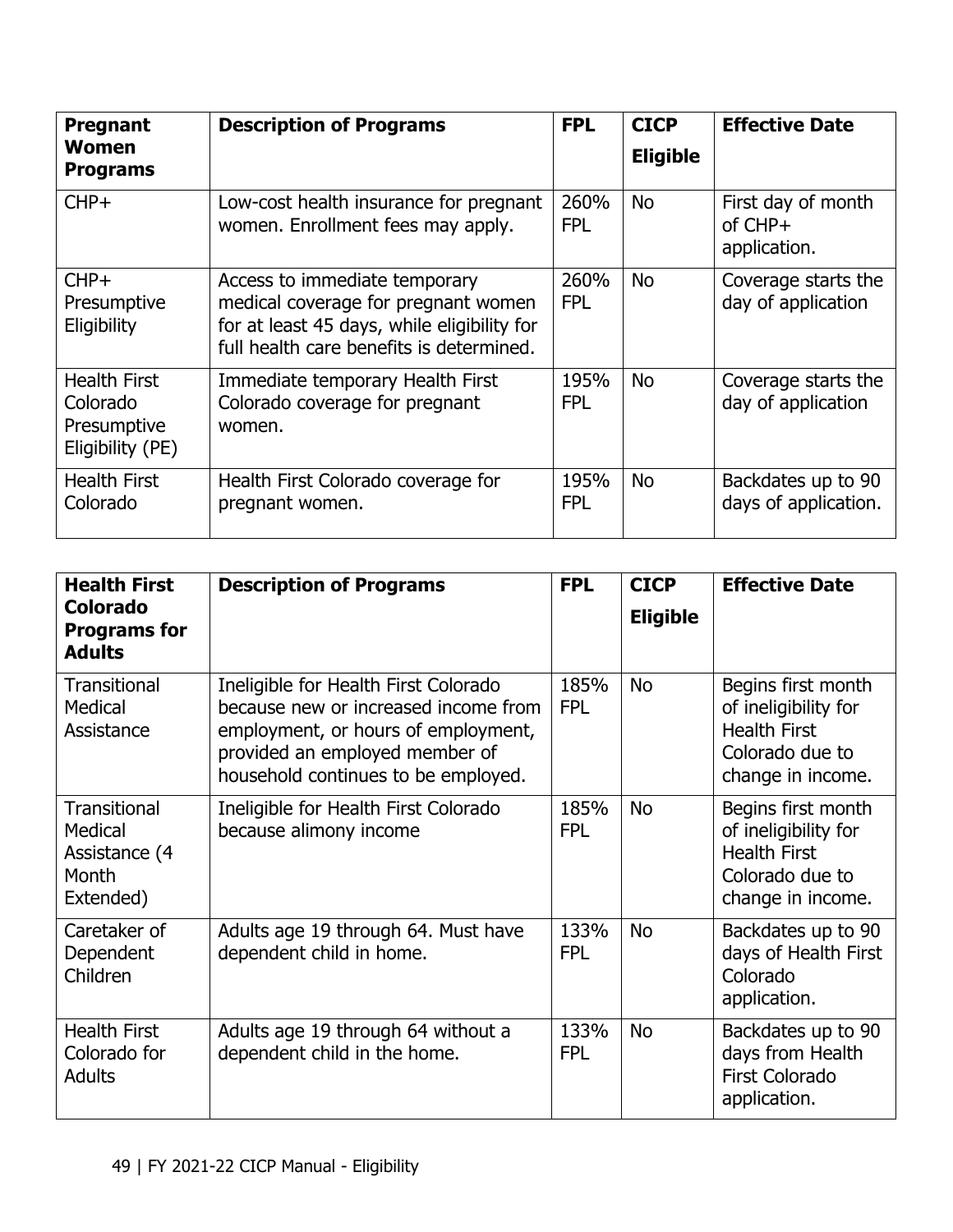| <b>Programs for</b>                                                                                 | <b>Description of Programs</b>                                                                                                                                                 | <b>FPL</b>         | <b>CICP</b>     | <b>Effective Date</b>                                                          |
|-----------------------------------------------------------------------------------------------------|--------------------------------------------------------------------------------------------------------------------------------------------------------------------------------|--------------------|-----------------|--------------------------------------------------------------------------------|
| <b>Adults with</b><br><b>Disabilities</b>                                                           |                                                                                                                                                                                |                    | <b>Eligible</b> |                                                                                |
| Brain Injury<br>Waiver (BI)                                                                         | Provides home or community-based<br>alternative to hospital or specialized<br>nursing facility care for persons with a<br>brain injury. Must be 16 years of age<br>or older.   | 300%<br><b>SSI</b> | <b>No</b>       |                                                                                |
| Colorado Choice<br><b>Transitions</b><br>(CCT)                                                      | Helps transition Health First Colorado<br>members out of nursing homes and<br>long-term care facilities and into home<br>and community-based settings.                         | 133%<br><b>FPL</b> | <b>No</b>       |                                                                                |
| Community<br>Mental Health<br><b>Supports Waiver</b><br>(CMHS)                                      | Provides home or community-based<br>alternative to nursing facility care for<br>people with major mental illness.                                                              | 300%<br><b>SSI</b> | <b>No</b>       |                                                                                |
| Developmental<br><b>Disabilities</b><br>Waiver (DD)                                                 | Provides people with developmental<br>disabilities services and supports that<br>allow them to continue living in the<br>community.                                            | 300%<br><b>SSI</b> | <b>No</b>       |                                                                                |
| Elderly, Blind, &<br>Disabled Waiver<br>(EBD)                                                       | Provides an alternative to nursing<br>facility care for elderly, blind, or<br>physically disabled persons, as well as<br>individuals living with HIV/AIDS.                     | 300%<br><b>SSI</b> | <b>No</b>       |                                                                                |
| <b>Family Support</b><br><b>Services</b><br>Program (FSSP)                                          | Provides support for families who have<br>children with developmental disabilities<br>or delays with costs that are beyond<br>those normally experienced by other<br>families. | N.A.               | <b>No</b>       |                                                                                |
| <b>Health First</b><br>Colorado Buy-In<br>Program for<br><b>Working Adults</b><br>with Disabilities | Buy-In for adults who are 16 through<br>65 years of age, employed, and have a<br>qualifying disability. Monthly premium<br>based on the family's income.                       | 450%<br><b>FPL</b> | <b>No</b>       | Backdates up to 90<br>days from Health<br><b>First Colorado</b><br>application |
| Spinal Cord<br><b>Injury Waiver</b><br>(SCI)                                                        | Provides home or community-based<br>alternative for people with a spinal<br>cord injury in the Denver Metro Area                                                               | 300%<br><b>SSI</b> | <b>No</b>       |                                                                                |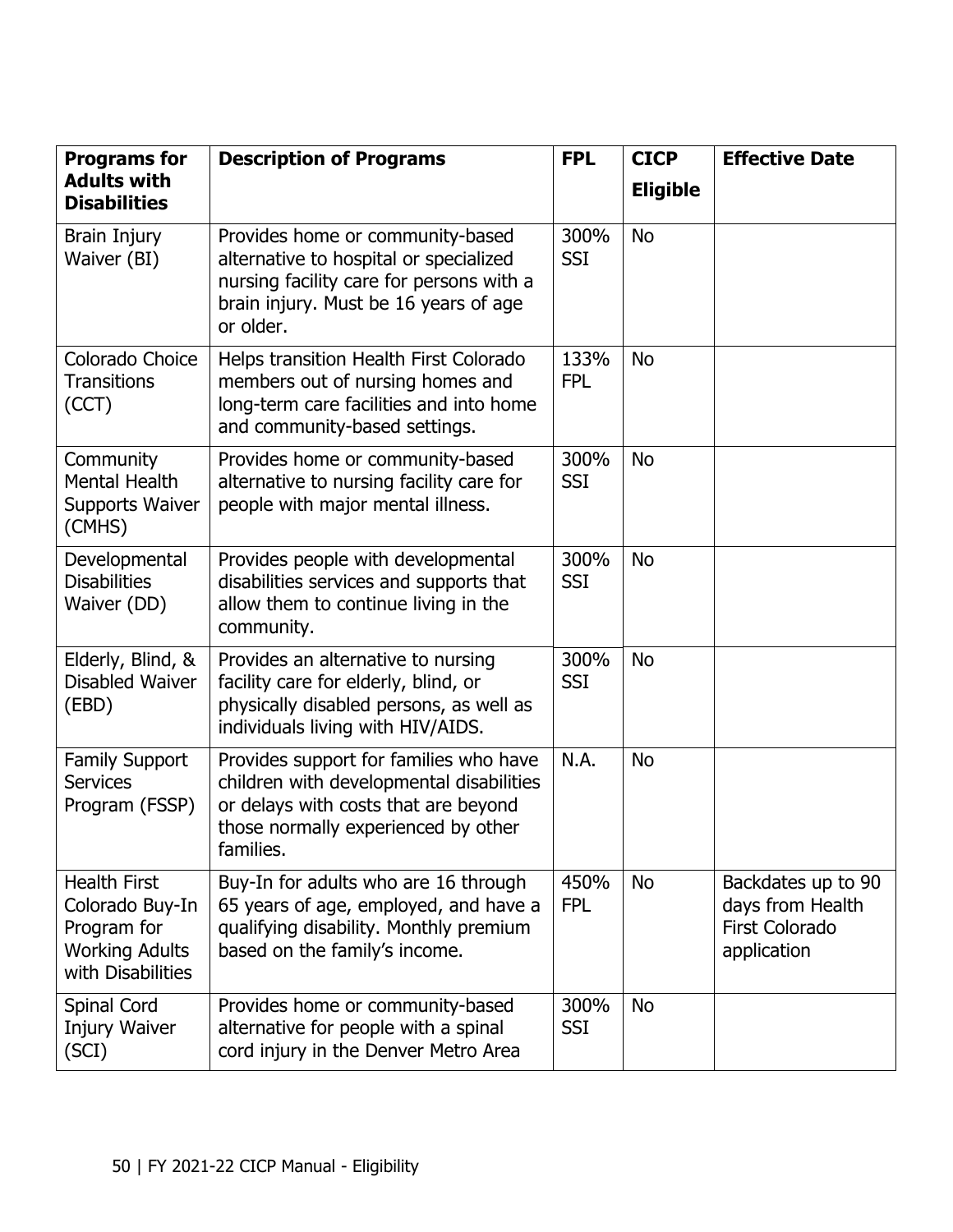| <b>Programs for</b><br><b>Adults with</b><br><b>Disabilities</b> | <b>Description of Programs</b>                                                                      | <b>FPL</b>         | <b>CICP</b><br><b>Eligible</b> | <b>Effective Date</b> |
|------------------------------------------------------------------|-----------------------------------------------------------------------------------------------------|--------------------|--------------------------------|-----------------------|
| Supported<br><b>Living Services</b><br>Waiver (SLS)              | Provides supported living in the home<br>or community to persons with<br>developmental disabilities | 300%<br><b>SSI</b> | <b>No</b>                      |                       |

| <b>Senior Adult</b><br><b>Programs</b>                                    | <b>Description of Programs</b>                                                                                                                                  | <b>FPL</b>          | <b>CICP</b><br><b>Eligible</b> | <b>Effective Date</b>                                                                                      |
|---------------------------------------------------------------------------|-----------------------------------------------------------------------------------------------------------------------------------------------------------------|---------------------|--------------------------------|------------------------------------------------------------------------------------------------------------|
| Old Age<br>Pension (OAP)-<br>A and B-<br>Medical                          | Disabled or 65 and over. Financial<br>payment entitles clients for a category<br>of Medical Assistance, either Health<br>First Colorado or Health Care Program. | 76.9%<br><b>FPL</b> | <b>No</b>                      | Backdates up to 90<br>days from Health<br><b>First Colorado</b><br>application.                            |
| Old Age<br>Pension (OAP-<br>State Only) and<br><b>HCP-B State</b><br>Only | Not eligible for Health First Colorado.                                                                                                                         | 76.9%<br><b>FPL</b> | Yes                            | Eligibility begins<br>date of application<br>or date eligibility is<br>established,<br>whichever is later. |

| <b>Medicare</b><br><b>Savings</b><br><b>Programs</b><br>(MSP)            | <b>Description of Programs</b>                                                                                                                                | <b>FPL</b>                                                                            | <b>CICP</b><br><b>Eligible</b> | <b>Effective Date</b>                           |
|--------------------------------------------------------------------------|---------------------------------------------------------------------------------------------------------------------------------------------------------------|---------------------------------------------------------------------------------------|--------------------------------|-------------------------------------------------|
| Specified Low-<br>Income<br>Medicare<br>Beneficiary<br>Program<br>(SLMB) | State pays for Medicare Part B<br>premiums.                                                                                                                   | <b>Monthly</b><br>income of<br>$$1,234$ for<br>individuals,<br>\$1,666 for<br>couples | Yes                            | Backdates up to 90<br>days from<br>application. |
| Qualified<br>Individual<br>Program (QI1)                                 | State pays for Medicare Part B<br>premiums. Granted on a first-<br>come, first-served basis with<br>priority for people who received QI<br>the previous year. | <b>Monthly</b><br>income of<br>$$1,386$ for<br>individuals,<br>\$1,872 for<br>couples | Yes                            | Backdates up to 90<br>days from<br>application. |